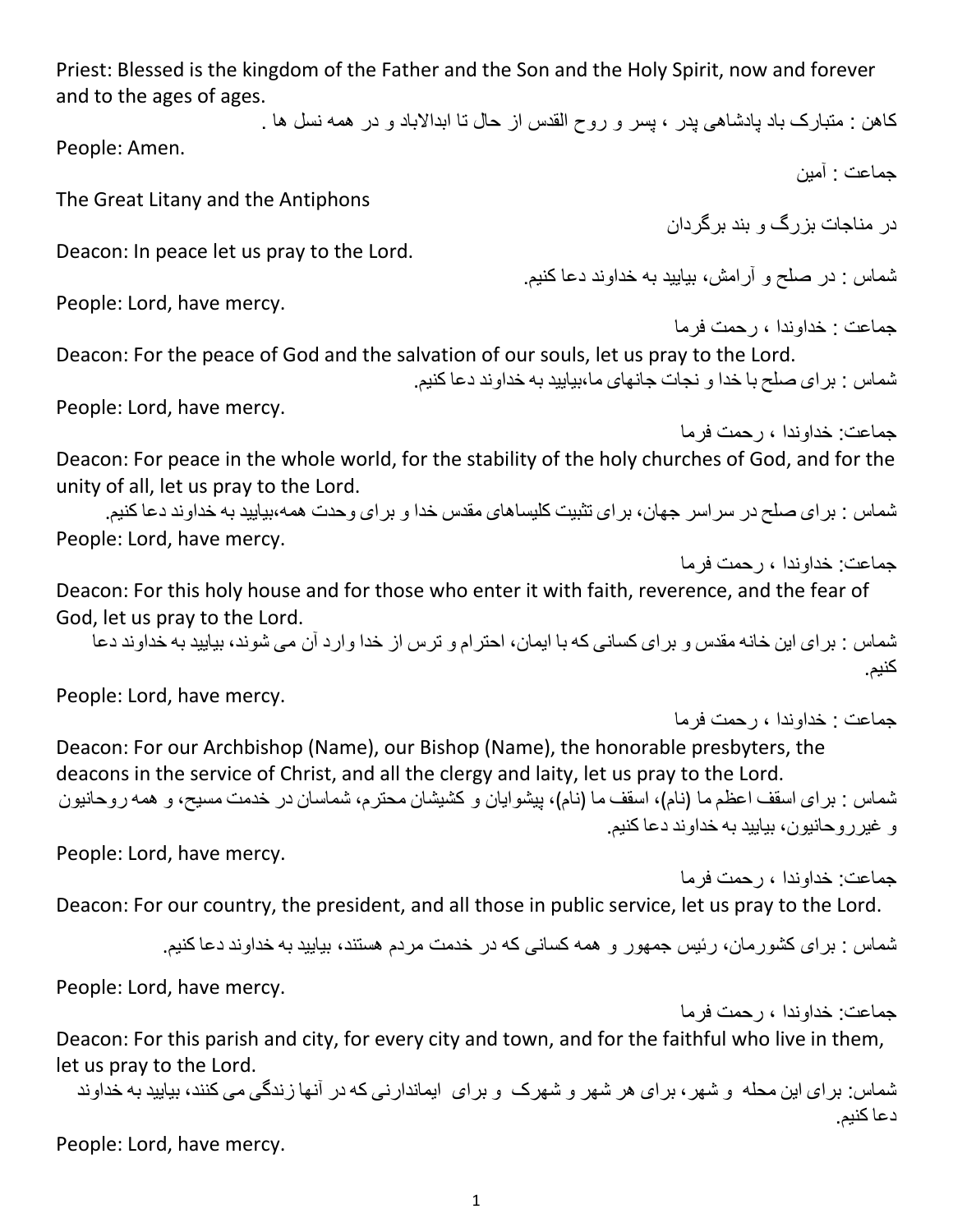جماعت: خداوندا ، رحمت فرما

Deacon: For favorable weather, an abundance of the fruits of the earth, and temperate seasons, let us pray to the Lord.

شماس : برای آب و هوای مطلوب، فراوانی میوه و محصول زمین و فصل های معتدل، بیایید به خداوند دعا کنیم. People: Lord, have mercy.

جماعت: خداوندا ، رحمت فرما

Deacon: For travelers by land, sea, and air, for the sick, the suffering, the captives, and for their salvation, let us pray to the Lord.

شماس : برای مسافران زمینی، دریایی و هوایی، برای افراد بیمار، رنج کشیده ، اسیر، و برای نجات آنها ، بیایید به خداوند دعا کنیم.

People: Lord, have mercy.

جماعت: خداوندا ، رحمت فرما

Deacon: For our deliverance from all affliction, wrath, danger, and distress, let us pray to the Lord.

شماس : برای رستگاری و رهایی ما از همه بدبختی ها و رنج ها، خشم ها، خطرات و اضطراب ها ، بیایید به خداوند دعا کنیم.

People: Lord, have mercy.

جماعت: خداوندا ، رحمت فرما

Priest: Help us, save us, have mercy upon us, and protect us, O God, by Your grace. کاهن : خداوندا بوسیله فیض و لطفت ، به ما کمک کن، ما را نجات بده، بر ما رحم کن، و از ما محافظت فرما. People: Lord, have mercy.

جماعت: خداوندا ، رحمت فرما

Deacon: Remembering our most holy, pure, blessed, and glorious Lady, the Theotokos and ever Virgin Mary, with all the saints, let us commit ourselves and one another and our whole life to Christ our God.

شماس: با به یاد آوردن بانوی مقدس، خالص، پر برکت و با شکوه ما ، مادرخداوند و باکره همیشگی مریم ، و همه قدیسین خداوند، بیایید همگی با یکدیگر تمام زندگی خود را به مسیح خدای ما تقدیم نماییم.

People: To You, O Lord.

جماعت: به تو ، ای خداوند.

Priest: (in a low voice) Lord, our God, whose power is beyond compare, and glory is beyond understanding; whose mercy is boundless, and love for us is ineffable; look upon us and upon this holy house in Your compassion. Grant to us and to those who pray with us Your abundant mercy.

کاهن : (با صدای آهسته) خداوند، خدای ما، قدرتش فراتر از آن است و شکوه فراتر از درک است؛ رحمت او بی حد و حصر است و عشق به ما غیر قابل بیان است؛ بر ما و این خانه مقدس در دلتنگی خود نگاه کن .به ما و کسانی که با ما دعا می کنند، رحمت خود را ببار آورید.

Priest: For to You belong all glory, honor, and worship to the Father and the Son and the Holy Spirit, now and forever and to the ages of ages.

People: Amen.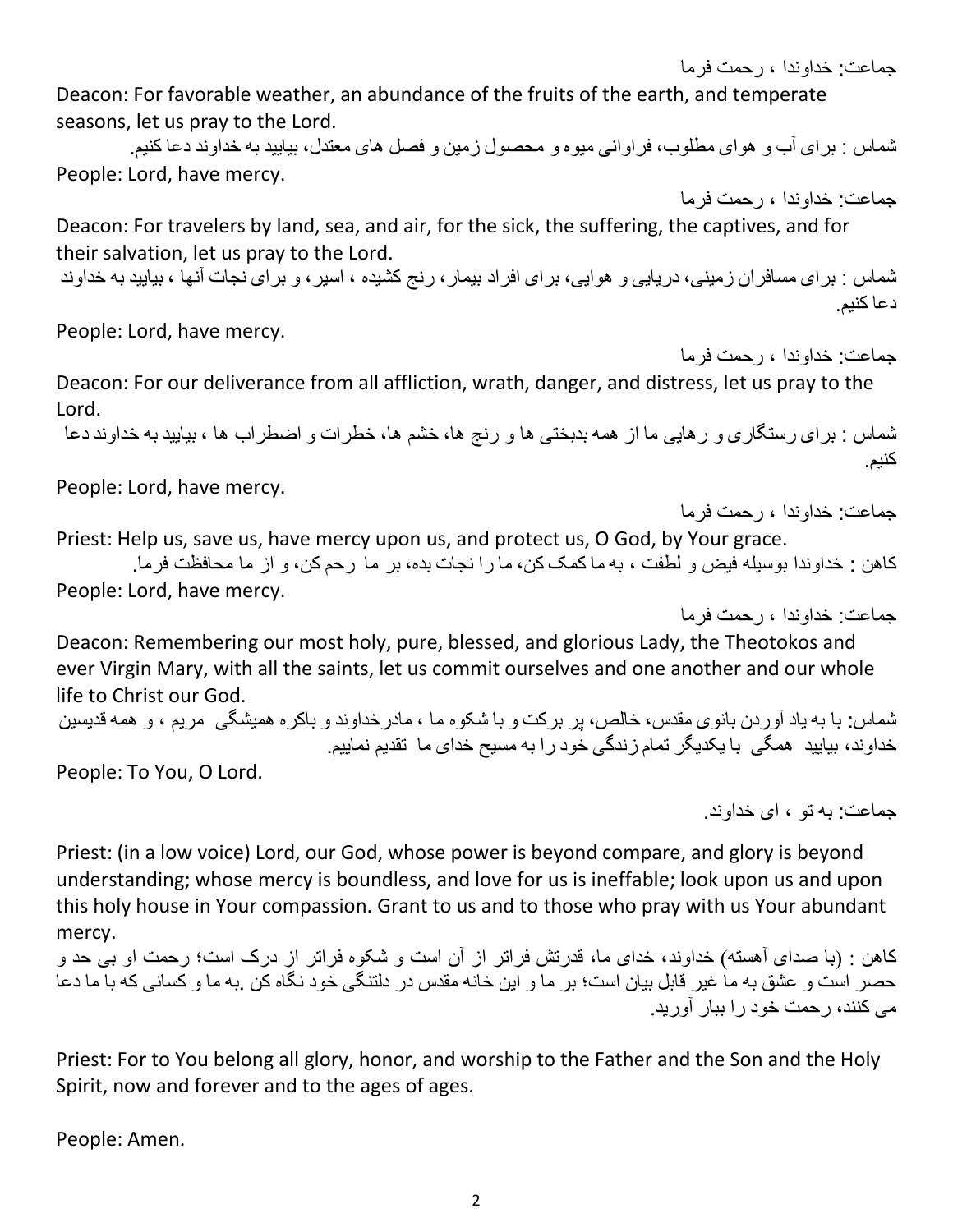The First Antiphon

(The designated verses from the Psalms are sung with the hymn:)

People: By the intercessions of the Theotokos, Savior, save us (3)

Deacon: In peace let us again pray to the Lord.

People: Lord, have mercy.

Deacon: Help us, save us, have mercy upon us, and protect us, O God, by Your grace.

People: Lord, have mercy.

Deacon: Remembering our most holy, pure, blessed, and glorious Lady, the Theotokos and ever virgin Mary, with all the saints, let us commit ourselves and one another, and our whole life to Christ our God.

People: To You, O Lord.

Priest: (in a low voice) Lord our God, save Your people and bless Your inheritance; protect the whole body of Your Church; sanctify those who love the beauty of Your house; glorify them in return by Your divine power; and do not forsake us who hope in You.

------------------------

Priest: For Yours is the dominion, the kingdom, the power, and the glory of the Father and the Son and the Holy Spirit, now and forever and to the ages of ages.

کاهن (کشیش) : تمام توانايي، پادشاهي، قدرت و جلال پدر، پسر و روح القدس بر شما باد براي الان و براي همیشه و تا ابدالآباد. People: Amen.

مردم : آمین

The Second Antiphon

تناوبخواني دوم

The designated verses from the Psalms are sung with the hymn:

آيات تعیین شده از مزامیر با سرود خوانده میشوند:

People: Save us, O Son of God, (Who rose from the dead), to You we sing: Alleluia (3).

مردم : نجات ده، اي پسر خدا(که از مردگان برخواستي)، برايت ميخوانيم، هللوياه(٣).

On weekdays we sing "Who are wondrous among Your saints".

در روزهاي هفته ميخوانیم "چه کسي شگفت انگیز هست در بین مقدسانت."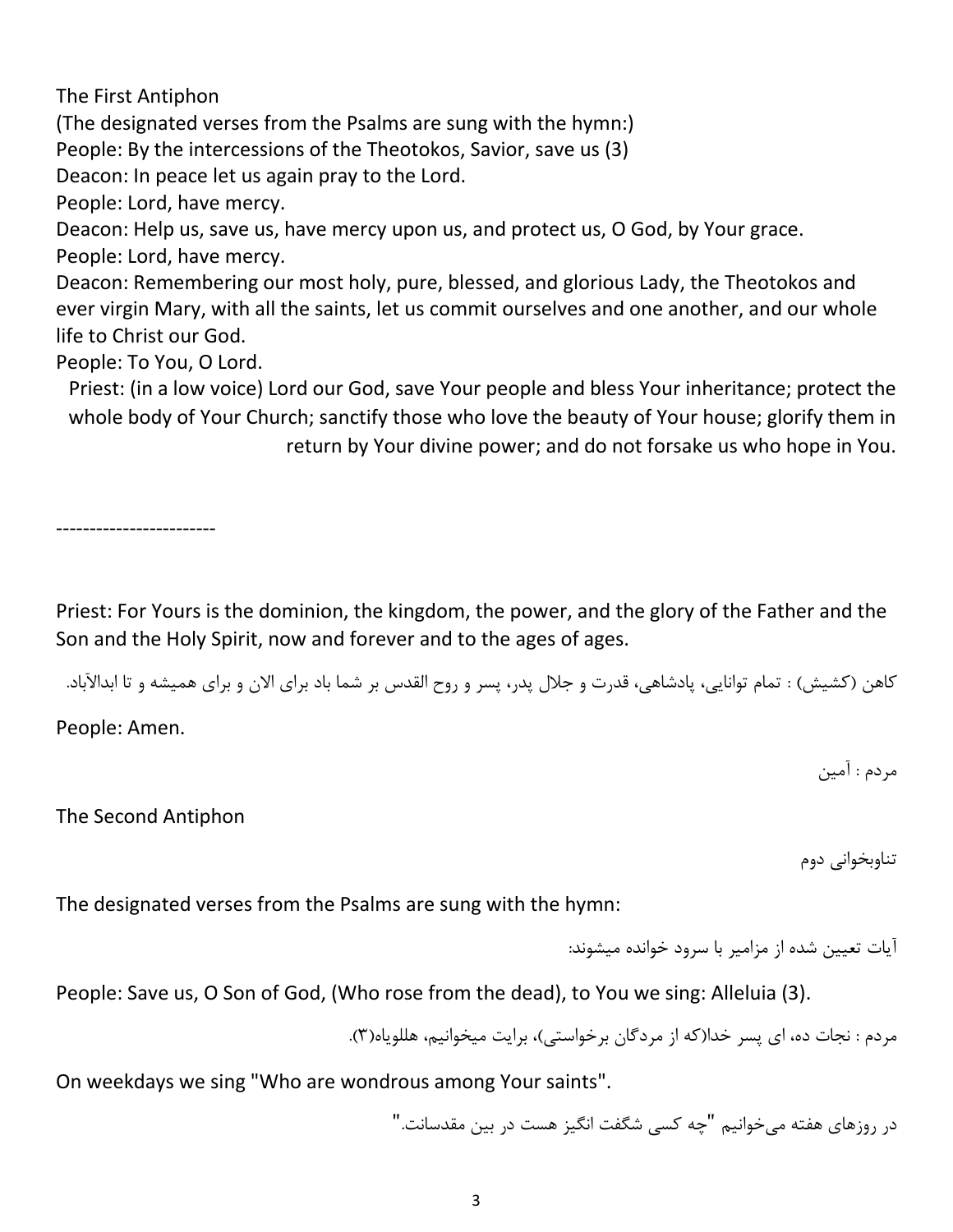Glory to the Father and the Son and the Holy Spirit, now and forever and to the ages of ages. Amen.

جلال بر پدر، پسر و روح القدس باد براي الان و براي همیشه و تا ابدالآباد. آمین.

Only-begotten Son and Word of God, although immortal You humbled Yourself for our salvation, taking flesh from the holy Theotokos and ever virgin Mary and, without change, becoming man. Christ, our God, You were crucified but conquered death by death. You are one of the Holy Trinity, glorified with the Father and the Holy Spirit; save us.

تنها فرزند يگانه و کلمه خدا، همچنین جاودانه و خود را به خاطر نجات ما متواضع ساختي و توسط مريم قديس و باکره عزرا و متبرك جسم پوشیدي، بدون هیچ تغییري انسان شدي، عیسي، خداوندمان، تو مصلوب گشتي اما با مرگ بر مرگ پیروز شدي. تو يك شخصیت از تثلیث مقدس هستي که با پدر و روح القدس جالل يافته اي. ما را نجات ده.

Deacon: In peace let us again pray to the Lord.

شماس : بیائید در آرامش با خدا دعا کنیم.

People: Lord, have mercy.

مردم : خداوندا، رحمت فرما.

Deacon: Help us, save us, have mercy upon us, and protect us, O God, by Your grace.

شماس : اي خداوند، توسط فیضت، به ما کمك کن، ما را نجات ده، به ما رحمت فرما و ما را حفظ نما.

People: Lord, have mercy.

مردم : خداوند، رحمت فرما.

Deacon: Remembering our most holy, pure, blessed, and glorious Lady, the Theotokos and ever virgin Mary, with all the saints, let us commit ourselves and one another, and our whole life to Christ our God.

شماس : بیايید با ياد کردن از بانوي مقدس، پاك، مبارك وباشكوه خودمان، مريم عزرا و همیشه باکره و با تمام مقدسین، خودمان و يكديگر و کل زندگیمان را وقفه مسیح خداوندمان کنیم.

People: To You, O Lord.

مردم : به تو، اي خداوند.

Priest: (in a low voice) Lord, You have given us grace to offer these common prayers with one heart. You have promised to grant the requests of two or three gathered in Your name. Fulfill now the petitions of Your servants for our benefit, giving us the knowledge of Your truth in this world, and granting us eternal life in the world to come.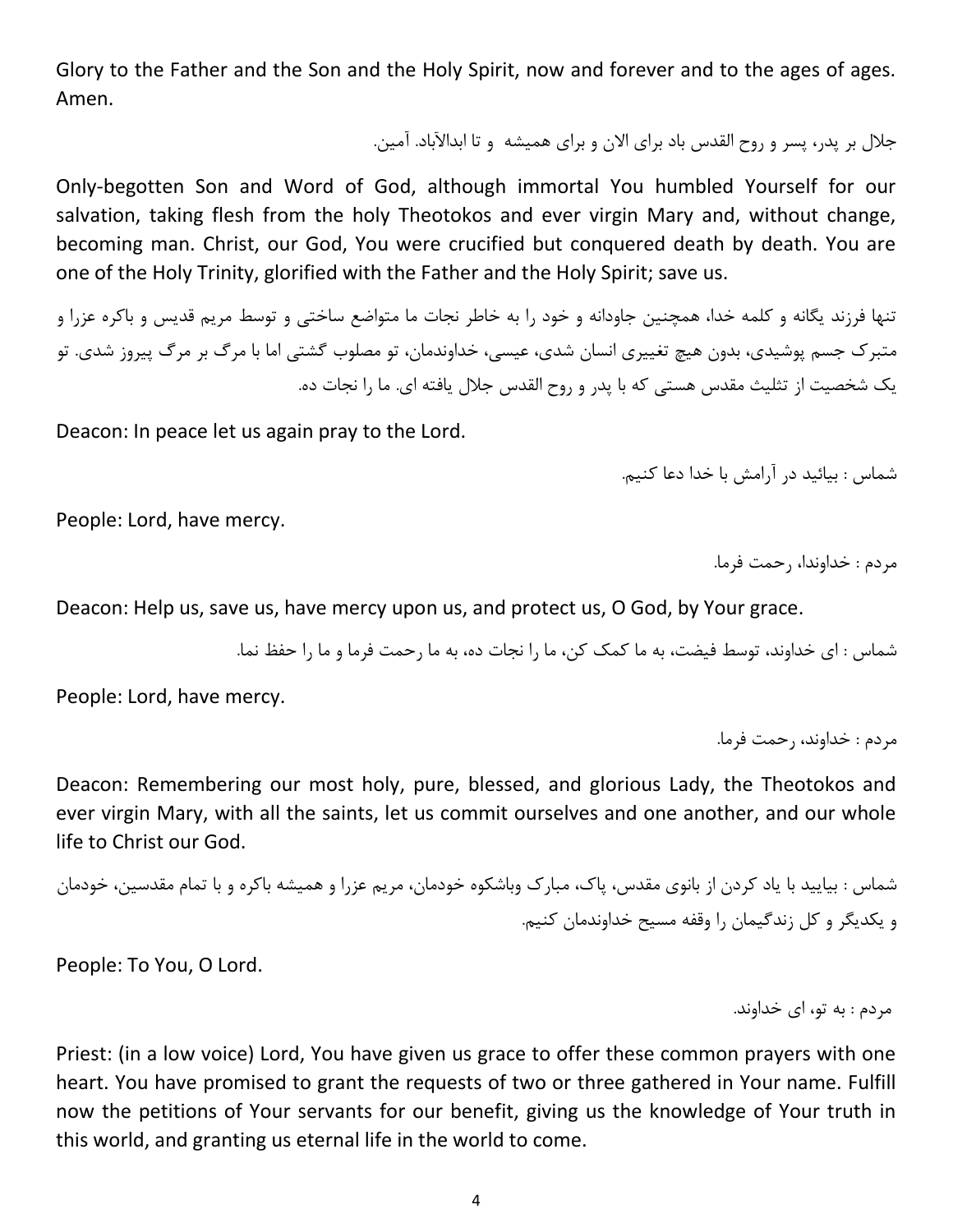کاهن (کشیش) : (با صدايي آهسته) خداوندا، تو به ما فیض بخشیدي تا اين دعاهاي مشترک را با يک دل به تو تقديم کنيم. تو قول داده اي که تقاضاهاي دو يا سه نفر جمع شده با نام تو را به آنها بدهي. هماکنون درخواستهاي خادمانت را به خاطر نیكیشان به آنها عرضه گردان و به ما دانش حقیقيات را عطا کن و حیات جاودانه دنیاي آخرت را به ما ببخش.

Priest: For You are a good and loving God, and to You we give glory, to the Father and the Son and the Holy Spirit, now and forever and to the ages of ages.

کاهن (کشیش) : به جهت نیكي|ت و محبت خداوند، جلال بر تو پدر و پسر و روح القدس باد. براي الان و براي همیشه و تا ابدالآباد.

People: Amen.

The Third Antiphon

The designated verses of the Psalms are sung with the Apolytikion.

The Small Entrance

While the Apolytikion is sung, the Priest carrying the holy Gospel Book comes in procession before the Beautiful Gate and prays in a low voice:

در حالكه كه سرود خوانده مي شود، كاهن (كشيش) با حمل كتاب مقدس در صف مي آيد و مقابل دروازه زيبا با صدايي آهسته دعا میخواند.

Master and Lord our God, You have established in heaven the orders and hosts of angels and archangels to minister to Your glory. Grant that the holy angels may enter with us that together we may serve and glorify Your goodness. For to You belong all glory, honor, and worship to the Father and the Son and the Holy Spirit, now and forever and to the ages of ages. Amen.

خداوندمان استاد و خدا، تو صفوف و ترتیب فرشتگان خادم، فرشتگان اعظم را بر قرار ساختي که جاللت را ارج نهند. به ما ارزاني کن تا با فرشتگان مقدس تو را خدمت کنیم و نیكیت را ستايش کنیم. زيرا تمام جالل، احترام و پرستش براي تو پدر، پسر و روح القدس باد. براي الان و براي همیشه و تا ابدالآباد. آمین.

The Priest blesses the entrance saying in a low voice. Blessed is the entrance of Your saints always, now and forever and to the ages of ages. Amen.

مردم : آمین

تناوبخواني سوم

آيات تعیین شده از مزامیر با سرود خوانده میشوند.

ورود کوچك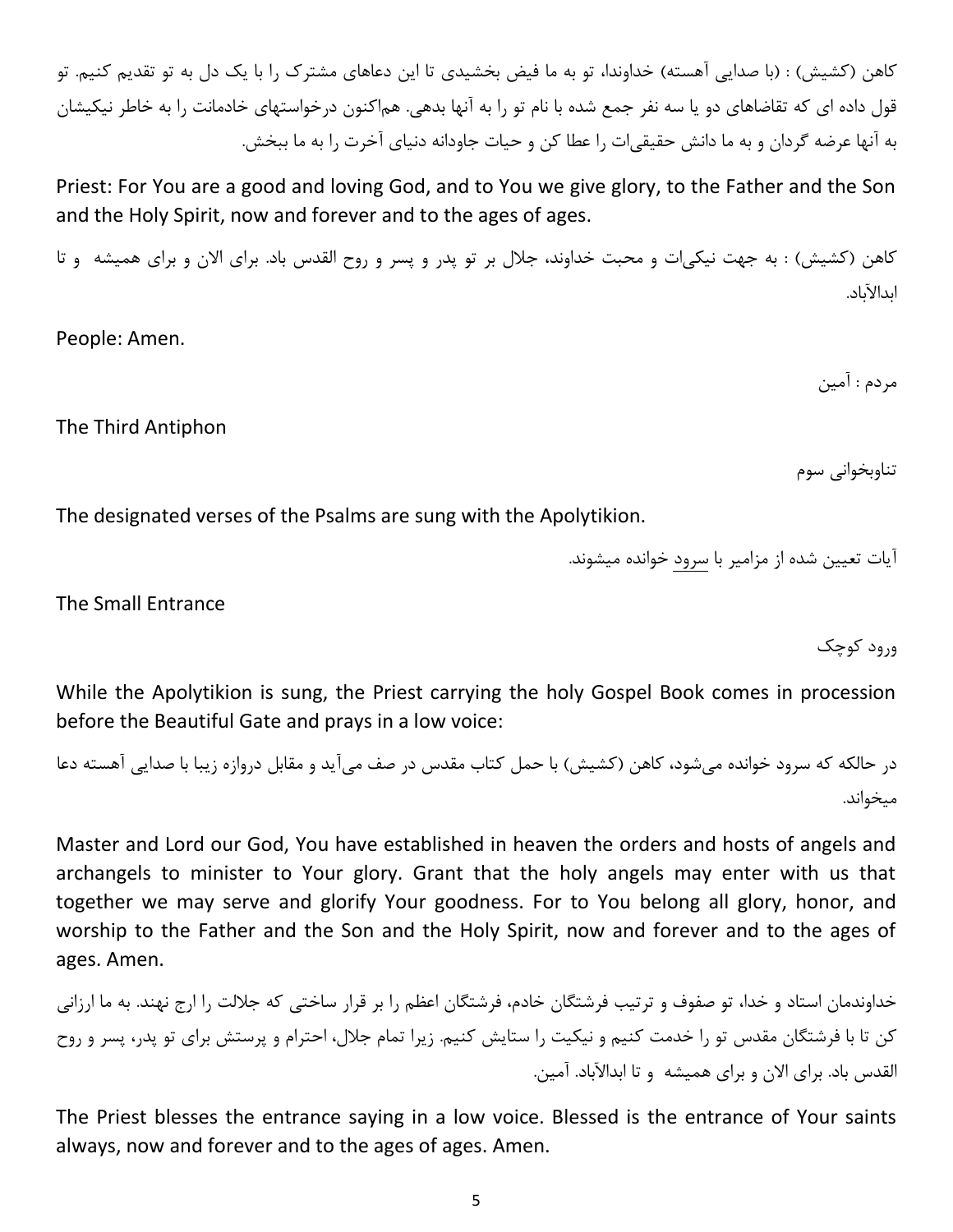کاهن (کشیش) ورودي را با دعاهاي آرام خود برکت ميسازد. براي همیشه متبارک باشد ورودي تمام مقدسانت، براي الان و براي همیشه و تا ابدالآباد. آمین.

The Deacon raises the holy Gospel Book and says:

شماس : کتاب مقدس را باال ميبرد و ميگويد:

Deacon: Wisdom. Let us be attentive.

شماس : هوشیار باشید. : با دقت گوش فرا دهید.

People: Come, let us worship and bow before Christ. Save us, O Son of God who rose from the dead, to You we sing: Alleluia. (On weekdays we sing: "who are wondrous among Your saints. " Feasts of the Lord have their own Entrance Hymns)

مردم: بیائید و اجازه دهید مسیح را بپرستیم و در مقابل او خم شويم. ما را نجات ده، اي پسر خدا که از مردگان برخواستي و برايت میخوانیم، هللوياه) در روزهاي هفته میخوانیم، " چه کسي شگفت انگیز هست در بین مقدسانت." مراسم خداوند سرودهاي ورودي خاص خود را دارد(.

The Priest enters the sanctuary. The Apolytikion is repeated and the Troparion of the church and the Kontakion of the day are sung.

کاهن (کشیش) داخل محراب میشود. شعر اختصاری تکرار میشود و Troparion کلیسا و کنتاکیون روز خوانده میشود.

The Trisagion Hymn

شعر سهگانه نیايش مقدس خداوند

Deacon: Let us pray to the Lord.

شماس : بیائید خدا را دعا کنیم.

People: Lord, have mercy.

مردم : خداوند، رحمت فرما.

Priest (in a low voice): Holy God, You dwell among Your saints. You are praised by the Seraphim with the thrice holy hymn and glorified by the Cherubim and worshiped by all the heavenly powers. You have brought all things out of nothing into being. You have created man and woman in Your image and likeness and adorned them with all the gifts of Your grace. You give wisdom and understanding to the supplicant and do not overlook the sinner, but have established repentance as the way of salvation. You have enabled us, Your lowly and unworthy servants, to stand at this hour before the glory of Your holy altar and to offer to You due worship and praise. Master, accept the thrice; holy hymn also from the lips of us sinners and visit us in Your goodness. Forgive our voluntary and involuntary transgressions, sanctify our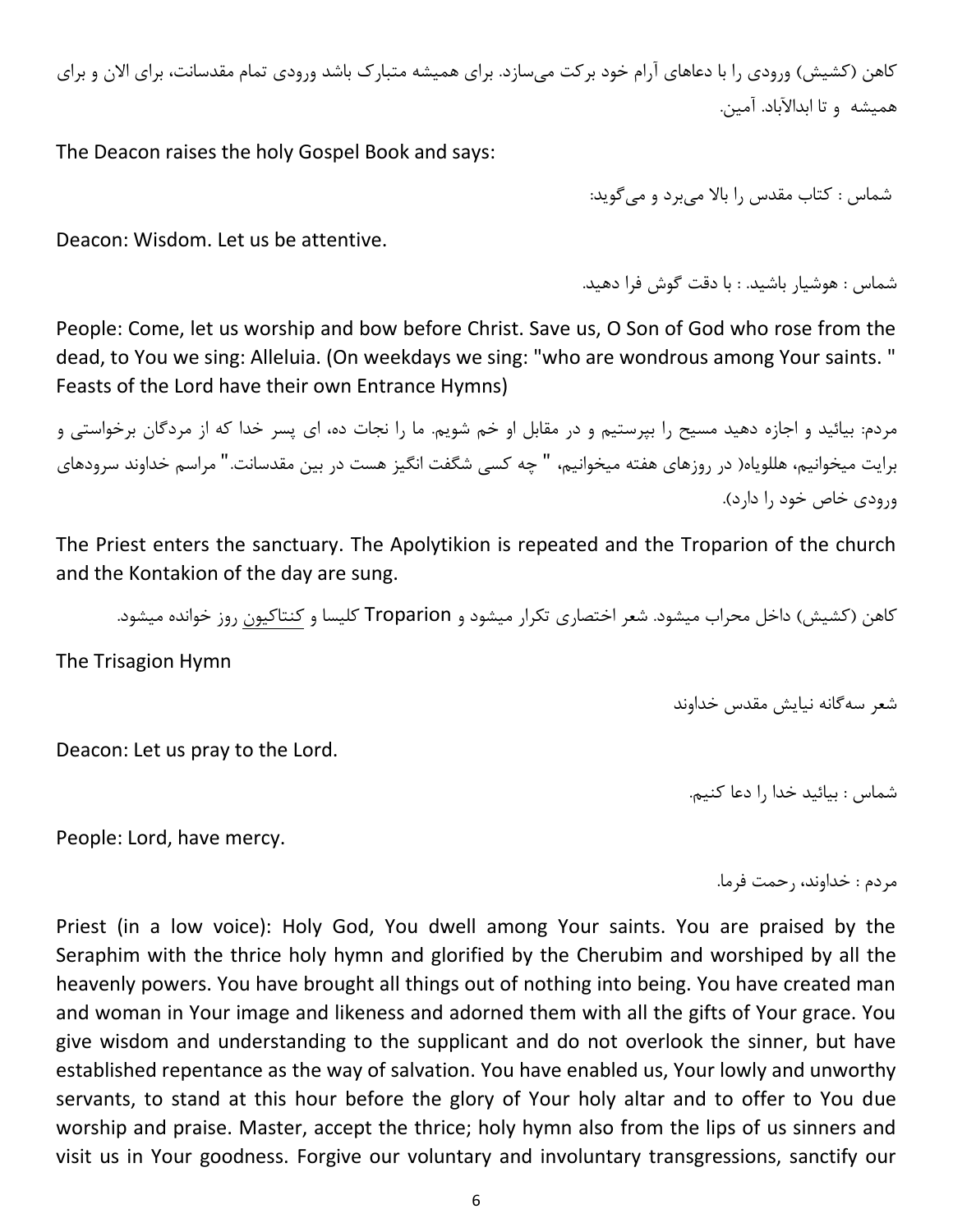souls and bodies, and grant that we may worship and serve You in holiness all the days of our lives, by the intercessions of the holy Theotokos and of all the saints who have pleased You throughout the ages.

کاهن (کشیش)(با صدايي آهسته) : اي خداوند قديس، که در بين مقدسانت ساکن هستي و توسط سرافين و با سرود مقدس سه باره ستايش ميشوي، و توسط کروبیان جالل میابي و توسط تمام قدرتهاي آسماني پرستیده ميشوي. تو همه چیز را از هیچ آفرديدهاي. تو زن و مرد را به شكل و صورتت درآوردهاي و آنها را با تمام هداياي فیضت زينت دادي. تو حكمت و دانش به درخواستکنندگان دادي و فرد گناهكار را ناديده نگرفتي اما توبه را، راهي براي نجات قرار دادي. تو ما را که خدمتگذاران پست و نااليق تو هستیم، قادر ساختي که اکنون در مقابل محراب مقدست ايستاده و دعا و پرستش را برايت بجا آوريم. استاد، اين سه باره را قبول کن؛ اين سرود مقدس را از لبان گناهكار ما و با نیكوئیت ما را مالقات فرما. تمام خطاهاي عمدي و غیرعمدي ما را ببخش، جان و بدنهايمان را مقدس گردان و بگذار تا بتوانیم تو را در قدوست و در تمام روزهاي زندگیمان، با میانجیگري قديس باکره و قديساني که در تمام دوران تو را خوشنود ساختهاند، پرستش و خدمت کنیم.

Priest: For You are holy, our God, and to You we give glory, to the Father and the Son and the Holy Spirit, now and forever...

کاهن (کشیش) : زيرا تو قديس هستي، اي خداوندمان، و جلال براي تو پدر پسر وروح القدس باد براي الان و براي هميشه...

Deacon: and to the ages of ages.

شماس : و تا ابدالآباد.

People: Amen. Holy God, Holy Mighty, Holy Immortal, have mercy on us (3).

مردم :آمین، خداي قديس، خداي قادر و خداي جاويد، بر ما رحمت فرما)3(.

Glory to the Father and the Son and the Holy Spirit, now and forever and to the ages of ages. Amen. Holy Immortal, have mercy on us.

جلال بر پدر، پسر و روح القدس باد براي الان و براي هميشه و تا ابدالآباد. آمين. خداي جاويد، بر ما رحمت فرما.

Deacon: Again, fervently.

شماس : دوباره و از ته قلب.

Priest: Turning towards the Prothesis, the Priest says in a low voice: Blessed is He who comes in the name of the Lord.

کاهن (کشیش) : با چرخش به سمت میز عشاي رباني ، کاهن (کشیش) با صدايي آرام میگويد: متبارک باد کسي را که با نام خدا ميآيد.

Then turning towards the holy Table, he says: Blessed are You on the throne of glory of Your kingdom, seated upon the Cherubim, now and forever and to the ages of ages. Amen.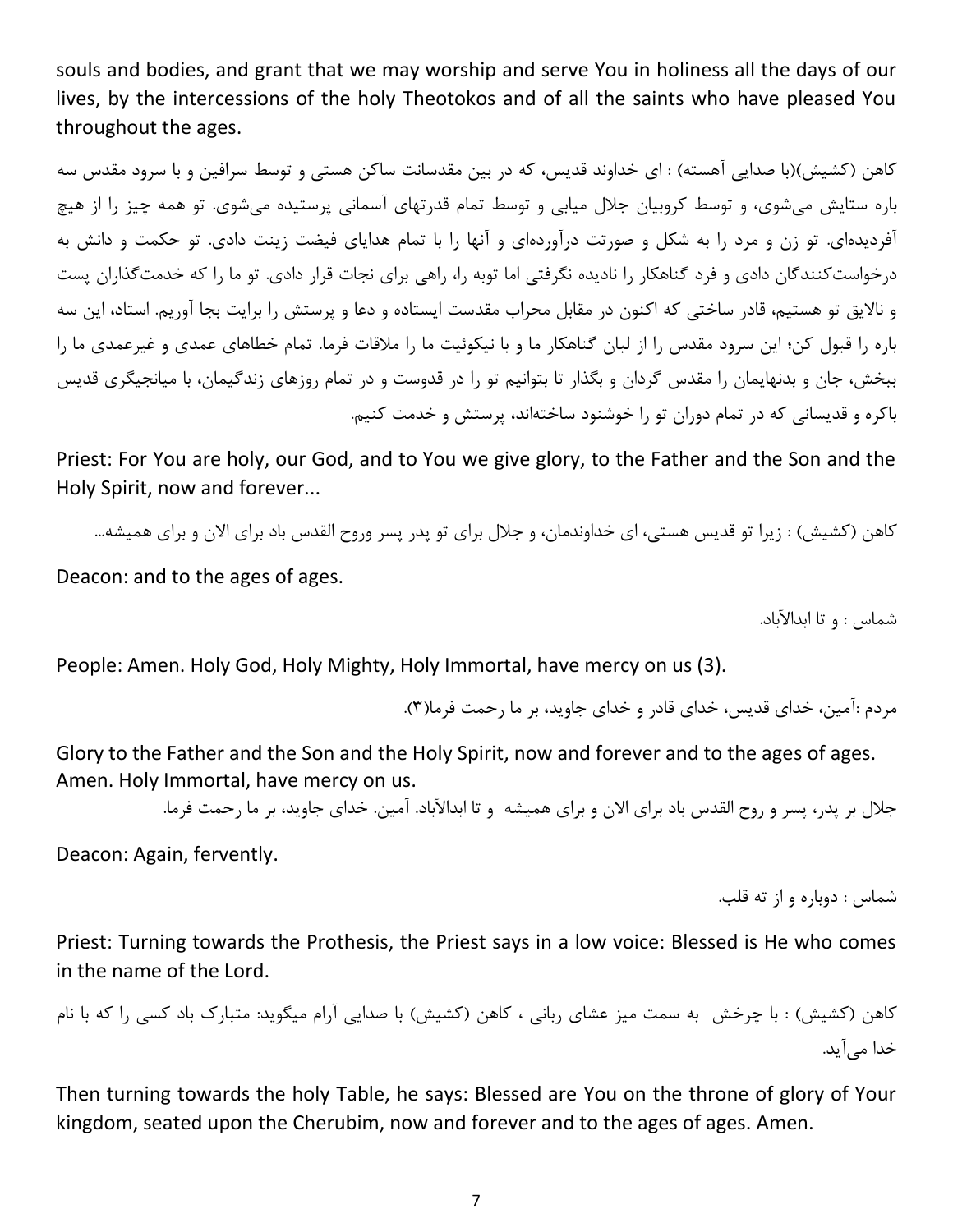و سپس با چرخش به سمت میز مقدس او میگويد: متبارك هستي تو بر تخت جالل پادشاهيات و نشسته بر کروبیان، براي االن و براي همیشه و تا ابداآلباد. آمین.

People: Holy God, Holy Mighty, Holy Immortal, have mercy on us.

مردم : خداي قديس، خداي قادر و خداي جاويد، بر ما رحمت فرما.

The Readings

The Epistle

Deacon: Let us be attentive.

The Reader reads the verses from the Psalms.

Deacon: Wisdom.

Reader: The reading is from (the name of the book of the New Testament from which the Apostolic reading is taken).

خواننده : قرائت از (عنوان کتابي از عهد جديد از رسالههاي رسولان انتخاب مي شود.)

Deacon: Let us be attentive.

شماس : با دقت گوش فرا دهید.

The Reader reads the designated Apostolic pericope.

خواننده بخشي از کتاب رسالههاي رسوالن تعیین شده را قرائت ميکند.

Priest: Peace be with you.

کاهن (کشیش) : آرامش بر شما باد.

People: Alleluia. Alleluia. Alleluia.

مردم : هللوياه. هللوياه. هللوياه.

نام رسوالن

شماس : با دقت گوش فرا دهید.

خواننده آياتي را از مزامیر ميخواند.

شماس : هوشیار باشید.

خواندني ها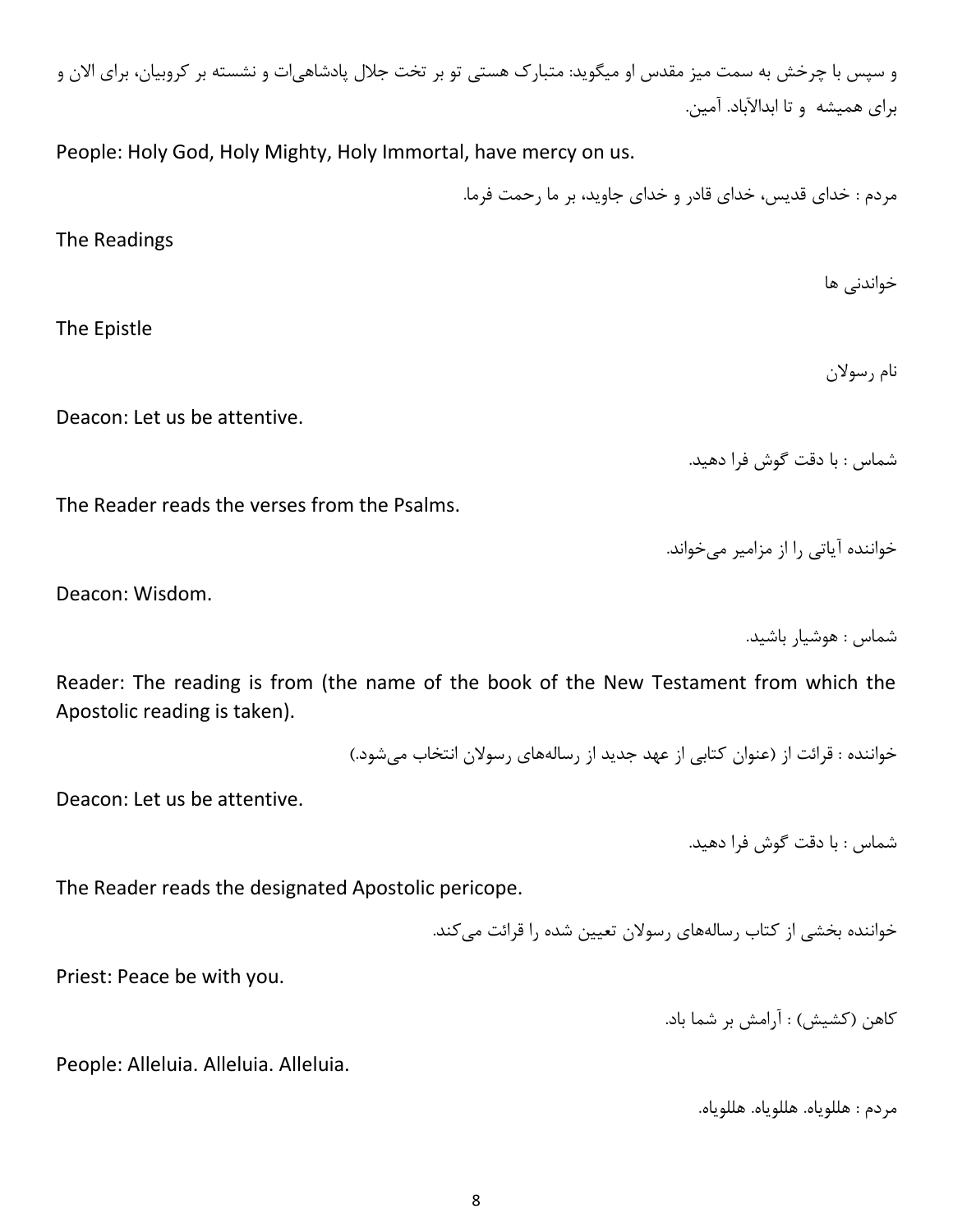Priest (in a low voice): Shine within our hearts, loving Master, the pure light of Your divine knowledge and open the eyes of our minds that we may comprehend the message of Your Gospel. Instill in us, also, reverence for Your blessed commandments, so that having conquered sinful desires, we may pursue a spiritual life, thinking and doing all those things that are pleasing to You. For You, Christ our God, are the light of our souls and bodies, and to You we give glory together with Your Father who is without beginning and Your all holy, good, and life giving Spirit, now and forever and to the ages of ages. Amen.

کاهن (کشیش)(با صدای آهسته) : درون قلبهایمان، ای خداوند، نور پاک حکمت الهی خود را بتابان و چشمان افکارمان را باز گردان تا بتوانیم پیغام انجیلت را بفهمیم. در قلبمان احترام به احكام مبارکت را قرار ده ، به طوري که با تصمیمات گناهآلود مبازره کرده تا بتوانیم زندگي روحاني را دنبال کنیم و به تمام چیزهايي که خوشايند تو است فكر کنیم و عمل کنیم. زيرا که تو، مسیح خداوندمان، نور جان و بدنهايمان هستي و تو را جالل ميدهیم به همراه پدرت که ازلي است و روح القدس نیك و حیات دهنده براي االن و براي همیشه و تا ابداآلباد. آمین.

The Holy Gospel

انجیل مقدس

Deacon: Wisdom. Arise. Let us hear the holy Gospel.

شماس : هوشیار باشید. به پا خیزيد. به انجیل مقدس گوش فرا دهید.

Priest: Peace be with all.

کاهن )کشیش( : آرامش بر شما باد.

People: And with your spirit.

مردم : و با روح شما باشد.

Priest: The reading is from the holy Gospel according to (Name). Let us be attentive.

کاهن )کشیش( : قرائت از انجیل مقدس با عنوان ) اسم کتاب(. با دقت گوش فرا دهید.

People: Glory to You, O Lord, glory to You.

مردم : جالل بر تو باد، اي خداوند، جالل بر تو باد.

The Deacon reads the designated pericope of the holy Gospel.

شماس بخش تعیین شده از انجیل مقدس را قرائت میكند.

Priest: Peace be with You who proclaim the Holy Gospel.

کاهن (کشیش) : آرامش براي تو که انجیل مقدس را خواندي باشد.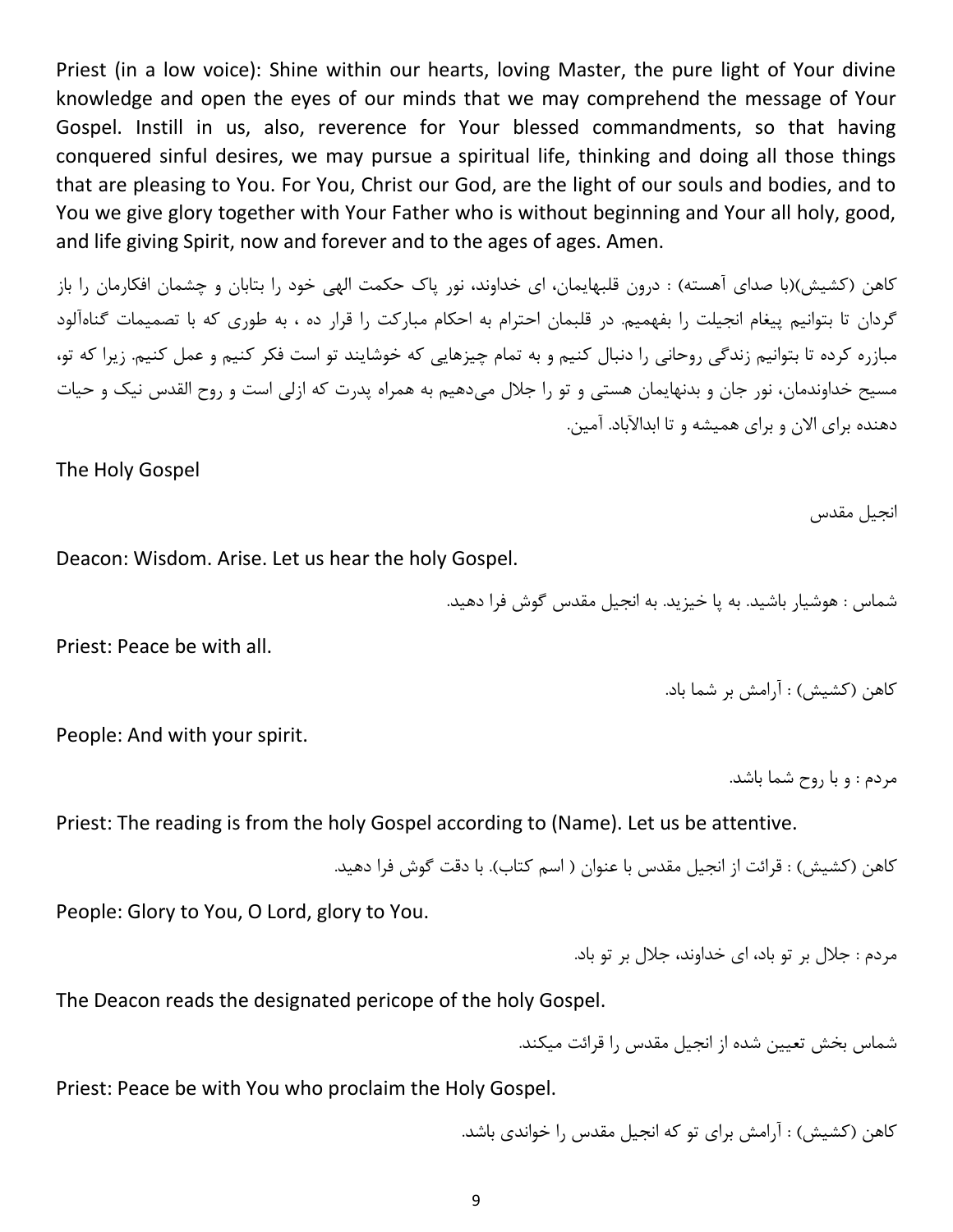People: Glory to You, O Lord, glory to You.

مردم : جالل بر تو باد، اي خداوند، جالل بر تو باد.

The Homily

موعظه

Following the readings, it is customary for the Priest to proclaim the Gospel.

در ادامه قرائت این مرسوم است که کاهن (کشیش) انجیل را بخواند.

Priest (in a low voice): O God, You have visited our lowliness in mercy and compassion. You have set us, Your lowly, sinful, and unworthy servants, to serve at Your holy altar before Your holy glory. Strengthen us for this service with the power of Your Holy Spirit, and grant speech to our lips that we may invoke the grace of Your Holy Spirit upon the gifts that are about to be offered.

کاهن (کشیش)(با صدایی آهسته): ای خداوند، تو ما را در حقارتمان با رحمت و مهربانیت ملاقات کردی. اجازه دادی تا ما خدمتگزاران پست، گناهكار و بيارزش تو ، محراب مقدست را در مقابل جالل قديست خدمت کنیم. ما را در اين خدمت با قدرت روح القدست قوت ببخش و به لبهايمان سخناني را عطا کن که فیض روح القدست را از طريق هدايايي که به ما پیشنهاد دادي طلب کنیم.

Priest: And grant that always guarded by Your power we may give glory to You, the Father and the Son and the Holy Spirit, now and forever and to the ages of ages.

کاهن (کشیش) : و به ما اين امکان را بده تا همیشه توسط قدرت تو قوي شويم و تو ، پدر، پسر و روح القدس را جلال دهیم، برای الان و برای همیشه و تا ابدالآباد.

People: Amen.

مردم : آمین.

The Great Entrance

ورودي بزرگ

People: We who mystically represent the Cherubim sing the thrice holy hymn to the life giving Trinity. Let us set aside all the cares of life that we may receive the King of all...

مردم : ما که به صورت عارفانه کروبیان را نمايان ميسازيم که سرود مقدس سه گانه را براي تثلیث حیات دهنده ميخوانند، اجازه ده که افكارهاي دنیوي را کنار گذاشته باشد که دريافت کنیم پادشاهي همه...

While the Cherubic Hymn is sung, the Priest prays in a low voice: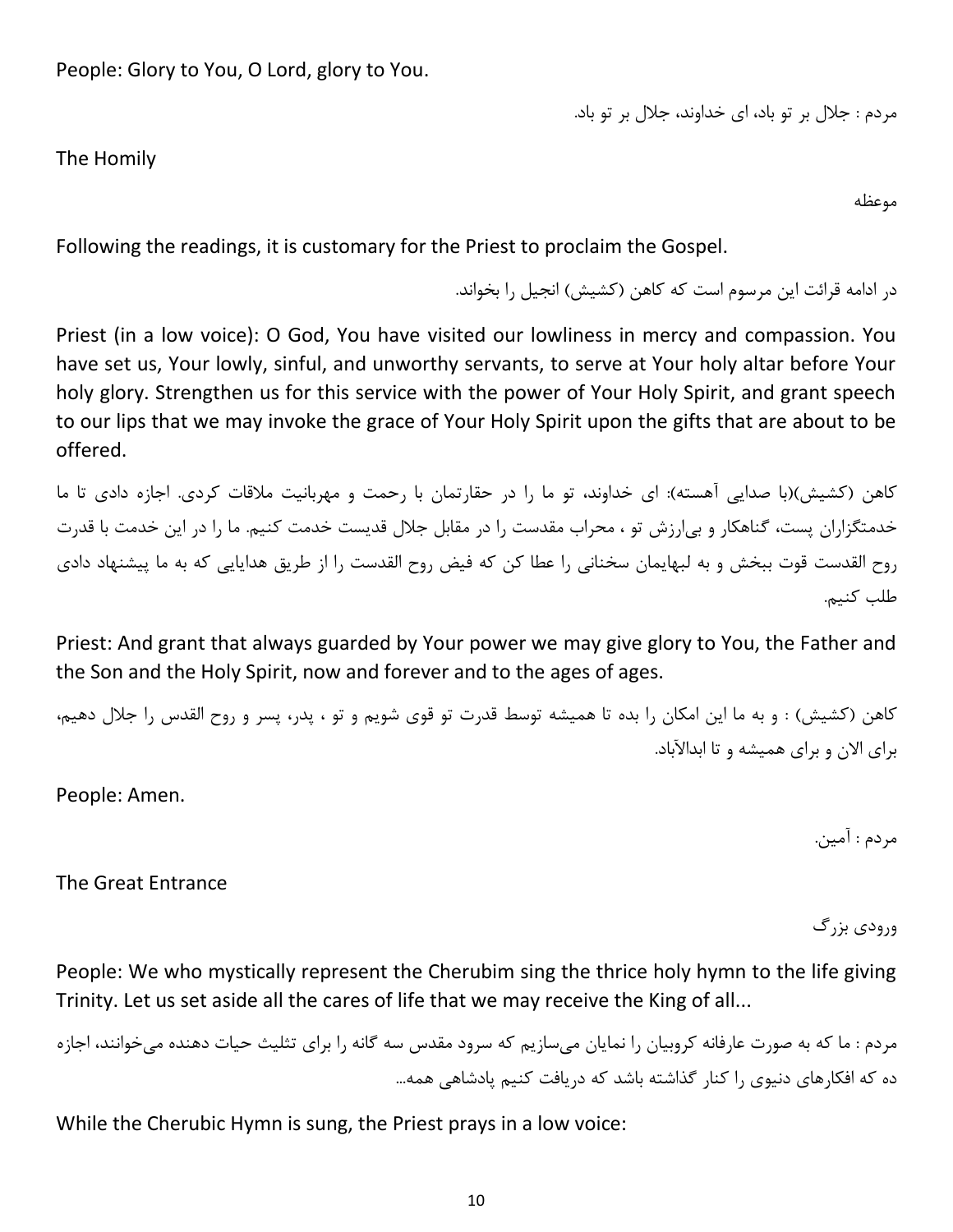زماني که سرود کروبیان خوانده میشود کاهن )کشیش( با صدايي آهسته اين دعا را ميخواند.

No one bound by worldly desires and pleasures is worthy to approach, draw near or minister to You, the King of glory. To serve You is great and awesome even for the heavenly powers. But because of Your ineffable and immeasurable love for us, You became man without alteration or change. You have served as our High Priest, and as Lord of all, and have entrusted to us the celebration of this liturgical sacrifice without the shedding of blood. For You alone, Lord our God, rule over all things in heaven and on earth. You are seated on the throne of the Cherubim, the Lord of the Seraphim and the King of Israel. You alone are holy and dwell among Your saints. You alone are good and ready to hear. Therefore, I implore you, look upon me, Your sinful and unworthy servant, and cleanse my soul and heart from evil consciousness. Enable me by the power of Your Holy Spirit so that, vested with the grace of priesthood, I may stand before Your holy Table and celebrate the mystery of Your holy and pure Body and Your precious Blood. To you I come with bowed head and pray: do not turn Your face away from me or reject me from among Your children, but make me, Your sinful and unworthy servant, worthy to offer to You these gifts. For You, Christ our God, are the Offerer and the Offered, the One who receives and is distributed, and to You we give glory, together with Your eternal Father and Your holy, good and life-giving Spirit, now and forever and to the ages of ages. Amen.

هر کس که به خواستهها و لذات اين دنیا گرفتار شود لیاقت نزديك شدن يا خدمت به تو اي شاه پر جالل را ندارد. خدمت کردن به تو حتي براي قدرتهاي آسماني عظیم و اعجابانگیز است. اما به خاطر محبت وصفناپیر و بياندازه تو بر ما، تو بدون هیچ تغییر و دگرگوني انسان شدي. تو همچون کاهن اعظم به ما خدمت کردي و همانند خداي همه ما، به ما جشن قرباني نیايشي را بدون ريختن خون واگذار کردهاي. براي تو به تنهايي، خداي خداوندمان، همه چیز در آسمان و در زمین را تو پاسباني ميکني. تو بر روي تخت کروبیان نشانده شدهاي، خداوند سرافین و پادشاه اسرائیل. تو بتنهايي قديس هستي و در بین مقدسین ساکن هستي. تو بتنهايي نیك و آماده شنیدن هستي. بنابراين، تو را ميطلبیم، به تو مينگريم، خدمتگذار گناهكار و بيارزش تو و جان و قلب مرا از ضمیر بد پاك گردان. مرا با قدرت روحالقدست توانمند ساز و تا با پوشیده شدن با فیض کهانت بتوانم در مقابل میز مقدست ايستاده و اسرار بدن خالص مقدس و خون گرانبهايت را جشن بگیرم. با سري خمیده پیش تو ميآيم و دعا ميکنم: از من روي نگردان و مرا از فرزندانت طرد نكن اما مرا، که خدمتگذار گناهكار و نااليق تو هستم، شايسته گردان تا اين هدايا را تقديم تو کنم. زيرا که تو مسیح خداوندم، تقديم کننده و تقديم گیرنده هستي، کسي که دريافت میكند و آن را پخش میكند و جالل بر تو باد همراه با پدر ابديت و روح القدس نیك و حیات دهنده براي االن و براي همیشه و تا ابداآلباد. آمین.

Priest: We who mystically represent the Cherubim sing the thriceholy hymn to the life; giving Trinity. Let us set aside all the cares of life that we may receive the King of all...

کاهن (کشیش) : ما که به صورت عارفانه کروبیان را نمايان ميسازيم که سرود مقدس سه گانه را براي تثليث حيات دهنده مي-خوانند، اجازه ده که افكارهاي دنیوي را کنار گذاشته باشد که دريافت کنیم پادشاهي همه...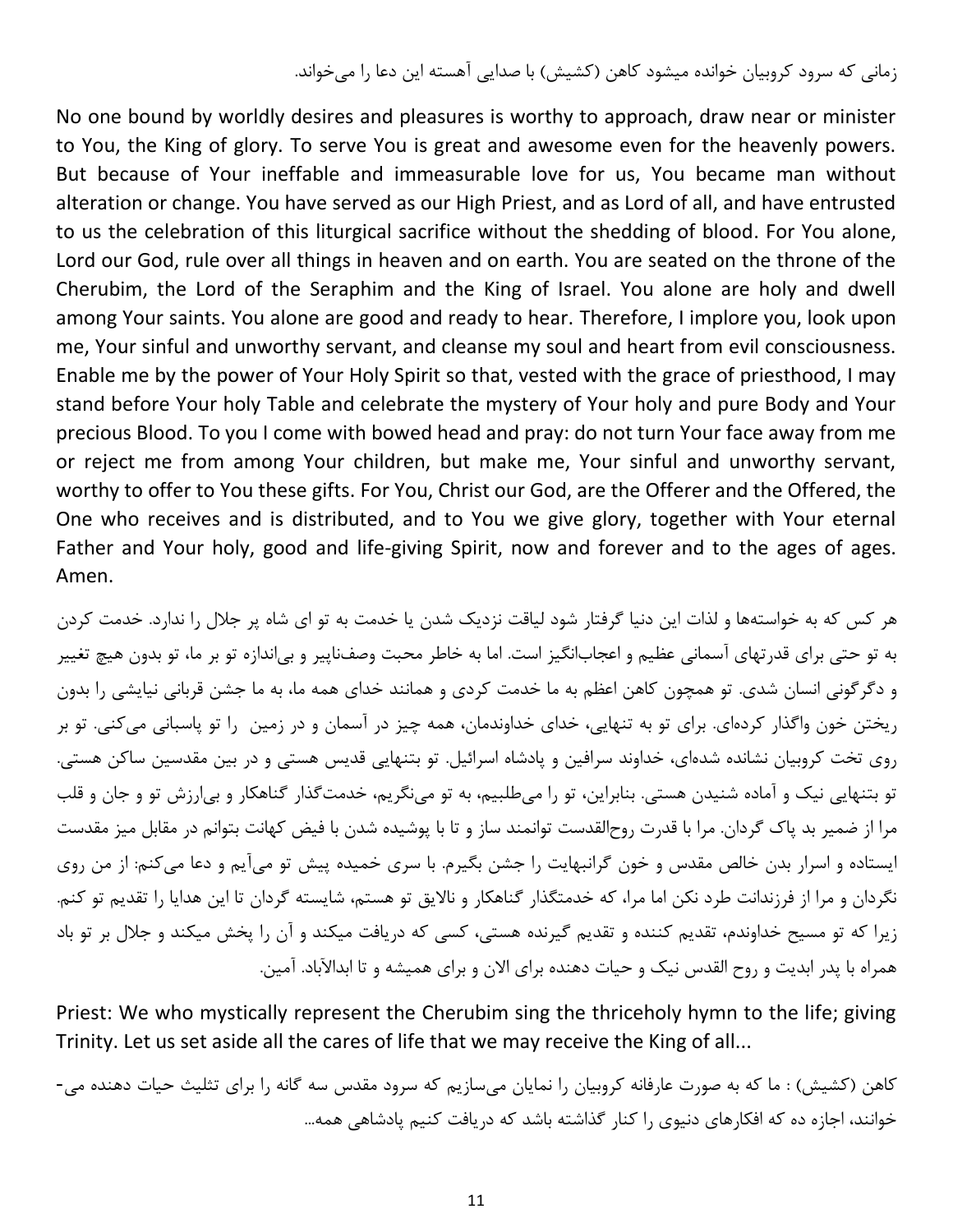The Priest censes and says in a low voice: (On Sundays)

کاهن (کشیش) بخور مي سوزاند و با صدايي آهسته مي گويد:( در يكشنبهها)

Having beheld the resurrection of Christ, let us worship the holy Lord Jesus, the only Sinless One. We venerate Your cross, O Christ, and we praise and glorify Your holy resurrection. You are our God. We know no other than You, and we call upon Your name. Come, all faithful let us venerate the holy resurrection of Christ. For behold, through the cross joy has come to all the world. Blessing the Lord always, let us praise His resurrection. For enduring the cross for us, He destroyed death by death.

با ديدن رستاخیز مسیح، بیائید مسیح قديس خداوند و تنها بيگناه را بپرستیم. صلیبت را تمجید میكنیم، اي مسیح، و رستاخیز مقدست را ستايش و جالل میدهیم. تو خداوندمان هستي و ما هیچ کس را غیر از تو نميشناسیم و تو را صدا ميزنیم. بیا، تمام ايمانداران رستاخیز مقدس مسیح را ميستايند. زيرا بنگريد، از طريق صلیب، شادي به تمام دنیا آمده است. با برکت خداوند براي همیشه، رستاخیزش را ستايش میكنیم. زيرا با رنج کشیدن بر روي صلیب براي همیشه او مرگ را با مرگش زير پا نهاد.

Psalm 50

مزمور 05

Priest: Have mercy upon me, O God, according to Your great mercy; and according to the multitude of Your compassion, blot out my transgression. Wash me thoroughly from my inquity, and cleanse me from my sin. For I acknowledge my inquity, and my sin is ever before me. Against You, You only, have I sinned, and done evil in Your sight, that You may be found just when You speak, and victorious when You are judged. For behold, I was conceived in iniquity, and in sin my mother bore me. For behold, You have loved truth; You have made known to me the secret and hidden things of Your wisdom. You shall sprinkle me with hyssop, and I shall be made clean; You shall wash me, and I shall be whiter than snow. Make me to hear joy and gladness, that the afflicted bones may rejoice. Turn Your face away from my sins, and blot out all my iniquities. Create in me a clean heart, O God, and renew a steadfast spirit within me. Cast me not away from Your presence, and take not Your Holy Spirit from me. Restore to me the joy of Your salvation, and establish me with Your governing Spirit. I shall teach transgressors Your ways, and the ungodly shall turn back to You. Deliver me from bloodguiltiness, O God, the God of my salvation, and my tongue shall joyfully declare Your righteousness. Lord, open my lips, and my mouth shall proclaim Your praise. For if You had desired sacrifice, I would give it; You do not delight in burnt offerings. A sacrifice to God is a broken spirit; God will not despise a broken and a humbled heart. Do good in Your good pleasure to Sion; and let the walls of Jerusalem be built. Then You shall be pleased with a sacrifice of righteousness, with oblation and whole burnt offerings. Then they shall offer bulls on Your altar.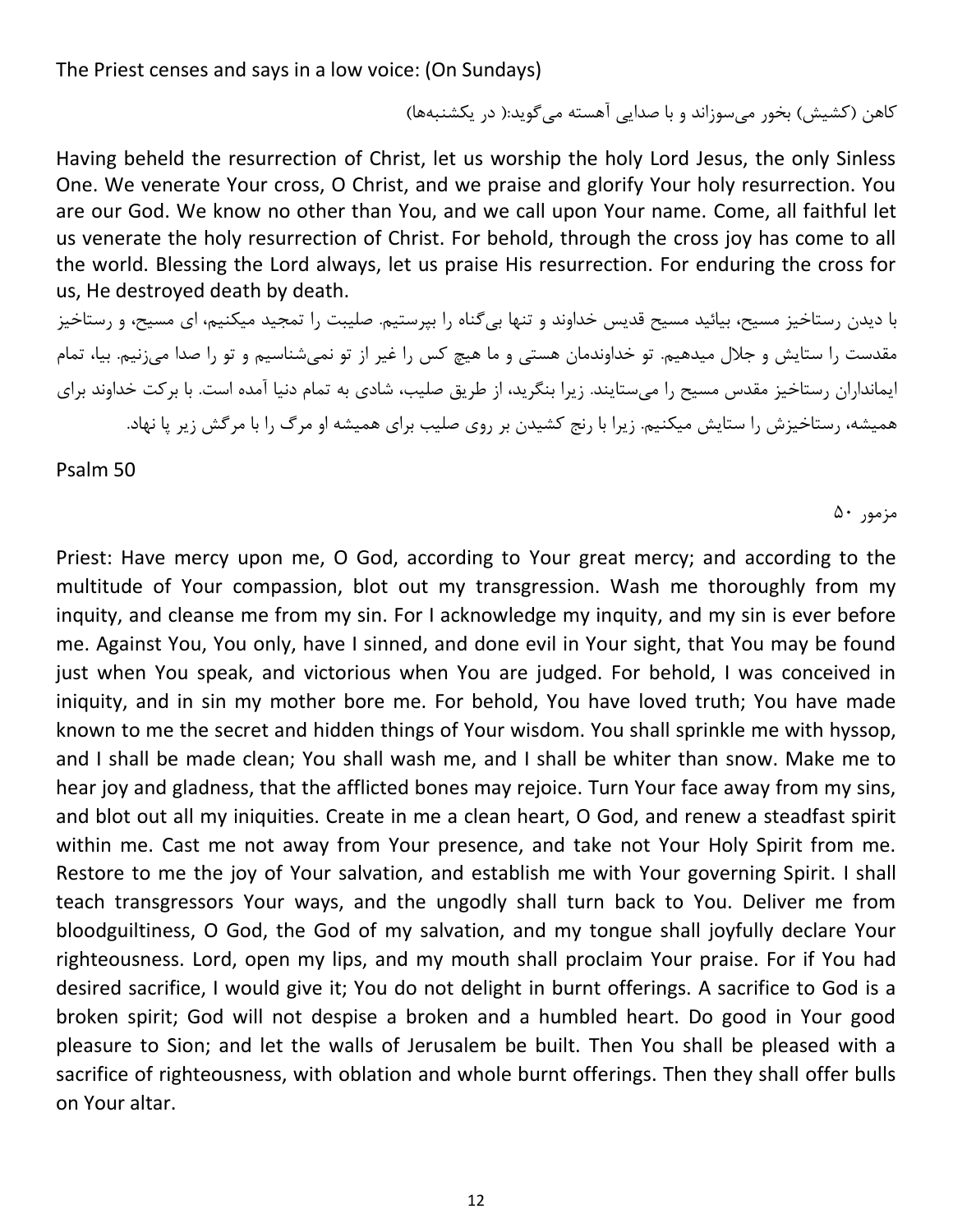اي خدا به حسب رحمت خود بر من رحم فرما؛ بر حسب کثرت رافت خويش گناهانم را محو ساز. مرا از عصیانم به کلي شست و شو ده و از گناهم مرا طاهر کن. زيرا که من به معصیت خود اعتراف ميکنم و گناهم همیشه در نظر من است. به تو و به تو تنها گناه ورزيده، و در نظر تو اين بدي را کردهام، تا در کالم خود مصدق گردي و در داوري خويش مزکي شوي. اينك در معصیت سرشته شدم و مادرم در گناه به من آبستن گرديد. اينك به راستي در قلب راغب هستي، پس حكمت را در باطن من به من بیاموز. مرا با زوفا پاك کن تا طاهر شوم. مرا شست و شو کن تا از برق سفیدتر گردم. شادي و خرمي را به من بشنوان تا استخوانهايي که کوبیدهاي به وجد آيد. روي خود را از گناهانم بپوشان و همه خطاياي مرا محو کن. اي خدا دل طاهر در من بیافرين و روح مستقیم در باطنم تازه بساز. مرا از حضور خود مینداز و روح قدوس خود را از من مگیر. شادي نجات خود را به من باز ده و به روح آزاد مرا تايید فرما. آنگاه طريق تو را به خطاکاران تعلیم خواهم داد و گناهكاران بسوي تو بازگشت خواهند نمود. مرا از خونها نجات ده! اي خدايي که خداي نجات من هستي! تا زبانم به عدالت تو ترنم نمايد. خداوندا لبهايم را بگشا تا زبانم تسبیح تو را اخبار نمايند. زيرا اگر قرباني را دوست داشتي به تو ميدادم. قرباني سوختني را پسند نكردي. قرباني خدا روح شكسته است. خدا دل شكسته و کوبیده را خوار نخواهد شمرد. به رضامندي خود بر صهیون احسان فرما و حصارهاي اورشلیم را بنا نما. آنگاه از قربانيهاي عدالت و قربانيهاي سوختني تمام راضي خواهي شد و گوساله هاي بر مذبح تو خواهند گذرانید.

The Great Entrance then takes place.

ورود بزرگ انجام میپذيرد

Deacon: May the Lord God remember all of you in His kingdom, now and forever and to the ages of ages.

شماس : باشد که خداي خداوندمان همه شما را در پادشاهي اش به ياد بياورد براي الان و براي هميشه و تا ابدالآباد. People: Amen.

## مردم : آمین.

The Priest and the Deacon enter the sanctuary, while the people sing the end of the Cherubic Hymn.

کاهن (کشیش) و شماس وارد محراب مي شوند در حالي که مردم در حال خواندن سرود کروبیان هستند.

People: ... invisibly escorted by the angelic hosts. Alleluia. Alleluia. Alleluia.

مردم : ... به صورت نامحسوسي توسط فرشتگان میزبان همراهي شد. هللوياه. هللوياه. هللوياه.

After placing the holy gifts on the holy Table, the Priest censes them:

بعد از گذاشتن هداياي مقدس بر روي ميز مقدس، كاهن (كشيش) بر روي آنها بخور ميسوزاند:

The Petitions

درخواستها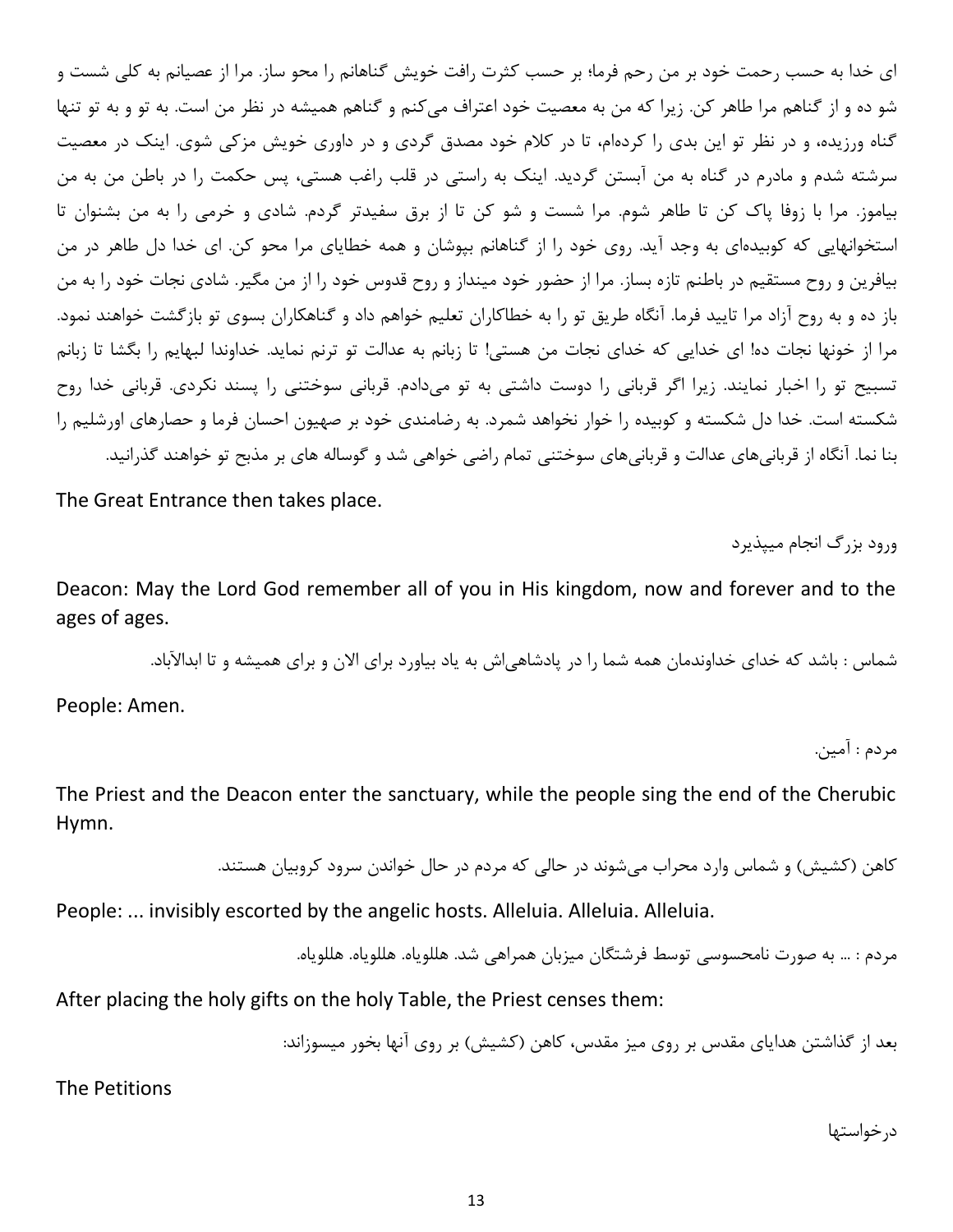Deacon: Let us complete our prayer to the Lord.

شماس : دعايمان را نزد خداوند کامل کنیم.

People: Lord, have mercy.

مردم : خداوند رحمت فرما.

Deacon: For the precious gifts here presented, let us pray to the Lord.

شماس : براي اين هداياي گرانبهاي عرضه شده ، خداوند را دعا کنیم.

People: Lord, have mercy.

مردم : خداوند رحمت فرما.

Deacon: For this holy house and for those who enter it with faith, reverence, and the fear of God, let us pray to the Lord.

شماس : براي اين خانه مقدس و افرادي که با ايمان، احترام و ترس خدا وارد آن ميشوند، خداوند را دعا کنیم.

Deacon: For our deliverance from all affliction, wrath, danger, and distress, let us pray to the Lord.

شماس : براي رهايي از تمام رنجها، خشمها، خطرات و اضطرابها، خداوند را دعا کنیم.

People: Lord, have mercy.

مردم : خداوند رحمت فرما.

Deacon: Help us, save us, have mercy upon us, and protect us, O God, by Your grace.

شماس : اي خداوند توسط فیضت، ما را کمك کن، نجات ده و به ما رحمت فرما، و از ما محافظت کن .

People: Lord, have mercy.

مردم : خداوند رحمت فرما.

Deacon: For a perfect, holy, peaceful, and sinless day, let us ask the Lord.

شماس : از خداوند براي يك روز کامل و بينقص، مقدس و آرام و بدون گناه تقاضا داريم.

People: Grant this, O Lord.

مردم : خداوندا به ما عطا فرما.

Deacon: For an angel of peace, a faithful guide, a guardian of our souls and bodies, let us ask the Lord.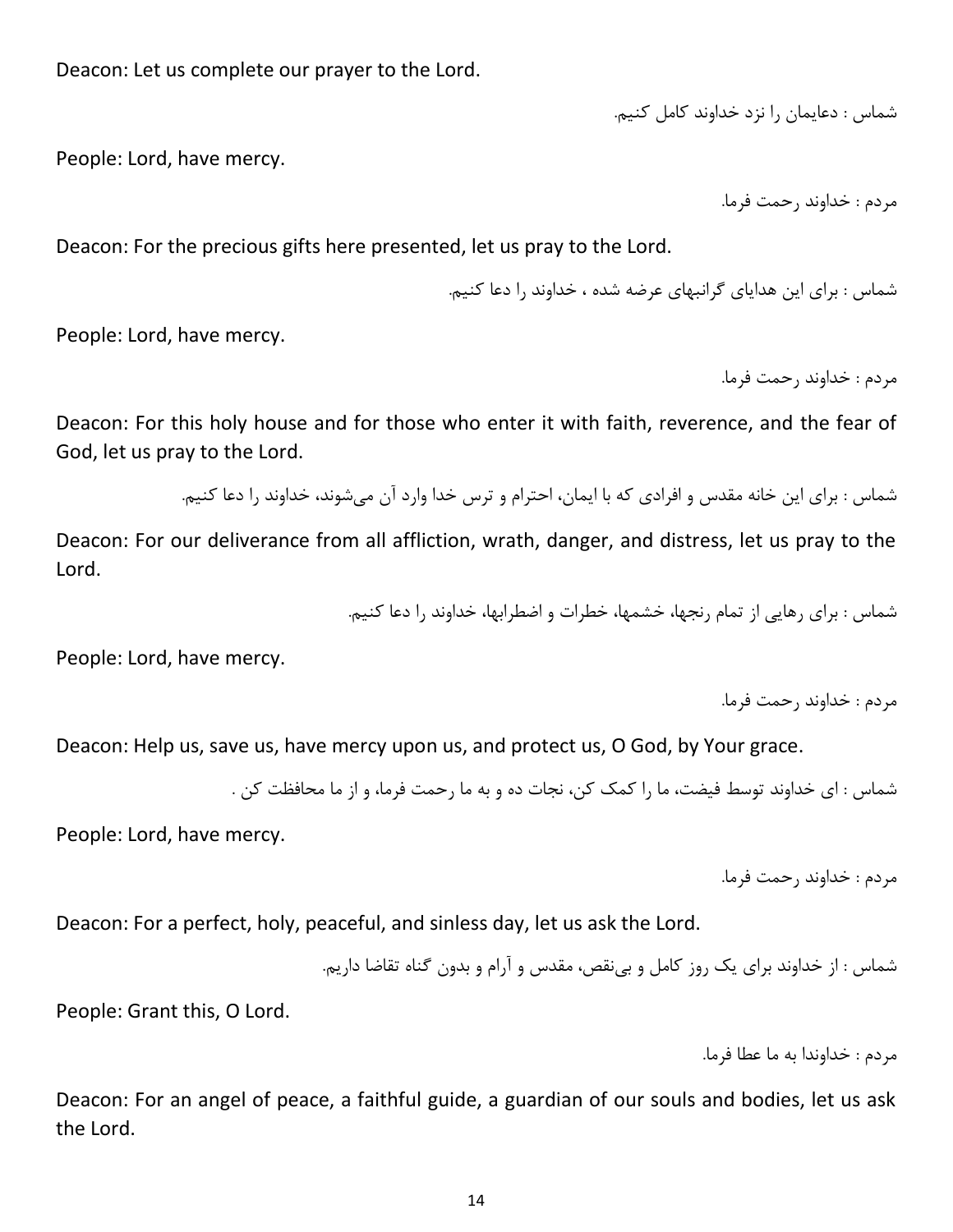شماس : از خداوند براي فرشته آرامش، يك راهنماي ايماندار،يك نگهبان براي روح و جانمان از خداوند تقاضا داريم.

People: Grant this, O Lord.

مردم : خداوندا به ما عطا فرما.

Deacon: For forgiveness and remission of our sins and transgressions, let us ask the Lord.

شماس : از خداوند براي بخشش و آمرزش خطاها وگناهانمان تقاضا داريم.

People: Grant this, O Lord.

مردم : خداوندا به ما عطا فرما.

Deacon: For all that is good and beneficial to our souls, and for peace in the world, let us ask the Lord.

شماس : از خداوند براي تمام چیزهاي نیك و سودمند و براي آرامش جهان تقاضا داريم.

People: Grant this, O Lord.

مردم : خداوندا به ما عطا فرما.

Deacon: For the completion of our lives in peace and repentance, let us ask the Lord.

شماس : از خداوند براي تكامل حیاتمان در صلح و توبه تقاضا داريم.

People: Grant this, O Lord.

مردم : خداوندا به ما عطا فرما.

Deacon: For a Christian end to our lives, peaceful, without shame and suffering, and for a good account before the awesome judgment seat of Christ, let us ask the Lord.

شماس : از خداوند براي يك پايان حیات مسیحي، آرام، بدون شرم و رنج و براي حساب خوب در مقابل تخت داوري فوق العاده مسیح، تقاضا داريم.

People: Grant this, O Lord.

مردم : خداوندا به ما عطا فرما.

Deacon: Remembering our most holy, pure, blessed, and glorious Lady, the Theotokos and ever virgin Mary, with all the saints, let us commit ourselves and one another and our whole life to Christ our God.

شماس : بیايید با ياد کردن از بانوي مقدس، پاك، مبارك وباشكوه خودمان، مريم عزرا و همیشه باکره و با تمام مقدسین، خودمان و يكديگر و کل زندگیمان را وقفه مسیح خداوندمان کنیم.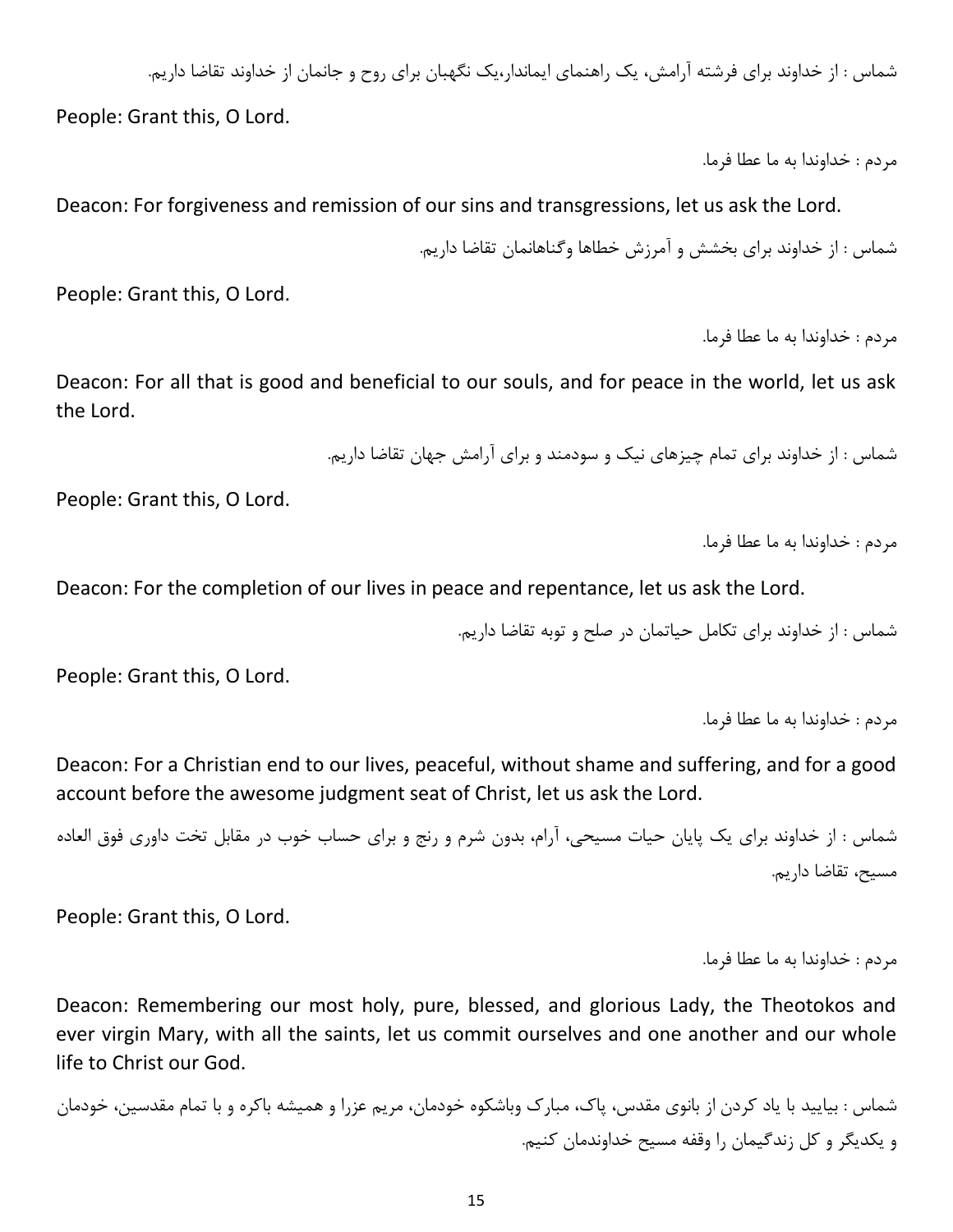مردم : براي تو، اي خداوند.

Priest: Lord, our God, You created us and brought us into this life. You have shown us the way to salvation and have bestowed upon us the revelation of heavenly mysteries. You have appointed us to this service by the power of Your Holy Spirit. Grant, therefore, O Lord that we may be accepted as servants of Your new Covenant and ministers of Your holy mysteries. Accept us as we draw near to Your holy altar, according to the multitude of Your mercy, that we may be worthy to offer You this spiritual sacrifice without the shedding of blood, for our sins and for the transgressions of Your people. Grant that, having accepted this sacrifice upon Your holy, heavenly, and spiritual altar as an offering of spiritual fragrance, You may in return send down upon us the grace of Your Holy Spirit. Look upon us, O God, and consider our worship; and accept it as You accepted the gifts of Abel, the sacrifices of Noah, the burnt offerings of Abraham, the priestly offices of Moses and Aaron, and the peace offerings of Samuel. As You accepted this true worship from Your holy apostles, accept also in Your goodness, O Lord, these gifts from the hands of us sinners, that being deemed worthy to serve at Your holy altar without blame., we may obtain the reward of the faithful stewards on the fearful day of Your just judgment.

کاهن (کشیش) : يهوه خدايمان، که ما را خلق کردي و ما را به اين جهان آوردي. و به ما راه نجات را نشان دادي و به ما مکاشفه اسرار الهي را هديه دادي. تو ما را با قدرت روح القدست به اين خدمت منسوب کردي. بفرما بنابراين، خداوندا، تا ما همچون خدمتكاران عهد جديدت و مبشرين اسرار الهیت پذيرفته شويم. ما را همچنان که به محراب مقدست نزديك میشويم با توجه به کثرت رحمتت بپذير، تا ما لیاقت تقديم اين قرباني معنوي را بدون ريخته شدن خوني، براي گناهانمان و براي خطاهاي مردمت داشته باشیم. بفرما تا با قبول کردن اين قرباني از روي محراب مقدس ، آسماني و روحانیت همچون يك قرباني خوش بوي روحاني، در عوض آن به ما فیض روح القدست را براي ما نازل گرداني. اي خداوند، بر ما نظر کن و پرستش ما را به خاطر داشته باش و آن را قبول گردان همانگونه که هداياي هابیل ، قرباني نوح، قرباني سوختني ابراهیم، خدمات روحاني موسي و هارون و هداياي صلح سموئیل را مورد قبول قرار دادي. همچنان که اين پرستش واقعي را از رسوالن مقدست قبول کردي، همچنین اي خداوند، با نیكیت اين هدايا را از دستان گناهكارمان قبول کن که با ارزشمند پنداشتن خود، بدون شرم و حیا، در محراب مقدست خدمت کرده، بتوانیم پاداش ناظران امین را در روز داوري بزرگت به دست آوريم.

Priest: Through the mercies of Your only begotten Son with whom You are blessed, together with Your all holy, good, and lifegiving Spirit, now and forever and to the ages of ages.

كاهن (كشیش) : از طريق رحمت تنها فرزند يگانهات كه تو او را متبارك ساختي، و همگام با روح القدس نیك و حیاتدهندهات برای الان و برای همیشه و تا ابدالآباد.

People: Amen.

مردم : آمین.

Priest: Peace be with all.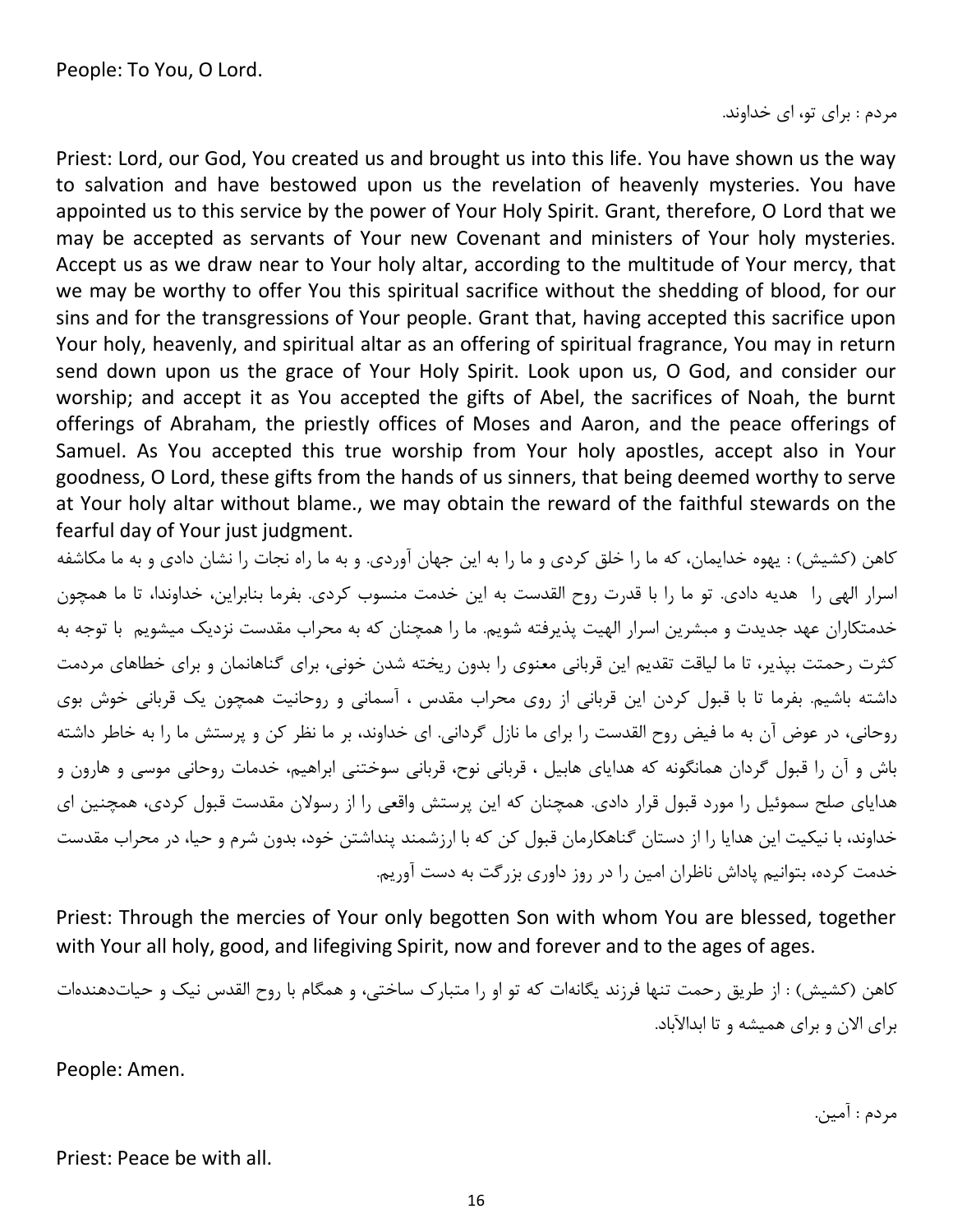کاهن (کشیش) : آرامش بر همه شما باشد.

People: And with your spirit.

مردم : و با روح شما باشد.

Deacon: Let us love one another that with one mind we may confess:

كاهن (كشیش) : بیائید به یكدیگر محبت كنیم كه با یك فكر اعتراف كنیم:

The Priest kisses the holy Gifts saying:

کاهن )کشیش( هداياي مقدس را میبوسد با گفتن:

I love You, Lord, my strength. The Lord is my rock, and my fortress, and my deliverer.

تو را دوست ميدارم، خداوند قادرم. خداوند صخره من، سنگر من و رهاننده من است.

At this time it is customary for the kiss of peace to be exchanged.

در اين زمان مرسوم است که مردم با بوسههاي صلح با همديگر تعامل کنند.

People: Father, Son, and Holy Spirit, Trinity one in essence and inseparable.

مردم : پدر، پسر و روح القدس يک ذات تثليث و جدايي ناپیر هستند.

Deacon: Guard the doors. Wisdom. Let us be attentive.

شماس : از در ورودي محافظت کنید. هشیار باشید. با دقت گوش فرا دهید.

The Creed

اعتقادنامه

People: I believe in one God, Father Almighty, Creator of heaven and earth and of all things visible and invisible.

مردم : ما ايمان داريم به خداي يكتا ، پدر قادر مطلق ، آفريدگار آسمان و زمین، و هر آنچه پیدا و ناپیدا است.

And in one Lord Jesus Christ, the only-begotten Son of God, begotten of the Father before all ages.

و به خداوند يكتا عیسي مسیح ، پسر يگانه خدا مولود ازلي پدر.

Light of Light, true God of true God, begotten not created, of one essence with the Father through Whom all things were made.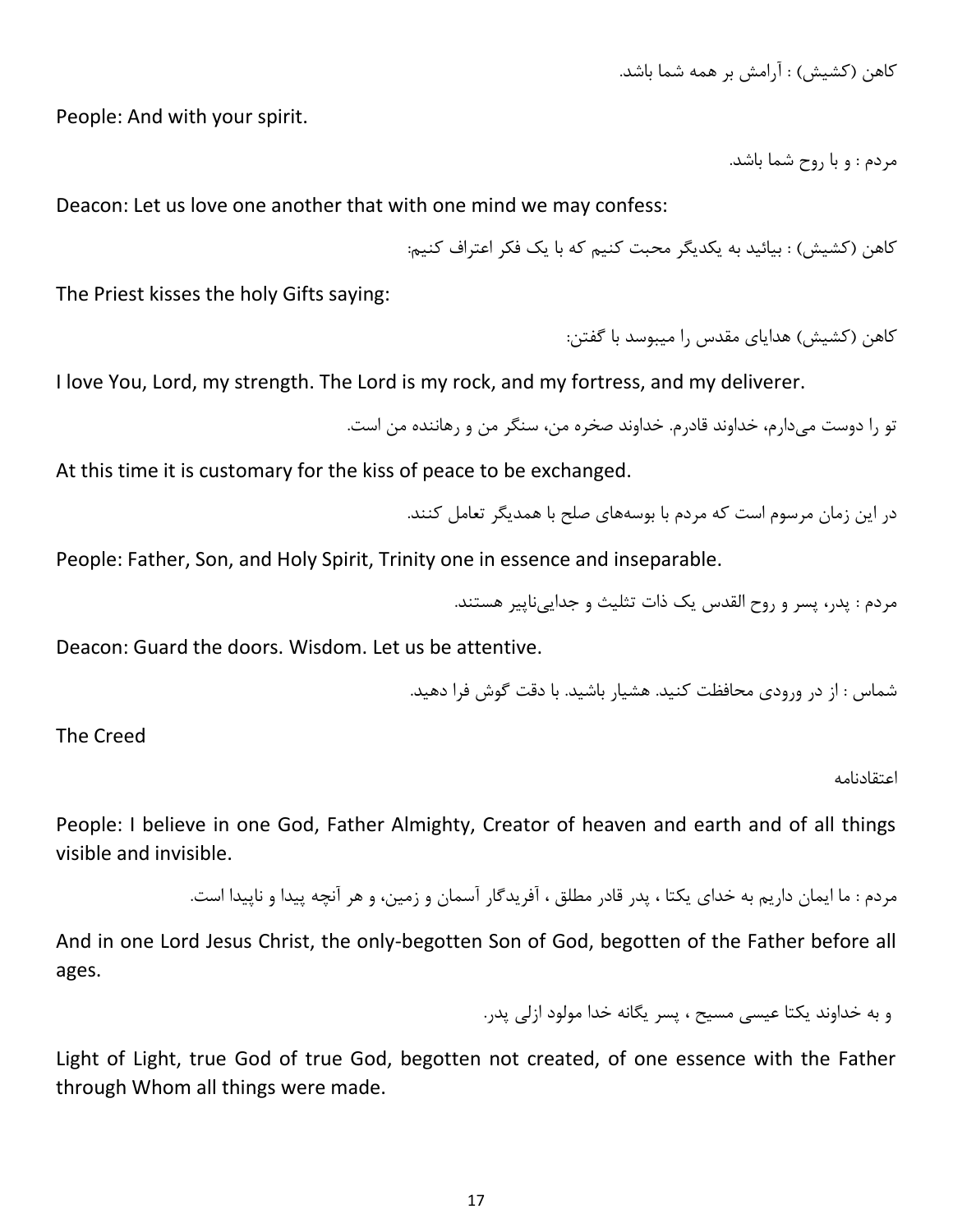او خداست از خدا، نور از نور، خداي راستین از خداي راستین که زاده شده و آفريده نشده است؛ همذات با پدر. و از طريق او همه چیز هستي يافت؛

Who for us men and for our salvation came down from heaven and was incarnate of the Holy Spirit and the Virgin Mary and became man.

براي ما آدمیان و براي نجات ما از آسمان فرود آمد، به قدرت روحالقدس از مريم عذرا تن گرفت و انسان گرديد.

He was crucified for us under Pontius Pilate. He suffered and was buried.

و در زمان پنطیوس پیالطس براي ما مصلوب شد؛ رنج کشید مرد و مدفون گشت؛

And He rose on the third day, according to the Scriptures.

و بر حسب کتابمقدس ، روز سوم رستاخیز نمود

He ascended into heaven and is seated at the right hand of the Father.

و به آسمان صعود کرد و به دست راست پدر نشسته است

And He will come again with glory to judge the living and dead. His kingdom shall have no end.

و بار ديگر در جالل خواهد آمد تا زندگان و مردگان را داوري کند و سلطنتش را پايان نخواهد بود.

And in the Holy Spirit, the Lord, the Creator of life, Who proceeds from the Father, Who together with the Father and the Son is worshipped and glorified, Who spoke through the prophets.

ما ايمان داريم به روحالقدس که خداوند و بخشنده حیات است که از پدرصادر ميگردد. و او را با پدر و پسر يك پرستش و يك جالل است. او از طريق پیامبران سخن گفته است.

In one, holy, catholic, and apostolic Church.

ما ايمان داريم به کلیسا که يكتا، مقدس، همگاني و رسولي است.

I confess one baptism for the forgiveness of sins.

و اعتقاد داريم به يك تعمید براي آمرزش گناهان.

I look for the resurrection of the dead and the life of the age to come. Amen.

ما رستاخیز مردگان و زندگي جهان آينده را در انتظاريم. آمین.

The Holy Anaphora

سطرهاي پي در پي مقدس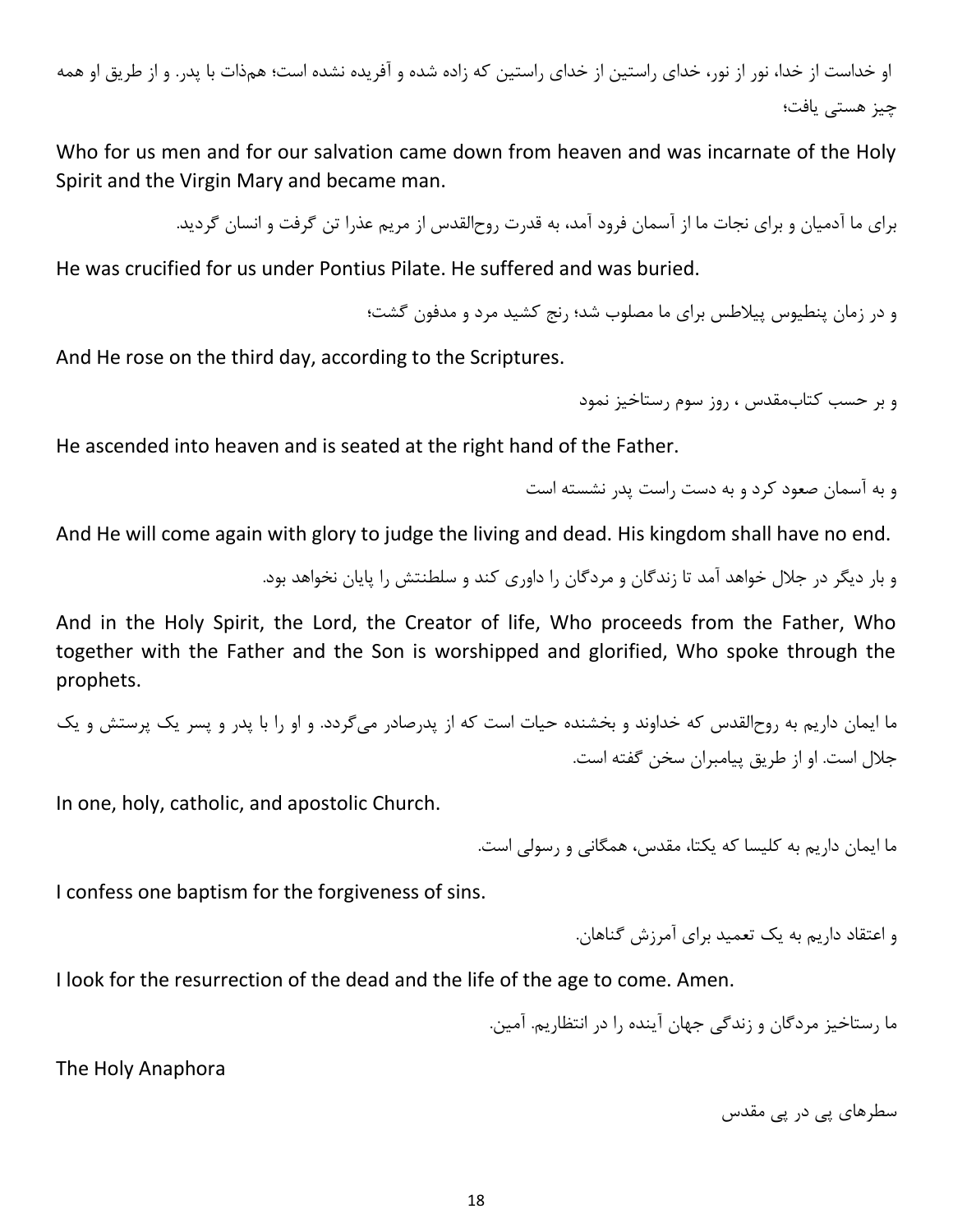Deacon: Let us stand well. Let us stand in awe. Let us be attentive, that we may present the holy offering in peace.

شماس : به خوبي بايستید. در ستايش بايستید. با دقت گوش فرا دهید. که ما قرباني صلح مقدس تقديم میكنیم.

People: Mercy and peace, a sacrifice of praise.

مردم: رحمت و صلح و قرباني ستايش .

Priest: The grace of our Lord Jesus Christ, and the love of God the Father, and the communion of the Holy Spirit, be with all of you.

کاهن )کشیش( : جالل خداوندمان عیسي مسیح، محبت خداي پدر و مشارکت روح القدس با تمامي شما باشد.

People: And with your spirit.

مردم : و با روح شما باشد.

Priest: Let us lift up our hearts.

People: We lift them up to the Lord.

مردم : آنها را به سمت خداوند باال ببريم.

کاهن )کشیش( : قلبهايمان را برافرازيم.

Priest: Let us give thanks to the Lord.

کاهن )کشیش( : خداوند را شكر گويیم.

People: It is proper and right.

مردم : کامل و صحیح است.

Priest: Master, Lord, God, worshipful Father almighty, it is truly just and right to the majesty of Your holiness to praise You, to hymn You, to bless You, to worship You, to give thanks to You, to glorify You, the only true God, and to offer to You this our spiritual worship with a contrite heart and a humble spirit. For You have given us to know Your truth. Who is worthy to praise Your mighty acts? Or to make known all Your praises? Or tell of all Your wonderful deeds at all times? Master of all things, Lord of heaven and earth, and of every creature visible and invisible, You are seated upon the throne of glory and behold the depths. You are without beginning, invisible, incomprehensible, beyond words, unchangeable. You are the Father of our Lord Jesus Christ, who is the great God and Savior of our hope, the image of Your goodness, the true seal of revealing in Himself You, the Father. He is the living Word, the true God, eternal wisdom, life, sanctification, power, and the true light. Through Him the Holy Spirit was manifested, the spirit of truth the gift of Sonship, the pledge of our future inheritance, the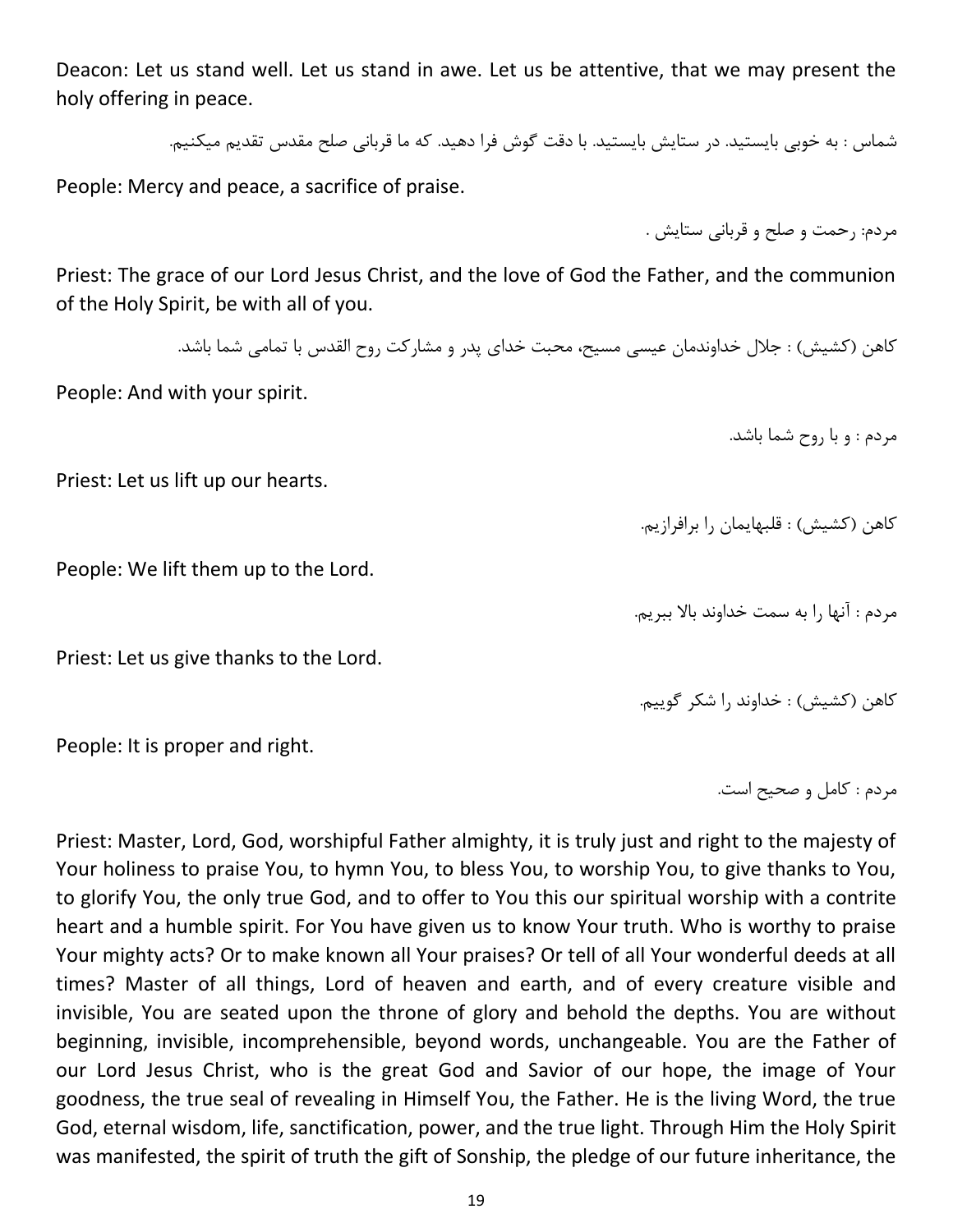first fruits of eternal blessings, the life giving power, the source of sanctification through whom every rational and spiritual creature is made capable of worshiping You and giving You eternal glorification, for all things are subject to You. For You are praised by the angels, archangels, thrones, dominions, principalities, authorities, powers, and the many eyed Cherubim. Round about You stand the Seraphim, one with six wings and the other with six wings; with two they cover their faces; with two they cover their feet; with two they fly, crying out to one another with unceasing voices and everresounding praises:

کاهن (کشیش) : استاد، خداوند، خدا، پدر قادر مطلق و مستحق پرستش، که براي شکوه مقدست واقعا ستايش کردنت عادلانه و صحیح است ، سرود خواندنت ، متبارك ساختنت، پرستش کردنت، شكرگذاري کردنت، جالل دادن تو، تنها خداوند واقعي و تقديم کردن پرستش روحانیمان با قلبي توبهکار و روحي فروتن. براي اينكه تو حقیقتت را به ما شناساندي. چه کسي اليق است که اعمال توانمند تو را ستايش کند؟ يا همه تعريفت را بداند؟ يا در همه زمانها اعمال شگفتانگیزت را بیان کند؟ خداوند همه چیزها، خداوند آسمان و زمین، و تمام موجودات آشكار و نهان، که در تخت جالل نشستهاي و اعماق را مينگري. تو ازلي، نامرئي، محدود نشدني، غیر قابل توصیف و غیرقابل تغییر هستي. تو پدر خداوندمان عیسي مسیح، خداوند عظیم و نجاتدهنده امیدمان ، تصوير نیكويیت و مهر و موم درست از آشكار کردن خداي پدر در خويش میباشي. او کلمه حیات، خداي واقعي، حكمت ابدي، حیات، تقديس شده، قادر و نور واقعي میباشد. از طريق آن روح القدس، روح حقیقت و هديه فرزندي، ضمانت وراثت آينده مان، اولین ثمرات از برکتهاي ابدي، قدرت حیات دهنده، منبع تقديس که از طريق آن هر مخلوق منطق و روحاني قادر به پرستش تو و دادن جالل ابدي به تو به خاطر همه چیزها که تو فاعل آن هستي، آشكار شد. زيرا تو توسط فرشتگان، فرشتگان مقرب، پادشاهان، حكومتها، جمهوريها، قدرتها، قوات و کروبیان با چشمهاي زياد، ستايش میشوي. در اطراف تو سرافین يكي با شش بال و ديگري با شش بال، ميايستند که آنها با دو بال صورتشان را ميپوشانند و با دو بال پاهايشان را ميپوشانند و با دو بال پرواز ميکنند در حالي که با يكديگر و بفرياد زنان با صدايي پیوسته و پرطنین همیشگي ميستايند:

Priest: Singing the victory hymn, proclaiming, crying out, and saying:

کاهن (کشیش) : با سرايیدن سرود پیروزي و تمجید کنان و فرياد کنان در حال گفتن:

People: Holy, holy, holy, Lord Sabaoth, heaven and earth are filled with Your glory. Hosanna in the highest. Blessed is He who comes in the name of the Lord. Hosanna to God in the highest.

مردم : قديس، قديس، قديس، خداوند سباآت، که آسمان و زمین از جاللت پر هستند، هوشیعانا در اعلي علیین. مبارك باد کسي که به اسم خداوند ميآيد. هوشیعانا به خدا در اعلي علیین.

Priest: Together with these blessed powers, loving Master we sinners also cry out and say: Truly You are holy and most holy, and there are no bounds to the majesty of Your holiness. You are holy in all Your works, for with righteousness and true judgment You have ordered all things for us. For having made man by taking dust from the earth, and having honored him with Your own image, O God, You placed him in a garden of delight, promising him eternal life and the enjoyment of everlasting blessings in the observance of Your commandments. But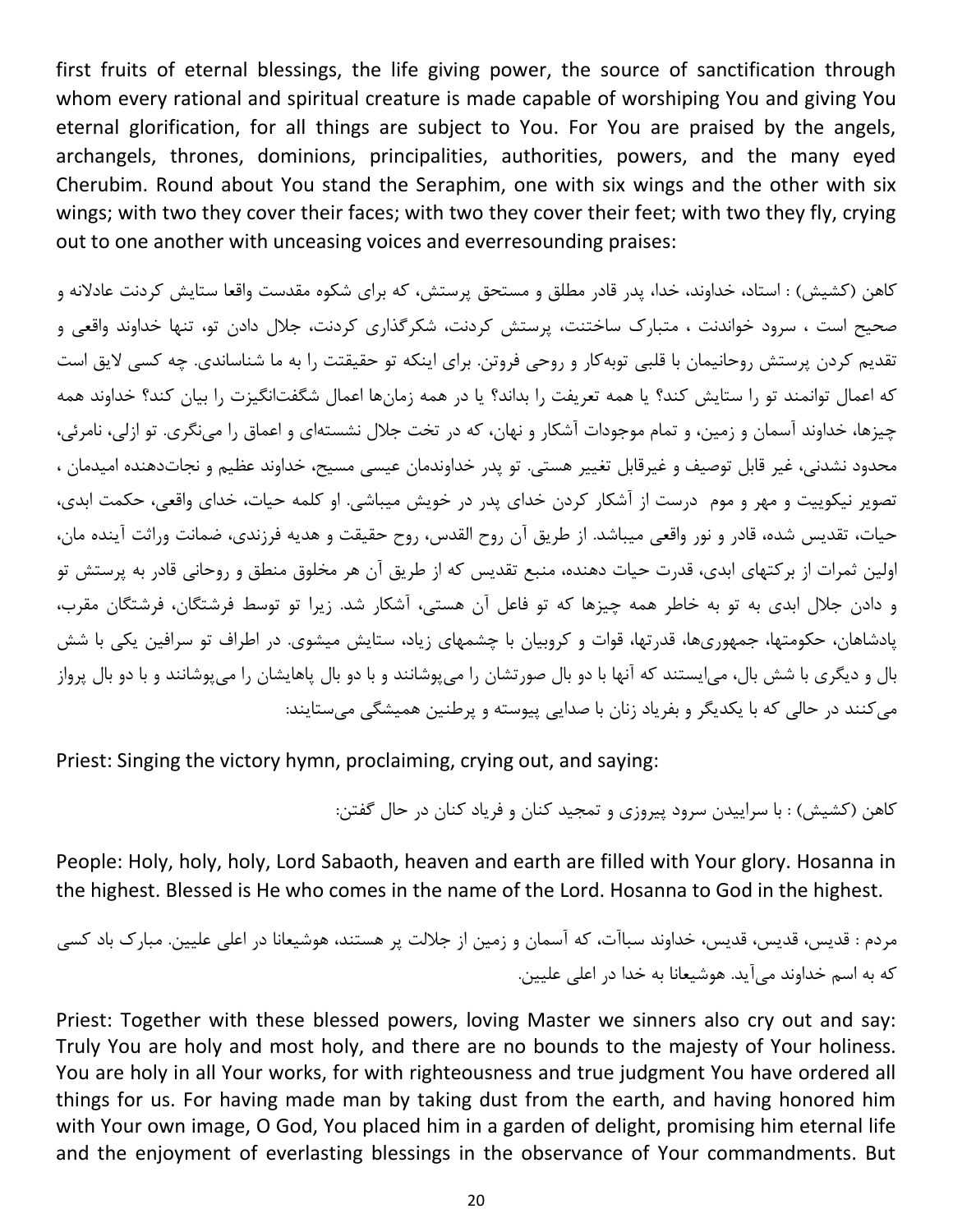when he disobeyed You, the true God who had created him, and was led astray by the deception of the serpent becoming subject to death through his own transgressions, You, O God, in Your righteous judgment, expelled him from paradise into this world, returning him to the earth from which he was taken, yet providing for him the salvation of regeneration in Your Christ. For You did not forever reject Your creature whom You made, O Good One, nor did You forget the work of Your hands, but because of Your tender compassion, You visited him in various ways: You sent forth prophets; You performed mighty works by Your saints who in every generation have pleased You. You spoke to us by the mouth of Your servants the prophets, announcing to us the salvation which was to come; You gave us the law to help us; You appointed angels as guardians. And when the fullness of time had come, You spoke to us through Your Son Himself, through whom You created the ages. He, being the splendor of Your glory and the image of Your being, upholding all things by the word of His power, thought it not robbery to be equal with You, God and Father. But, being God before all ages, He appeared on earth and lived with humankind. Becoming incarnate from a holy Virgin, He emptied Himself, taking the form of a servant, conforming to the body of our lowliness, that He might change us in the likeness of the image of His glory. For, since through man sin came into the world and through sin death, it pleased Your only begotten Son, who is in Your bosom, God and Father, born of a woman, the holy Theotokos and ever virgin Mary; born under the law, to condemn sin in His flesh, so that those who died in Adam may be brought to life in Him, Your Christ. He lived in this world, and gave us precepts of salvation. Releasing us from the delusions of idolatry, He guided us to the sure knowledge of You, the true God and Father. He acquired us for Himself, as His chosen people, a royal priesthood, a holy nation. Having cleansed us by water and sanctified us with the Holy Spirit, He gave Himself as ransom to death in which we were held captive, sold under sin. Descending into Hades through the cross, that He might fill all things with Himself, He loosed the bonds of death. He rose on the third day, having opened a path for all flesh to the resurrection from the dead, since it was not possible that the Author of life would be dominated by corruption. So He became the first fruits of those who have fallen asleep, the first born of the dead, that He might be Himself the first in all things. Ascending into heaven, He sat at the right hand of Your majesty on high and He will come to render to each according to His works. As memorials of His saving passion, He has left us these gifts which we have set forth before You according to His commands. For when He was about to go forth to His voluntary, ever memorable, and life-giving death, on the night on which He was delivered up for the life of the world, He took bread in His holy and pure hands, and presenting it to You, God and Father, and offering thanks, blessing, sanctifying, and breaking it:

کاهن (کشیش) : با هم و با اين قدرتهاي مبارک و ما گناهکاران با عشق به خداوندگار فرياد کنان ميگوييم: حقيقتا تو مقدس و مقدسترين هستي و هیچ مرزي براي عظمت قداست تو وجود ندارد. تو در تمام کارهايت قديس هستي با صداقت و عدالت واقعي همه چیز را برايمان منظم کردي. به دلیل آفرينش انسان از خاك زمین و تكريم کردن آن با صورت خودت، خداوندا، تو در باغ عدن، در صورت اجراي احكامت به او حیات ابدي و خوشنودي از برکتهاي بيپايان را قول دادي. اما زماني که او از تو که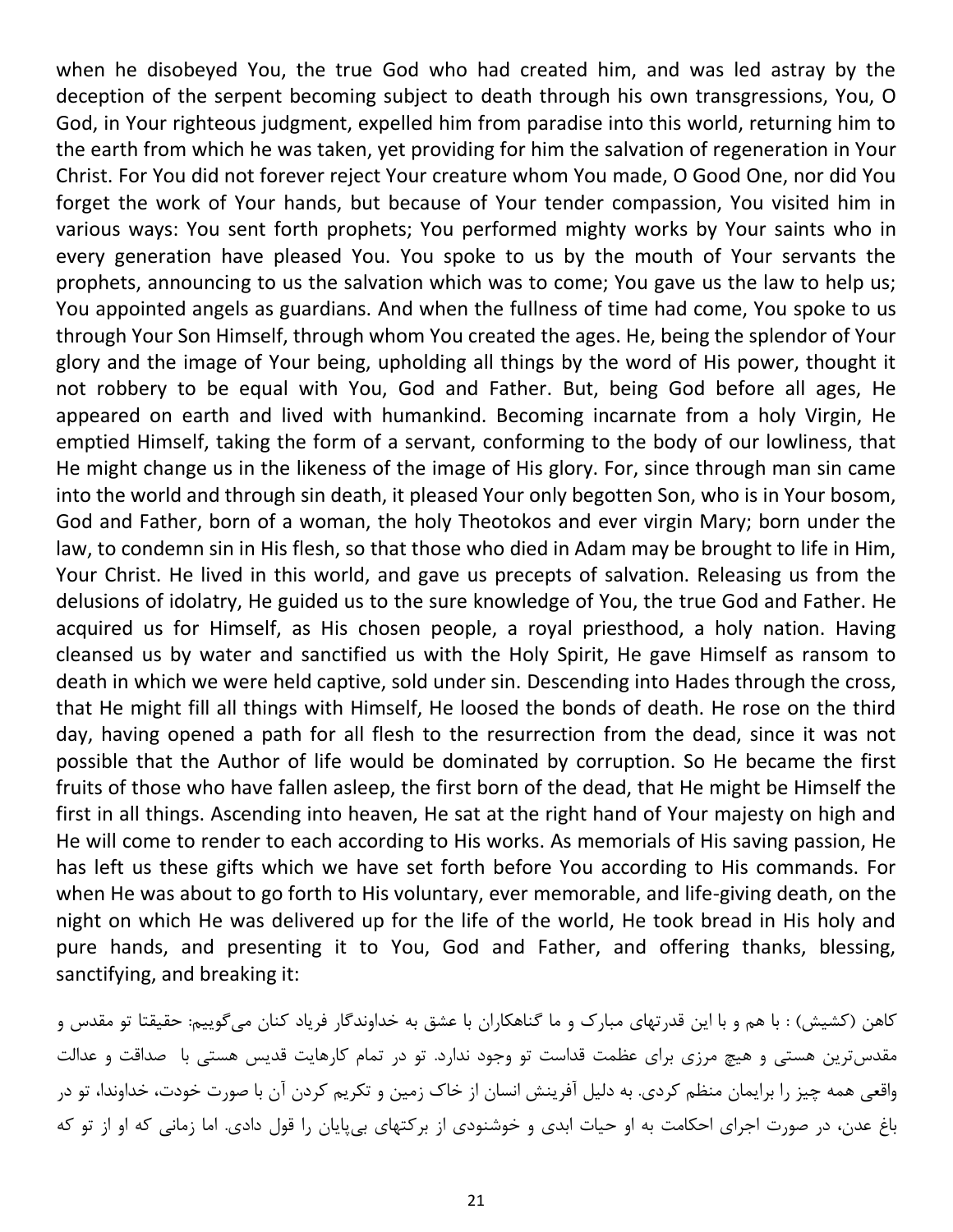آفريدگار واقعي او بودي سرپیچي کرد و به وسیله فريب مار منحرف گرديد و به خاطر نافرمانيهايش و با چیره شدن مرگ بر او ، خداوندا ، تو با عدالت واقعیت، او را از بهشت به اين جهان راندي و با برگرداندن او به خاکي که از آن آفريده شده بود، هماکنون براي او نجات نسل را در عیسي مسیح فراهم آوردي. زيرا تو مخلوقت را که آفريده بودي براي همیشه ترك نكردي، اي نیكو و نه کار دستهايت را فراموش کرد، و با رحمتت او را در راههاي مختلفي مالقات کردي. تو انبیا را به پیش فرستادي؛ کارهاي قوياي توسط مقدسانت انجام دادي که در هر نسلي آنها تو را خوشنود ساختند. توسط دهن انبیا و خادمان با ما صحبت کردي و ما را با نجات وعده داده شده آگاه ساختي؛ تو شريعت را به ما دادي که به ما کمك کند؛ تو فرشتگان را همچون نگهبانان منصوب کردي و هنگامي که وقتش فرا رسید، توسط پسر خودت با ما صحبت کردي، از طريق کسي که زمانها را آفريد. او با بودن درخشش جالل تو و نیز صورت وجود تو و با نگهداري همه چیزها توسط کلمه قدرت تو، با تو و خداي پدر برابر بودن را غنیمت نشمرد. اما با بودن خداوند قبل از تمام دورهها، او در زمین ظاهر شد و با انسان زندگي کرد و از باکره عذرا تن گرفت، خودش را خالي کرد، تا با ظاهر يك خادم و با منطبق شدن با بدنهاي حقیرمان، ما را شبیه چهره مجللش تغییر دهد. لهذا همچنان که بوساطت انساني، گناه داخل جهان گرديد و به گناه موت، تنها پسر يگانهات را خوشنود ساخت، که در آغوش توست، خداوندا و پدر، تولد يافته از زني مقدس و همیشه باکره مريم عذرا؛ تحت شريعت متولد شد که گناه را درجسمش محكوم کند، بنابراين آنهايي که توسط آدم مرده بودند دوباره توسط مسیحت به حیات برگردانده میشوند. او در اين جهان زندگي کرد و به ما اصول نجات را عطا فرمود. با رهانیدن از خیال واهي بتها، او ما را به سمت حكمت مطمئن تو، خداي واقعي و پدر هدايت کرد. او ما را همچون مردم انتخاب شده، يك کهانت ملوکانه، يك امت مقدس براي خويش به دست آورد. با منزه کردن ما توسط آب و تقديس کردن ما توسط روح القدس، او خويشتن خود را به فديه مرگ که اسیر آن بوديم عطا کرد و زير گناهان فروخته شد. و توسط صلیب و با نازل گشتن به اسفل زمین همه چیز را با خودش پر ساخت و بندهاي مرگ را پاره کرد. او روز سوم از مردگان برخاست و مسیر رستاخیز از مردگان را براي تمام بشريت باز کرد، در حالي که براي خالق حیات، تحت سلطه فساد بودن جايز نبود. بنابراين او اولین برخواسته از مرگ در بین آرمیدگان بود و خودش اولین در همه چیزها ميباشد. با صعود به آسمان، او بر دست راست پادشاهيات در باال نشست تا هر کسي را بر حسب کارهايش پرداخت کند. به عنوان يادبود عشق نجاتش، اين هدايايي را که از پیش تعیین کرده بود طبق دستوراتش براي ما گذاشت. هنگامي که او میبايست داوطلبانه به سمت مرگ به يادماندني و حیات دهنده برود و در شبي که براي حیات جهان خويشتن را داد، او با دستان مقدس و پاکش نان را گرفت اي خداوندو پدر، و با شكرگذاري کردن، متبارك ساختن، تقديس کردن و پاره کردن آن را تقديم توکرد:

Priest: He gave it to His holy disciples and apostles saying: Take, eat, this is my body which is broken for you and for the forgiveness of sins.

کاهن (کشیش) : او آن را به رسولان قديس و شاگردانش داد، با گفتن: بگیريد و بخوريد، اين است بدن من که براي شما و براي بخشش گناهان پاره ميشود.

People: Amen.

مردم : آمین.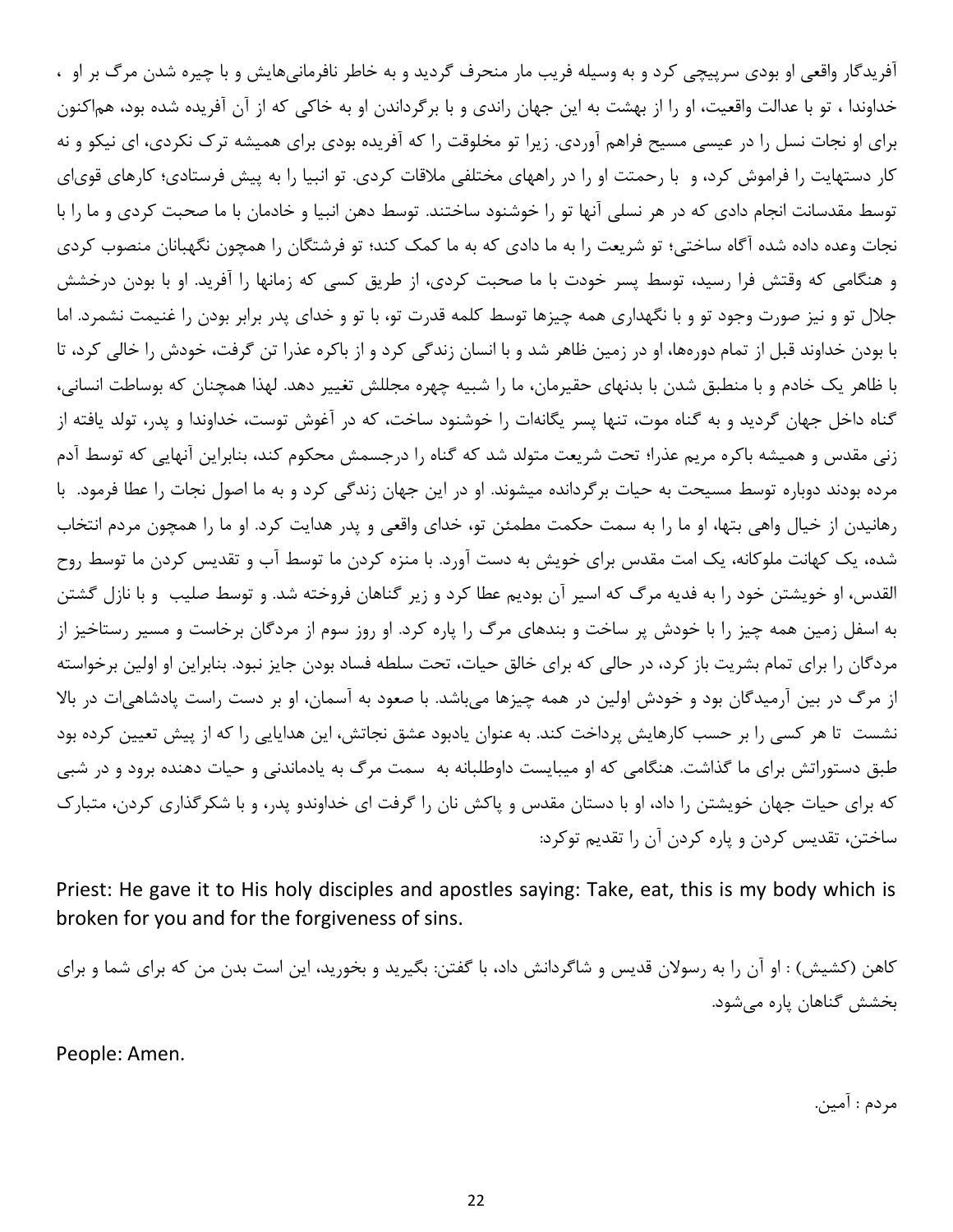Priest: Likewise, He took the cup of the fruit of vine, and having mingled it, offering thanks, blessing, and sanctifying it.

کاهن )کشیش( : او همچنین، پیاله شراب با آمیخته کردن ، شكرگذاري کردن، متبارك ساختن و تقديس کردن برداشت.

Priest: He gave it to His holy disciples and apostles saying: Drink of this all of you. This is my blood of the new Covenant, shed for you and for many, for the forgiveness of sins.

کاهن (کشیش) : او آن را به رسولان قديس و شاگردانش داد، با گفتن: همه شما از اين بنوشيد، اين است خون من در عهد جديد که براي شما و براي همه براي بخشش گناهان ريخته ميشود.

People: Amen.

مردم : آمین.

Priest: Do this in remembrance of me. For as often as you eat this Bread and drink this Cup, you proclaim my death, and you confess my resurrection. Therefore, Master, we also, remembering His saving passion and life giving cross, His three; day burial and resurrection from the dead, His ascension into heaven, and enthronement at Your right hand, God and Father, and His glorious and awesome second coming.

کاهن )کشیش( : اين را به ياد من انجام دهید. زيرا هرگاه اين نان را بخوريد و اين پیاله را بنوشید، موت من را ظاهر مینمائید و رستاخیزم را اعتراف میكنید. بنابراين، خداوندا، ما همچنین عشق نجات و صلیب حیات دهندهاش، اين سه موردش؛ روز به خاك سپاري و رستاخیز از مردگان، صعودش به آسمان و جلوس بر دست راست تو، اي خدا و پدر، و ظهور مجدد با شكوه و شگفت انگیزش را به ياد آورديم.

Priest: We offer to You these gifts from Your own gifts in all and for all.

کاهن )کشیش( : ما اين هدايا از هديههاي خودت را که در همه و براي همه است ، تقديم تو میكنیم.

People: We praise You, we bless You, we give thanks to You, and we pray to You, Lord our God.

مردم : ما تو را ميستائیم، ما تو را برکت میدهیم، ما شكرگذار تو ميشويم و تو را دعا میكنیم، اي يهوه خدايمان.

Priest: Therefore, most holy Master, we also, Your sinful and unworthy servants, whom You have made worthy to serve at Your holy altar, not because of our own righteousness (for we have not done anything good upon the earth), but because of Your mercy and compassion, which You have so richly poured upon us, we dare to approach Your holy altar, and bring forth the symbols of the holy Body and Blood of Your Christ. We pray to You and call upon You, O Holy of Holies, that by the favor of Your goodness, Your Holy Spirit may come upon us and upon the gifts here presented, to bless, sanctify, and make this bread to be the precious Body of our Lord and God and Savior Jesus Christ.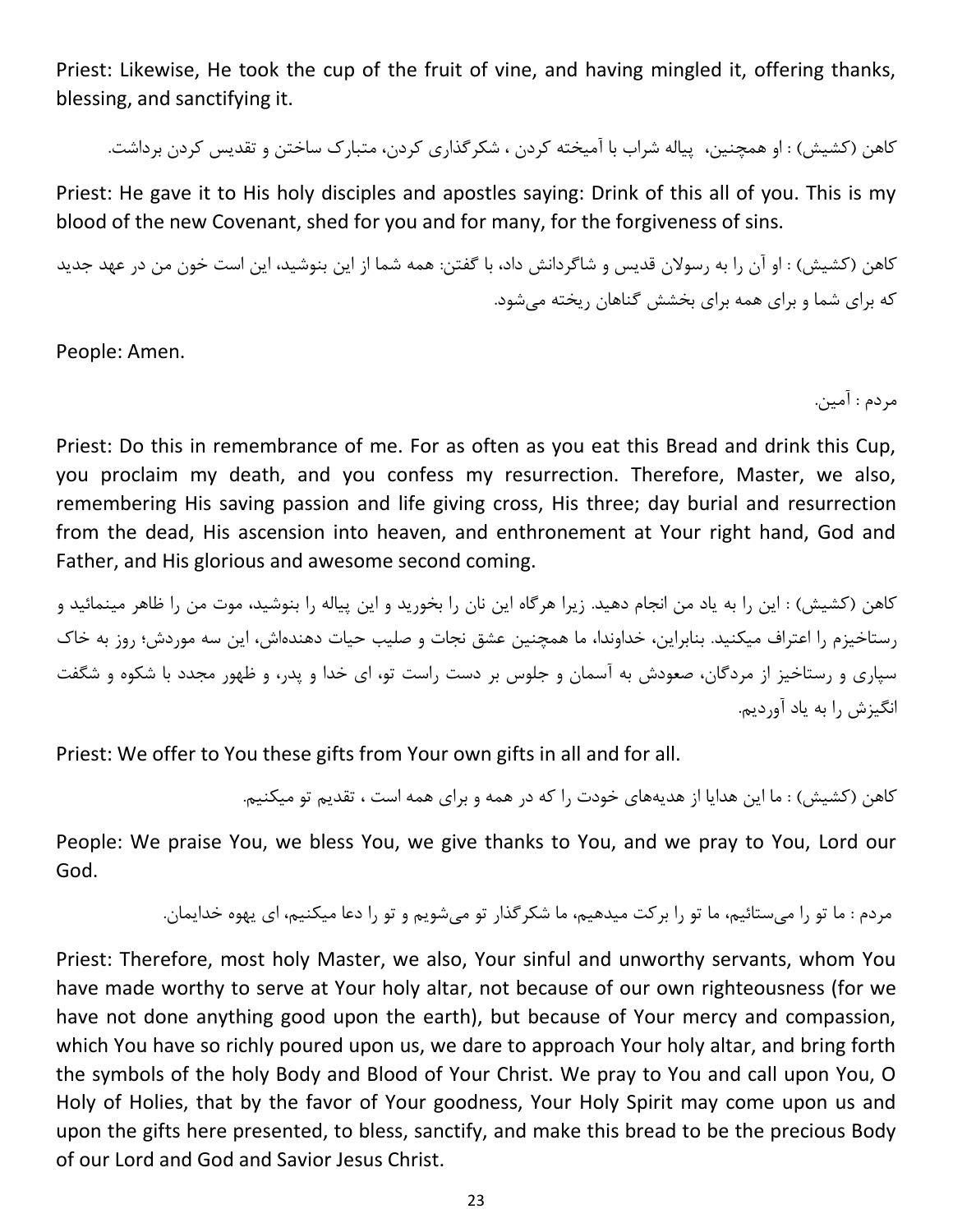کاهن (کشیش) : بنابراین، اي مقدسترين خداوند، همچنین بندههاي گناهکار و بي|رزش تو را که لايق ساختي تا در محراب مقدست خدمت كنیم، نه به خاطر عدالت خودمان ( زيرا ما هیچ چیز نیكي در زمین انجام ندادهایم)، بلكه به خاطر رحمت و مهرباني فراوانت که بر ما داري، جرات نزديك شدن به محراب تو را پیدا ميکنیم و بدن قديس و خون مسیحت را پیش رو مي- آوريم. ما دعا ميکنیم و ندا سر میدهیم، اي قدس االقداس، به خاطر عالقه نیكويیت، روح القدست را براي ما و بر هديههايي که در اينجا تقديم شده است نازل کن تا برکت و تقديس سازد و اين نان را به بدن گرانبهاي خداوندمان، خدا و نجات دهنده ، عیسي مسیح تبديل کند.

He blesses the holy Bread.

او نان مقدس را مبارك ميسازد.

Deacon: Amen.

شماس : آمین.

Priest: And this cup to be the precious Blood of our Lord and God and Savior Jesus Christ.

کاهن )کشیش( : و اين پیاله، خون گرانبهاي خداوندمان، خدا و نجات دهنده ، عیسي مسیح باشد.

He blesses the holy Cup.

او پیاله مقدس را مبارك ميسازد.

Deacon: Amen.

شماس : آمین.

Priest: Shed for the life and salvation of the world.

کاهن )کشیش( : که براي حیات و نجات دنیا ريخته شد.

Deacon: Amen. Amen. Amen.

شماس : آمین. آمین. آمین.

Priest: And unite us all to one another who become partakers of the one Bread and the Cup in the communion of the one Holy Spirit. Grant that none of us may partake of the holy Body and Blood of Your Christ to judgment or condemnation; but, that we may find mercy and grace with all the saints who through the ages have pleased You: forefathers, fathers, patriarchs, prophets, apostles, preachers, evangelists, martyrs, confessors, teachers, and every righteous spirit made perfect in faith.

کاهن (کشیش) : و ما را با افرادي که با نان و شراب واحد در عشاي رباني روح القدس واحد مشارکت دارند متحد بساز و بفرما تا هیچ يك از ما براي قضاوت و محكومیت با بدن قديس و خون مسیحت مشارکت نداشته باشیم، بلكه با تمام مقدسانت که در تمام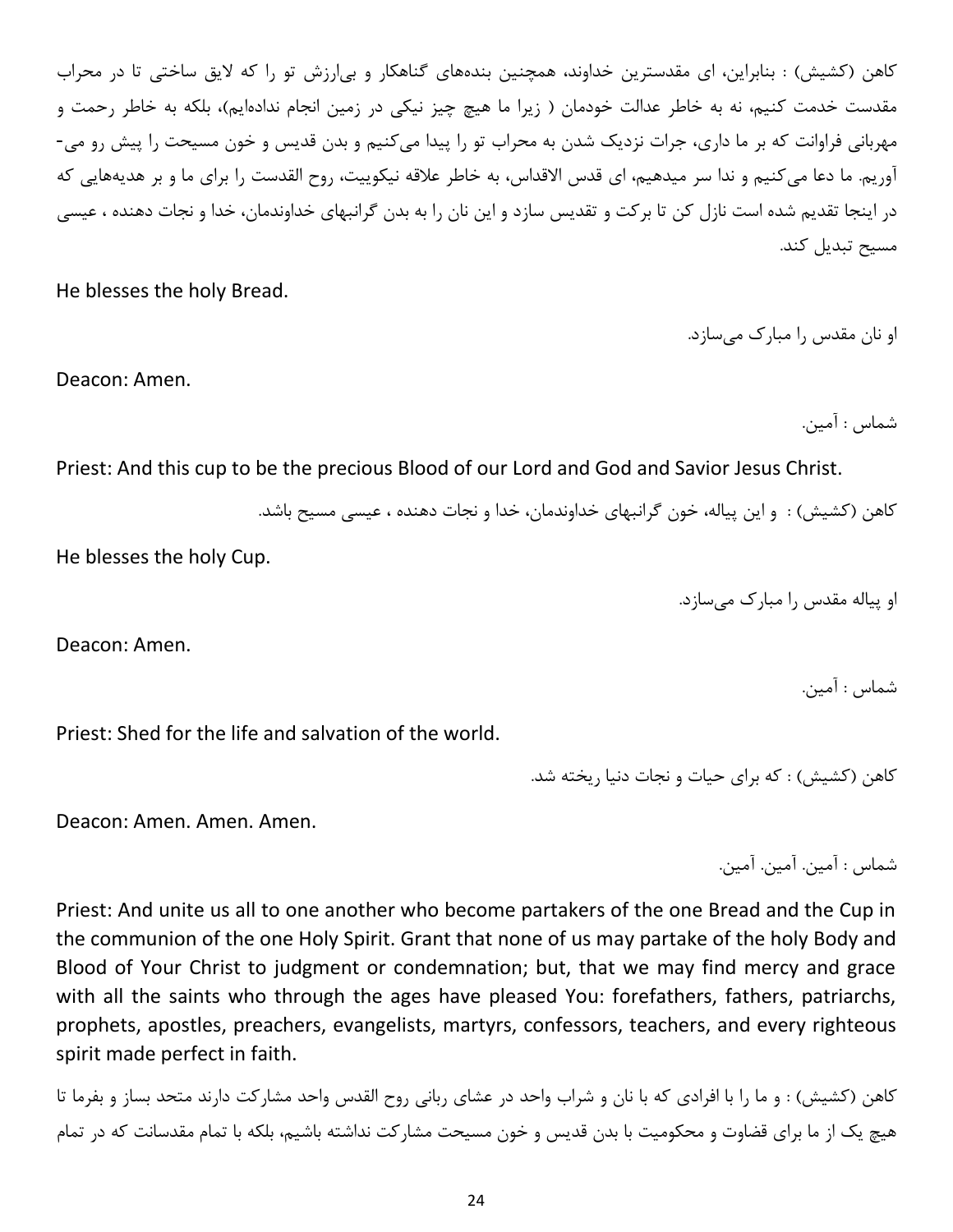دورانها تو را خوشنود ساختهاند، پدران پیشین ، پدران، پاتريارکها، انبیا، واعظین ، مبشرين ، شهدا ، معترفین، معلمان و روح عادلیني که در ايمان به کمال رسیده اند ، رحمت و فیض را دريافت کنیم.

Priest: Especially for our most holy, pure, blessed, and glorious Lady, the Theotokos and ever virgin Mary.

کاهن (کشیش) : خصوصا، براي مقدس ترين بانوي پاک مبارک و پرفیض، مريم عذرا و همیشه باکره.

People: All of creation rejoices in you, O full of grace: the assembly of angels and the human race. You are a sanctified temple and a spiritual paradise, the glory from whom God was incarnate and became a child; our God, existing before all ages. He made your womb a throne, and your body more spacious than the heavens. All of creation rejoices in you, O full of grace. Glory to you.

مردم : تمام مخلوقات در تو خوشنود میباشند، جمیع فرشتگان و نوع بشر. تو معبد تقديس شده و بهشت روحاني و نیز فیضي هستي که از طريق آن خداوند جسم پوشید و کودك شد؛ خداوند ابدي و ازلي. او رحم تو را تخت پادشاهي و بدنت را گرانبهاتر از آسمانها قرار داد. تمام مخلوقات در تو خوشنود هستند، اي پرفیض، جالل بر تو باد.

The Priest censes.

کاهن )کشیش( بخور ميسوزاند.

Priest: For Saint John the prophet, forerunner, and baptist; for the holy, glorious, and most honorable apostles; for Saint (s) Name(s), whose memory we commemorate today; and for all Your saints, through whose supplications, O God, visit us. Remember also all who have fallen asleep in the hope of the resurrection to eternal life (here the priest commemorates the names of the deceased). And grant them rest, our God, where the light of Your countenance shines. Again, we pray to You, be mindful of Your holy, catholic, and apostolic Church, which is from one end of the inhabited earth to the other. Grant peace to her which You have obtained with the precious blood of Your Christ. Strengthen also this holy house to the end of the ages. Remember, Lord, those who have brought You these gifts, and for whom and through whom and the intentions for which they were offered. Remember, Lord, those who bear fruit and do good works in Your holy churches, and those who remember the poor. Reward them with Your rich and heavenly gifts. Grant them in return for earthly things, heavenly gifts; for temporal, eternal; for corruptible, incorruptible. Remember, Lord, those who are in the deserts, on mountains, in caverns, and in the chambers of the earth. Remember, Lord, those living in chastity and godliness, in asceticism and holiness of life. Remember, Lord, this country and all those in public service whom you have allowed to govern on earth. Grant them profound and lasting peace. Speak to their hearts good things concerning your Church and all your people that through the faithful conduct of their duties we may live peaceful and serene lives in all piety and holiness. Sustain the good in their goodness; make the wicked good through Your goodness. Remember, Lord, the people here presented and those who are absent with good cause. Have mercy on them and on us according to the multitude of Your mercy. Fill their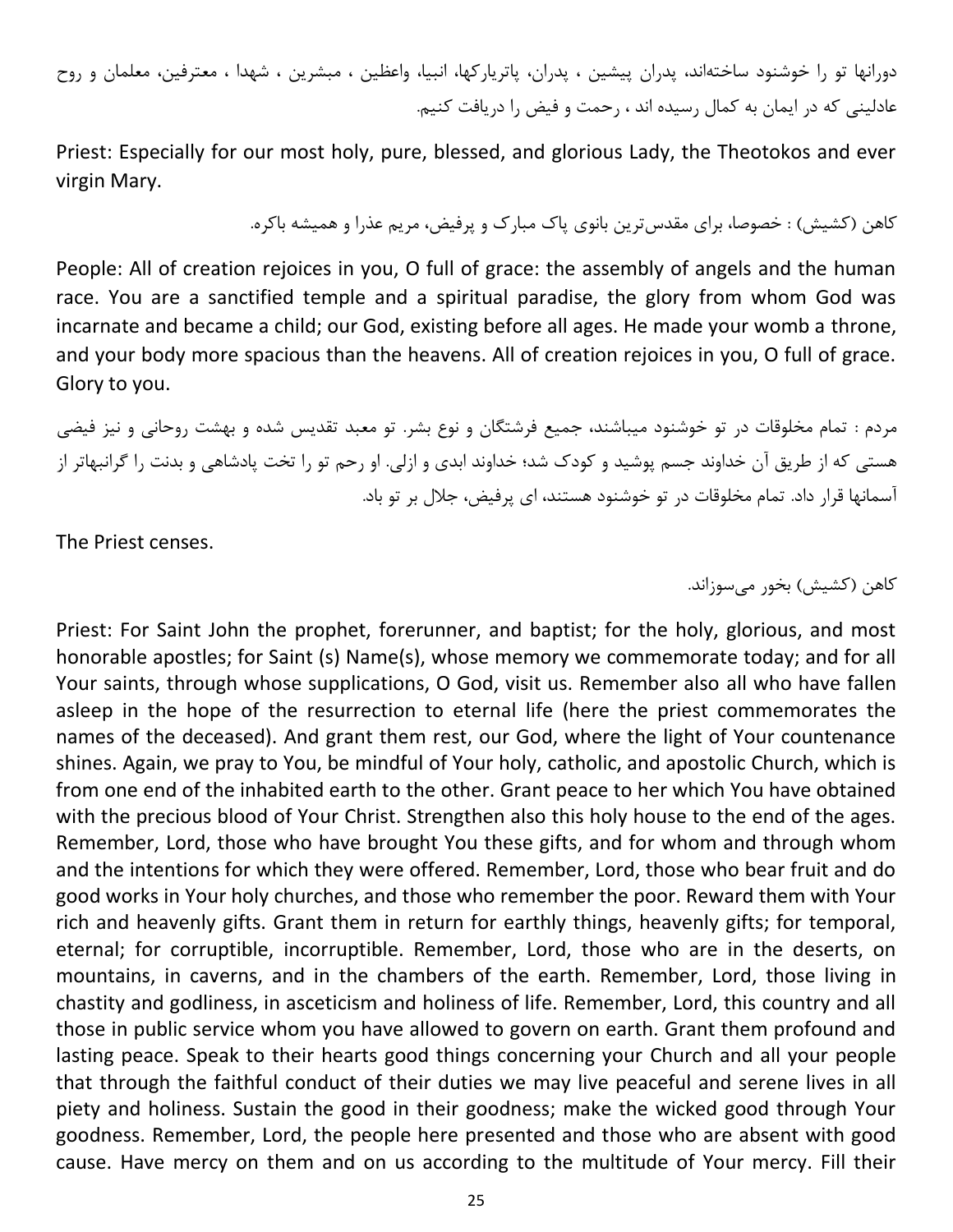treasuries with every good thing; preserve their marriages in peace and harmony; nurture the infants; instruct the youth; strengthen the aged; give courage to the faint hearted; reunite those separated; bring back those in error and unite them to Your holy, catholic, and apostolic Church. Free those who are held captive by unclean spirits; sail with those who sail; travel with those who travel; defend the widows; protect the orphans; liberate the captives; heal the sick. Remember, Lord, those who are in mines, in exile, in harsh labor, and those in every kind of affliction, necessity, or distress; those who entreat your loving kindness; those who love us and those who hate us; those who have asked us to pray for them, unworthy though we may be. Remember, Lord our God, all Your people, and pour out Your rich mercy upon them, granting them their petitions for salvation. Remember, O God, all those whom we have not remembered through ignorance, forgetfulness or because of their multitude since You know the name and age of each, even from their mother's womb. For You, Lord, are the helper of the helpless, the hope of the hopeless, the savior of the afflicted, the haven of the voyager, and the physician of the sick. Be all things to all, You who know each person, his requests, his household, and his need. Deliver this community and city, O Lord, and every city and town, from famine, plague, earthquake, flood, fire, sword, invasion of foreign enemies, and civil war. کاهن (کشیش) : به خاطر يحيي مقدس و نبي، پيشرو و تعميددهنده؛ به خاطر رسولان مقدس پرجلال و اعظم؛ به خاطر اسم قديس(آن) که ما امروز ياد آنها را گرامي مي<اريم؛ و به خاطر تمام قديسانت تقاضا داريم، خداوندا ما را ملاقات فرما. به ياد بياور تمام کساني را که به امید رستاخیز در حیات ابدي آرمیدهاند ( در اينجا کاهن (کشيش) اسامي آنهايي را که به رحمت خدا رفته-اند را گرامي ميدارد) و به آنها خداوندا آرامش را در جايي كه نور رويت ميتابد عطا كن. بار ديگر تو را دعا ميكنيم كه كليساي رسولي ، همگاني و مقدست را به ياد بیاوري که از يك طرف زمین مسكوني تا طرف ديگر گسترده شده است. به آن آرامش را عطا کن که تو آن را با خون گرانبهاي مسیحت به دست آوردي همچنین اين مكان مقدس را تا آخر زمان استوار گردان. خداوندا افرادي که اين هدايا را برايت آوردهاند و نیز افرادي را که به خاطر آنها يا به واسطه آنها و نیاتشان اين هدايا تقديم شده است را به ياد بیاور. خداوندا افرادي که ثمر ميآورند و کارهاي نیكي در کلیساي مقدست انجام ميدهند و همچنین به ياد فقیران هستند را به ياد بیاور و به آنها با هداياي آسماني و گرانبهايت اجر نما و در عوض چیزهاي زمیني هداياي آسماني را عطا فرما. ابديت را به جهت موقت و فاسدنشدني را به جهت فاسد شدني. خداوندا افرادي که در بیابانها، کوهستانها، غارها، و در حفرههاي زمین هستند را به ياد بیاور. خداوندا تمام کساني را که در تجرد و عبادت و در رياضت و زندگي مقدس هستند به ياد بیاور. خداوندا اين کشور و تمام خدمتهاي عامالمنفعه را که تو اجازه حكومت در زمین را ميدهي به ياد بیاور و به آنها صلح بيپايان و کامل را عطا فرما و حرفهاي نیك را به قلبهايشان آشكار ساز تا متوجه کلیسا و تمام مردمت باشند تا بتوانیم از طريق رفتار مسیحايیشان، در صلح و زندگي آرامي را در تقدس و تقوا داشته باشیم. نیكي را در نیاتشان بپروران ، نیكي نابكار را با حسن خودت اصالح کن. خداوندا مردم اينجا و آنهايي را که با داليل مورد پسند غايب هستند به ياد بیاور و بر آنها و بر ما بر حسب مهرباني بيپايانت رحمت فرما. گنجینههايشان را با هر چیز خوب پر گردان، زندگيهاي مشترکشان را در صلح و توافق حفظ نما. طفول را خوراك ده، جوانان را بیاموز، پیران را قوت ده، به قلبهاي ضعیف شجاعت ببخش، متفقان را متحد ساز، آنهايي را که در خطا هستند بازگردان و با کلیساي رسولي همگاني و قديست متحدشان کن و آنهايي را که اسیر ارواح ناپاك هستند رهايي ده، با کشتیرانان کشتیراني کن، با مسافران مسافرت کن، از بیوه زنان حمايت کن، يتیمان را حفظ نما، اسیران را آزاد کن، مريضان را شفا ده. خداوندا آنهايي را که در معادن، تبعید، درکار طاقت فرسا، و در هر نوع درد، احتیاج يا گرفتاري هستند به ياد بیاور؛ آنهايي را که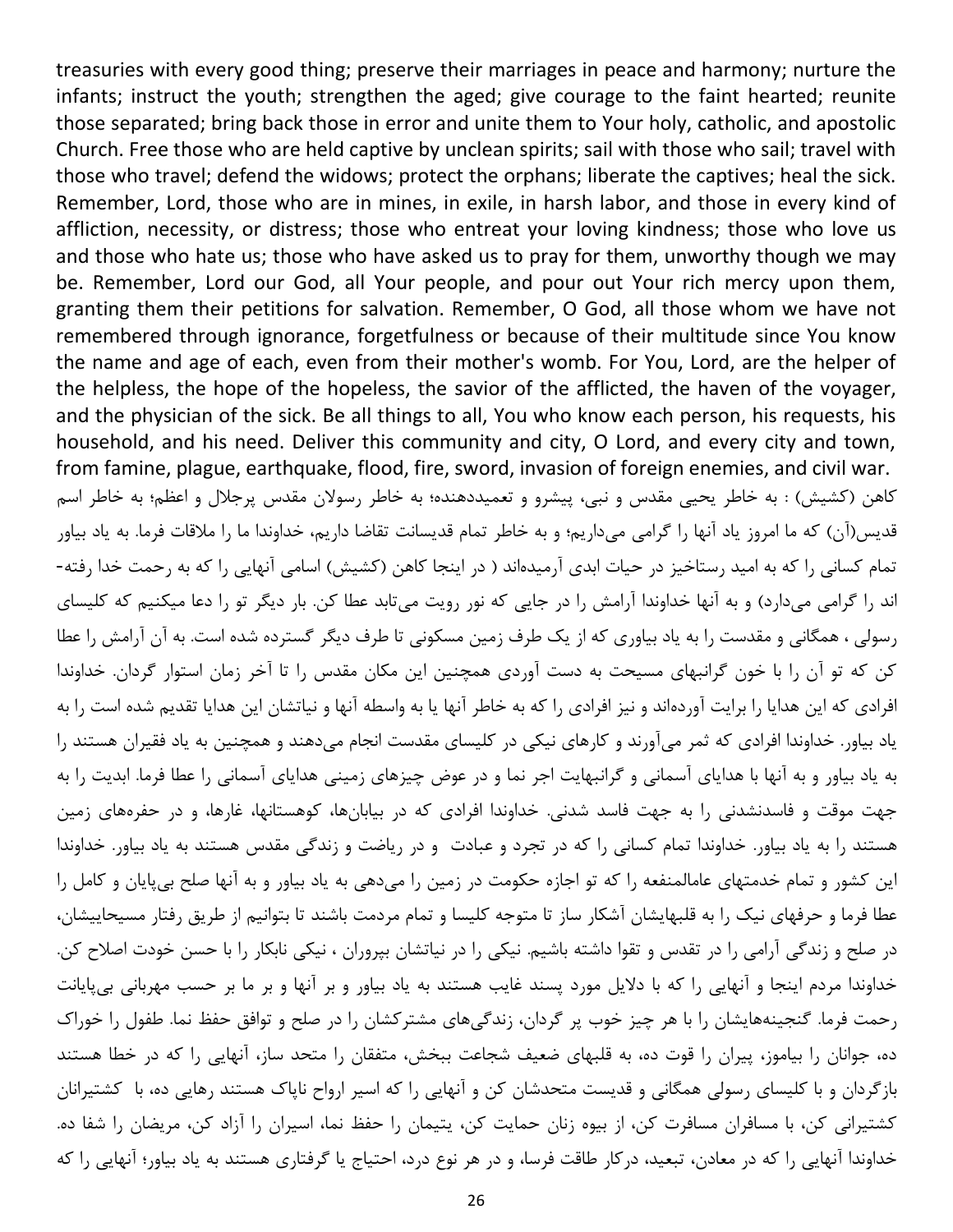استدعاي رحمت تو را میكنند؛ آنهايي را که ما را دوست دارند و آنهايي را که از ما نفرت دارند؛ آنهايي را که از ما دعا ميطلبند اگرچه ما نااليقان میباشیم. يهوه خدايمان همه مردم را به ياد بیاور و رحمت وافرت را با اجابت درخواستهاي نجاتشان بر آنها سرازير کن.خداوندا آنهايي را که از روي ندانستن يا فراموشي يا به خاطر کثرت، به ياد نميآوريم، نظر به اين که تو اسم و سن هر کدام را حتي از رحم مادرشان ميداني به ياد بیاور. زيرا تو خداوندا، ياري دهنده درماندگان، امید ناامیدان، ناجي مصیبتزدگان، لنگرگاه مسافران دريا و پزشك بیماران هستي. همه چیز همه کس باش، که تو هر فردي ، درخواستهايش، خانوادهاش و احتیاجش را ميداني. خداوندا، اين جامعه، اين بالد و شهر را از قحطي، آفت، زمین لرزه، سیل، آتشسوزي، جنگ، تهاجم دشمنان خارجي و جنگ داخلي برهان.

Priest: Above all, remember, Lord, our Archbishop Name and our Bishop Name): Grant that they may serve Your holy churches in peace. Keep them safe, honorable, and healthy for many years, rightly teaching the word of Your truth.

کاهن (کشیش) : پیش از همه اینها خداوندا، اسم اسقف اعظم و اسم اسقفمان را به یاد بیاور. بفرما و باشد که آنها کلیساهای مقدست را در صلح خدمت کنند. آنها را براي سالهاي طوالني سالم ، سربلند و تندرست نگه دار تا به درستي کالم حقیقتت را تعلیم دهند.

Deacon: Remember also, Lord, those whom each of us calls to mind and all your people.

شماس : خداوندا، همچنین تمام کساني را که هر کدام از ما يا تمام مردمت در ذهن ندا میدهیم، به ياد بیاور.

People: And all Your people.

مردم : و تمام مردمت را.

Priest (in a low voice): Remember, Lord, all Orthodox bishops who rightly teach the word of Your truth. Remember Lord, my unworthiness according to the multitude of Your mercies; forgive my every transgression, both voluntary and involuntary. Do not take away the grace of Your Holy Spirit from these gifts presented because of my sins. Remember, Lord, the presbyters, the diaconate in Christ, and every order of the clergy, and do not confound any of us who stand about Your holy altar. Visit us with Your goodness, Lord; manifest Yourself to us through Your rich compassion. Grant us seasonable weather and fruitful seasons; send gentle showers upon the earth so that it may bear fruit; bless the crown of the year of Your goodness. Prevent schism in the Church; pacify the raging of the heathen. Quickly stop the uprisings of heresies by the power of Your Holy Spirit. Receive us all into Your kingdom. Declare us to be sons and daughters of the light and of the day. Grant us Your peace and love, Lord our God, for You have given all things to us.

کاهن (کشیش)(با صدايي آهسته) : خداوندا، تمام اسقفهاي کلیساهاي ارتودکسي که به درستي کلام حقیقتت را تعلیم ميدهند به ياد بیاور. خداوندا، نااليقي مرا باتوجه به کثرت رحمتت به يادبیاور؛ هر خطاي مرا اعم از عمدي يا غیرعمدي ببخش. فیض روح القدست را از اين هداياي تقديم شده به خاطر گناهانم دريغ نكن. خداوندا، شیوخ کلیسا، شماسي در مسیح و هر مرتبه روحاني را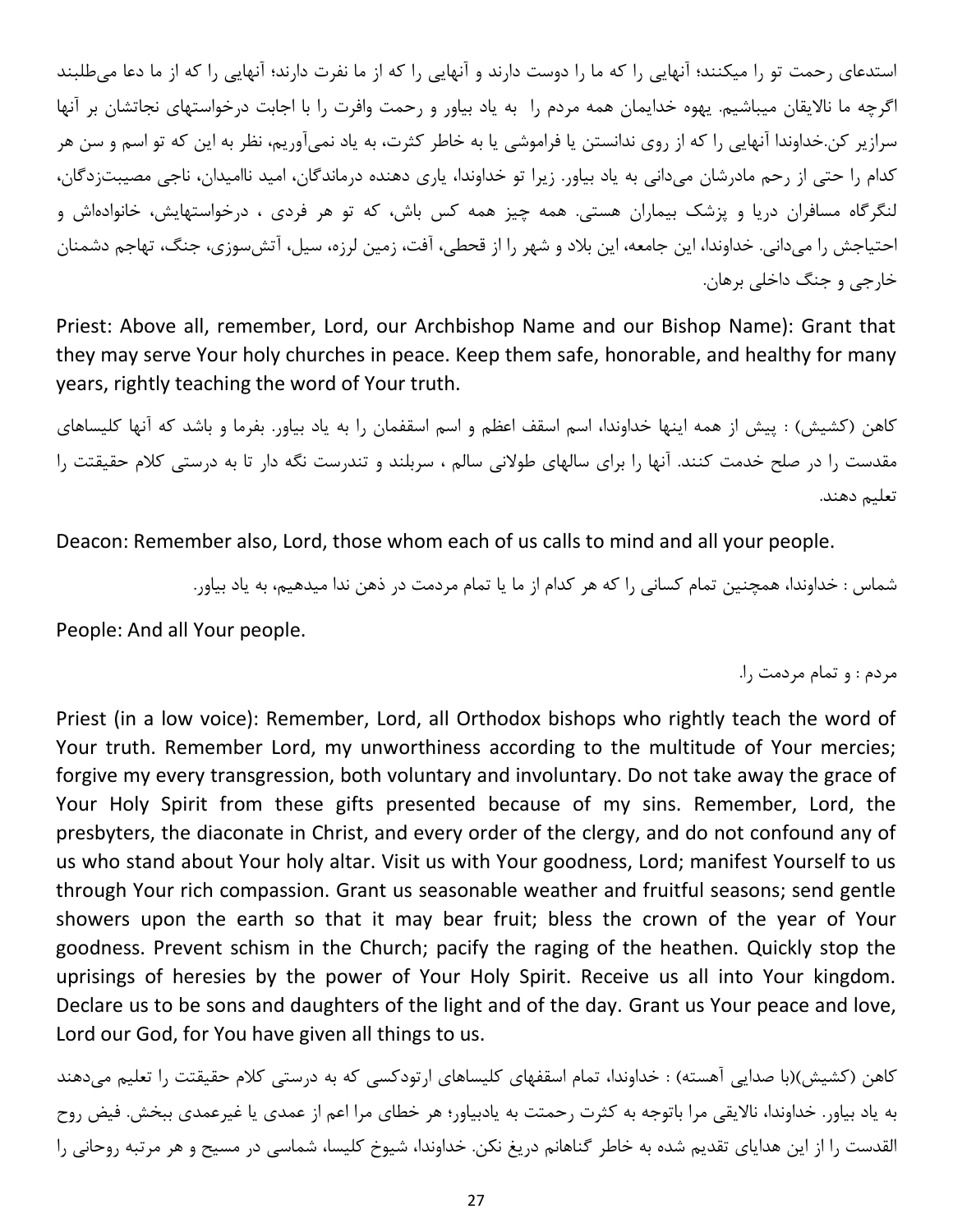که مقابل محراب مقدست ايستادهاند، شرمسار مكن. خداوندا با نیكیت ما را مالقات کن؛ با وجود مهرباني وافرت خودت را به ما بنمايان و به ما آبوهواي هر فصل و فصول پرثمري را عطا فرما. بارانهاي ماليمي بر زمین بفرست تا میوه آورند؛ پادشاهي سال را با توجه به نیكويیت برکت ده و از تفرقه افكني در کلیسا جلوگیري کن؛ خشم کافران را فرو نشان و سريعا طغیان بدعتها را با نیروي روح القدست متوقف کن. همه ما را در پادشاهيات قبول کن و اعالم کن که ما پسرها و دخترهاي نور آن روز باشیم. صلح و محبتت را به ما عطا فرما، خداي خداوندمان، زيرا تو همه چیزها را به ما دادهاي.

Priest: And grant that with one voice and one heart we may glorify and praise Your most honored and majestic name, of the Father and the Son and the Holy Spirit, now and forever and to the ages of ages.

كاهن (كشيش) : بفرما كه يك صدا و يك دل نام عظيم و باشكوهت ، پدر پسر و روح القدس ستايش و جلال دهيم براي الان و برای همیشه و تا ابدالآباد.

People: Amen.

مردم : آمین.

Priest: The mercy of our great God and Savior Jesus Christ be with all of you.

کاهن (کشیش) : رحمت خداوند عظیم و نجاتدهندهمان عیسی مسیح با همگی شما باشد.

People: And with your spirit.

مردم : و با روح شما.

Deacon: Having remembered all the saints, let us again in peace pray to the Lord.

شماس : با يادآوري از تمامي قديسان، خداوند را بار ديگر در آرامش دعا کنیم.

People: Lord, have mercy.

مردم : خداوندا رحمت فرما.

Deacon: For the precious Gifts offered and consecrated, let us pray to the Lord.

شماس : براي هداياي تقديم شده گرانبها و اختصاصي، خداوند را دعا کنیم.

People: Lord, have mercy.

مردم : خداوندا رحمت فرما.

Deacon: That our loving God who has received them at His holy, heavenly, and spiritual altar as an offering of spiritual fragrance, may in return send upon us divine grace and the gift of the Holy Spirit, let us pray.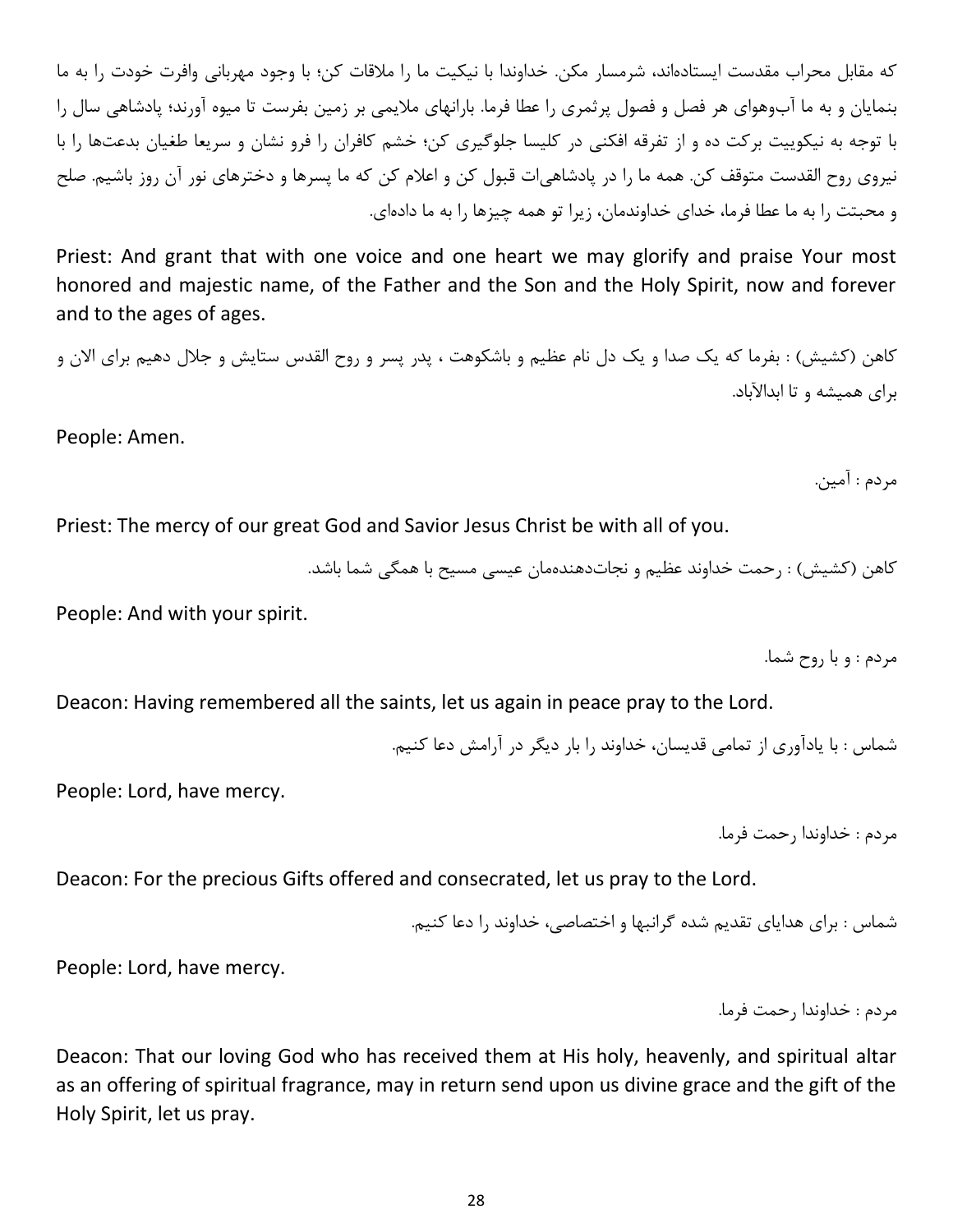شماس : باشد خداي محبتمان در ازاي دريافت قربانيهاي خوشبوي روحاني در محراب روحاني، آسماني و مقدسش براي ما فیض روحاني و هديه روح القدس را بفرستد، دعا کنیم.

People: Lord, have mercy.

مردم : خداوندا رحمت فرما.

Deacon: Having prayed for the unity of the faith and for the communion of the Holy Spirit, let us commit ourselves, and one another, and our whole life to Christ our God.

شماس : با دعا کردن براي ايمان واحد و مشارکت روحالقدس، خودمان و يكديگر و تمام زندگیمان را صرف خداوندمان عیسي مسیح سازيم.

People: To You, O Lord.

مردم : به تو، اي خداوند.

Priest (in a low voice): Our God, the God who saves, You teach us justly to thank You for the good things which You have done and still do for us. You are our God who has accepted these Gifts. Cleanse us from every defilement of flesh and spirit, and teach us how to live in holiness by Your fear, so that receiving the portion of Your holy Gifts with a clear conscience we may be united with the holy Body and Blood of Your Christ. Having received them worthily, may we have Christ dwelling in our hearts, and may we become the temple of Your Holy Spirit. Yes, our God, let none of us be guilty before these, Your awesome and heavenly Mysteries, nor be infirm in body and soul by partaking of them unworthily. But enable us, even up to our last breath, to receive a portion of Your holy Gifts worthily, as provision for eternal life and as an acceptable defense at the awesome judgment seat of Your Christ. So that we also, together with all the saints who through the ages have pleased You, may become partakers of Your eternal good things, which You, Lord, have prepared for those who love You.

كاهن (كشيش)(با صدايي آهسته) : خداوندمان، خدايي كه نجات دهنده هستي، به ما بياموز تا فقط از تو بابت تمام چيزهاي نيكي که انجام دادهاي و هنوز انجام ميدهي متشكر شويم. تويي خداوندمان که اين هدايا را قبول کردهاي. ما را از هر آلودگي جسم و روح، پاك گردان و به ما چگونگي زندگي در قداست با ترس ازتو، تعلیم ده، به طوري که با دريافت بخشي از هداياي مقدست و با وجداني پاك، با بدن قديس و خون مسیحت بپیونديم. با دريافت شايستهوار آنها، باشد که عیسي در قلبهايمان ساکن شود و ما معبد روحالقدست شويم. بله، خداوندمان اجازه نده که هیچ کدام از ما در مقابل اين رموز شگفتانگیز و آسماني تو گناهكار باشیم و نه اجازه ده با سست شدن در بدن و روح مشارکت ناشايستهاي با آنها داشته باشیم. اما ما را قادر ساز، که تا آخرين نفسمان، بخشي از هداياي مقدست را که شرط حیات ابدي و دفاع قابلقبول در مسند شگفتانگیز مسیحیت میباشد، به شايستگي دريافت کنیم. تا همچنین ما با تمام مقدسانت که تو را در تمام دورانها خوشنود کردهايم، بتوانیم با تو اي خداوند و با چیزهاي نیك ابديت که براي عاشقانت فراهم کردهاي، مشارکت داشته باشیم.

Priest: And make us worthy, Master, with confidence and without fear of condemnation, to dare call You, the heavenly God, Father, and to say: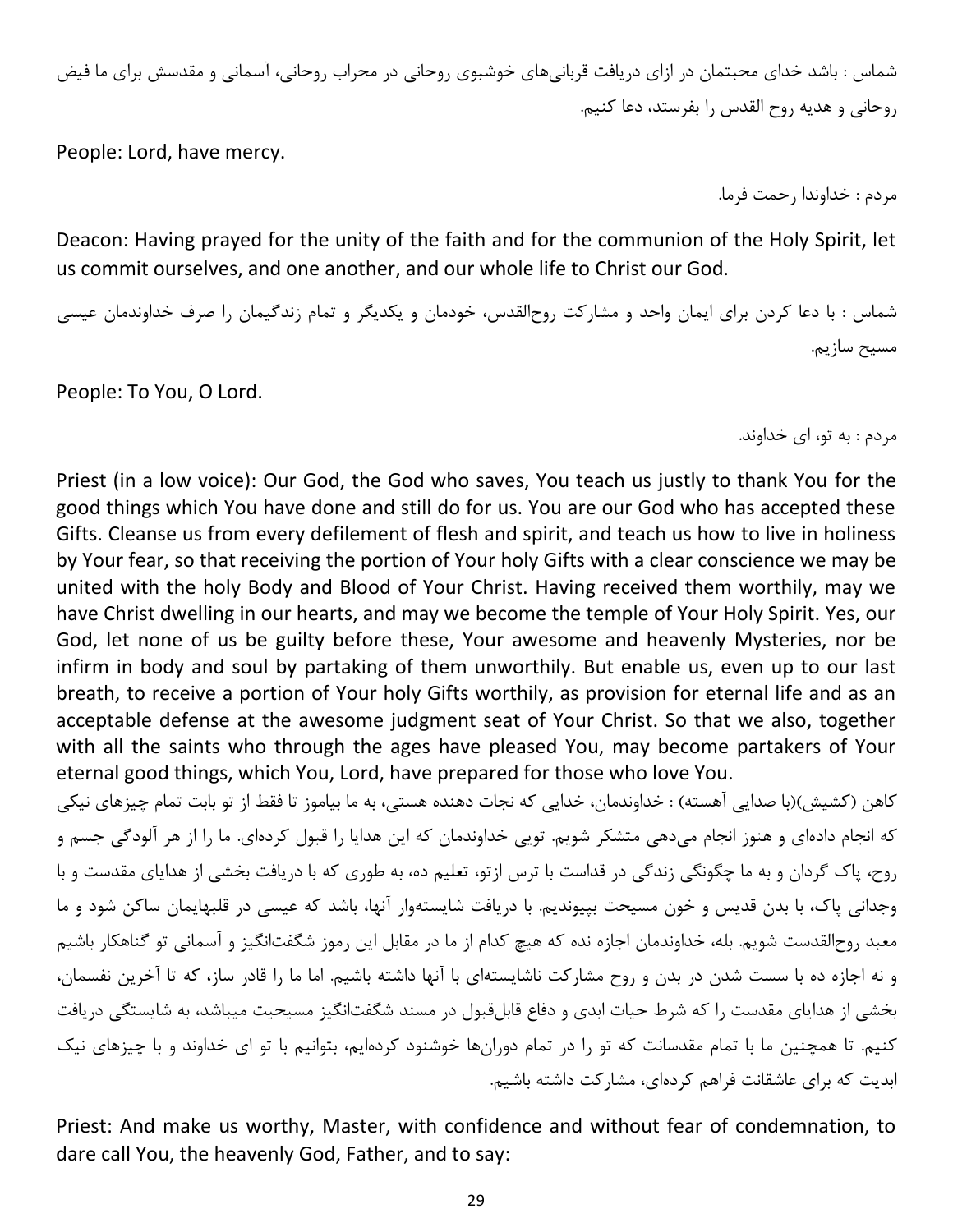کاهن (کشیش) : و ما را شايسته، استاد و با اعتمادبهنفس و بدون ترس از محکوم شدن بساز که تو را با جرات ندا داده، اي خداوند آسماني، پدر و بگويیم:

The Lord's Prayer

دعاي خداوندمان

People: Our Father, who art in heaven, hallowed be Thy name. Thy Kingdom come, Thy will be done, on earth as it is in heaven. Give us this day our daily bread; and forgive us our trespasses as we forgive those who trespass against us; and lead us not into temptation, but deliver us from evil.

مردم : پدرمان که در آسماني، نام تو مقدس باد.ملكوت تو بیايد. اراده تو چنانكه در آسمان است، بر زمین نیز کرده شود. نان کفاف ما را امروز به ما بده. و قرضهاي ما را ببخش چنانكه ما نیز قرضداران خود را ميبخشیم. و ما را در آزمايش میاور، بلكه از شرير ما را رهايي ده.

Priest: For Yours is the kingdom and the power and the glory, of the Father and the Son and the Holy Spirit, now and forever and to the ages of ages.

کاهن (کشیش) : زیرا ملکوت و قوت و جلال پدر پسر و روحالقدس براي اکنون، همیشه و تا ابدالآباد از آن تو است.

People: Amen.

مردم : آمین.

Priest: Peace be with all.

کاهن )کشیش( : آرامش برهمه شما باشد.

People: And with your spirit.

مردم: و بر روح شما باد.

Deacon: Let us bow our heads to the Lord.

شماس : سرهايمان را نزد خداوند خم کنیم.

People: To You, O Lord.

مردم : نزد تو اي خداوند.

Priest: (in a low voice) Lord Master, the Father of mercies and God of every consolation, bless sanctify, guard, fortify, and strengthen those who have bowed their heads to You. Distance them from every evil deed. Lead them to every good work and make them worthy to partake without condemnation of these, Your most pure and life-giving Mysteries, for the forgiveness of sins and for the communion of the Holy Spirit.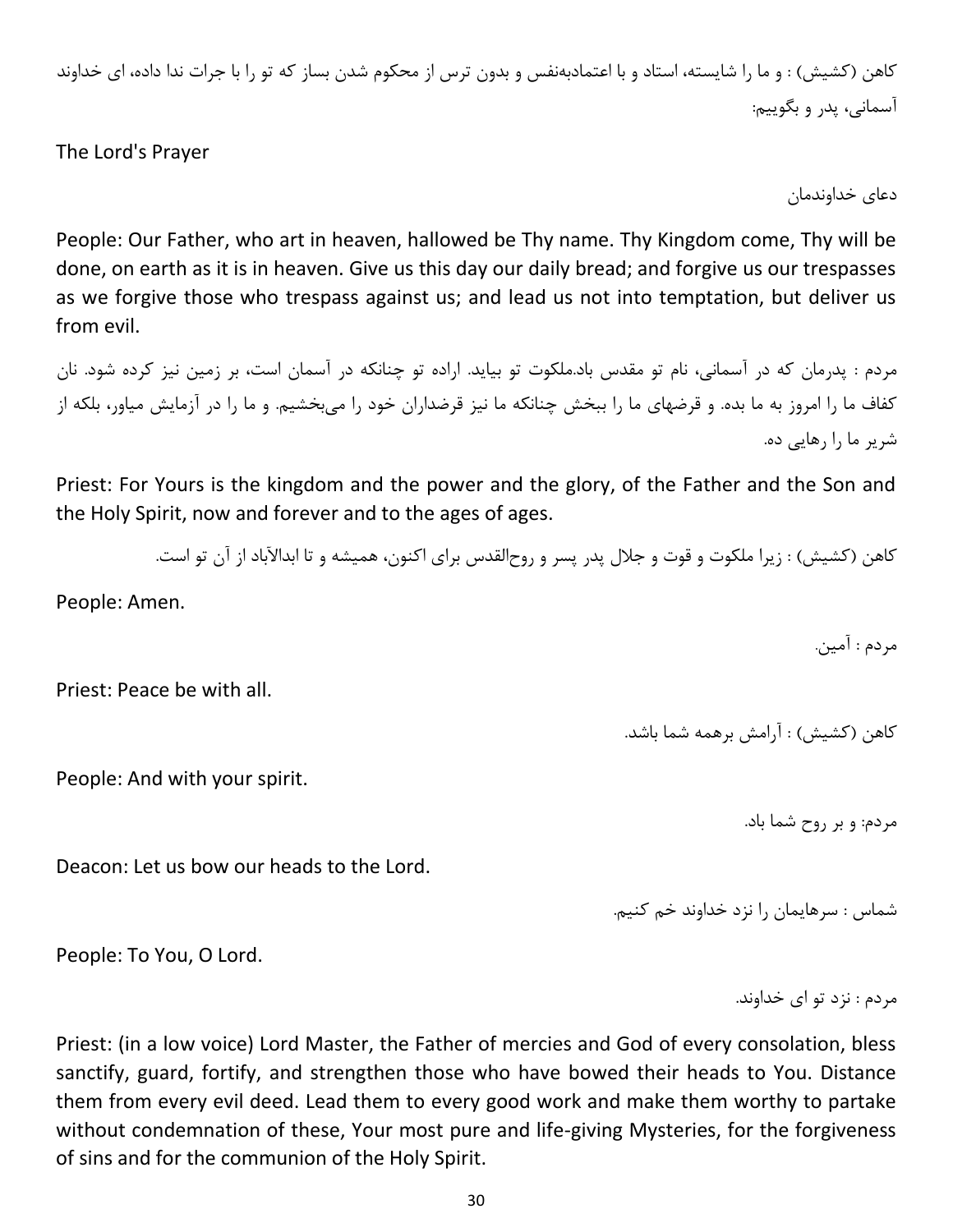كاهن (كشيش)(با صدايي آهسته) : خداي خداوندمان، پدر رحمت و پدر تسلي، بركت ده، تقديس كن، مراقبت فرما، قوت ببخش و مستحكم کن آنهايي را که سرشان را نزد تو خم کردهاند. آنها را از هر عمل شیطاني دورنما. آنها را به سمت هر عمل خوبي هدايت فرما و بدون محكومیت سزاوار مشارکت با رموز حیات دهنده و خالص تو را براي بخشايش گناهان و پیوند با روحالقدس قرار ده.

Priest: By the grace, mercy, and love for us of Your only; begotten Son, with whom You are blessed, together with Your all holy, good, and life giving Spirit, now and forever and to the ages of ages.

کاهن (کشیش) : به وسیله فیض، رحمت و محبت تنها فرزند يگانهات که تو متبارک ساختي همراه با روح|لقدس حیاتدهنده و نیكت برای الان و برای همیشه و تا ابدالآباد.

People: Amen.

مردم : آمین.

Priest (in a low voice): Lord Jesus Christ, our God, hear us from Your holy dwelling place and from the glorious throne of Your kingdom. You are enthroned on high with the Father and are also invisibly present among us. Come and sanctify us, and let Your pure Body and precious Blood be given to us by Your mighty hand and through us to all Your people.

کاهن (کشیش)(با صدايي آهسته) : خداوندمان عیسی مسیح، از جايگاه مقدس و تخت جلال پادشاهیت صدايمان را بشنو. تو در بلندي با پدر جلوس کردهاي و به صورت ناديدني در بین ما حضور داري بیا و ما را تقديس گردان و بدن خالص و خون گرانبهايت را توسط دستان قدرتمندت به ما و توسط ما به همه مردمت ببخش.

Deacon: Let us be attentive.

شماس : با دقت گوش فرا دهید.

Priest: The holy Gifts for the holy people of God.

کاهن )کشیش( : هداياي مقدس براي مردم مقدس خدا.

People: One is Holy, one is Lord, Jesus Christ, to the glory of God the Father. Amen.

مردم : يكي است قديس، يكي است خداوند، عیسي مسیح، جالل خداي پدر. آمین.

Holy Communion

عشاي رباني مقدس

People: Praise the Lord from the heavens; praise Him in the highest. Alleluia (3).

مردم : خدا را در آسمانها و در بلنديها ستايش کیند. هللوياه)3(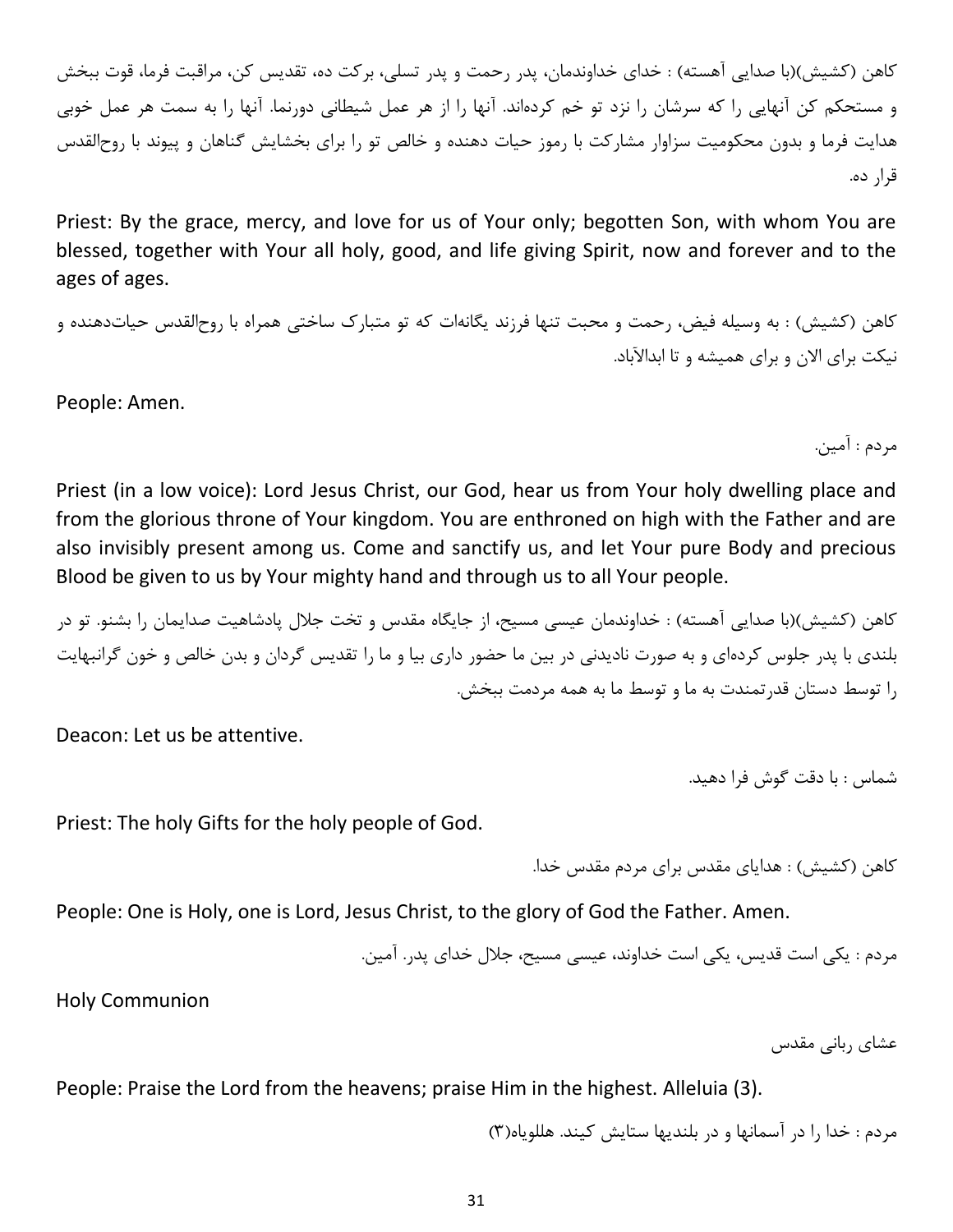The Communion hymn changes according to the Feast Day.

سرود عشاي رباني مطابق روز عید تغییر میكند

After the fraction of the sacred Bread, the Priest says in a low voice):

بعد از پاره کردن نان مقدس کاهن )کشیش( با صداي آهسته ميگويد:

The Lamb of God is broken and distributed; broken but not divided. He is forever eaten yet is never consumed, but He sanctifies those who partake of Him.

بره خدا پاره شد و پخش شد، پاره شد اما تقسیم نشد، او براي همیشه خورده میشود و از بین نمیرود و اما او آنهايي را که مشارکت کردند تقديس میكند.

Then the Priest places a portion of the sacred Bread in the holy Cup saying:

سپس کاهن (کشیش) بخشي از نان تقديس شده را در پیاله مقدس قرار مي دهد با گفتن:

The fullness of the Holy Spirit. Amen.

پري روحالقدس. آمین.

He then blesses the warm water saying:

او سپس آب ولرم را متبارك ميسازد با گفتن:

Blessed is the fervor of Your saints, now and forever and to the ages of ages. Amen.

اشتیاق مقدسانت متبارك باشد براي االن و براي همیشه و تا ابداآلباد. آمین.

Pouring the water into the Cup crosswise, he says:

با ريختن آب درون پیاله به شكل صلیب میگويد:

The warmth of the Holy Spirit.

گرمي روحالقدس

Amen.

آمین.

The Communion prayers are recited silently by those prepared to receive the holy Mysteries.

دعاهاي جماعت به صورت آهسته توسط کساني که آماده دريافت رموز مقدس میباشند خوانده ميشود.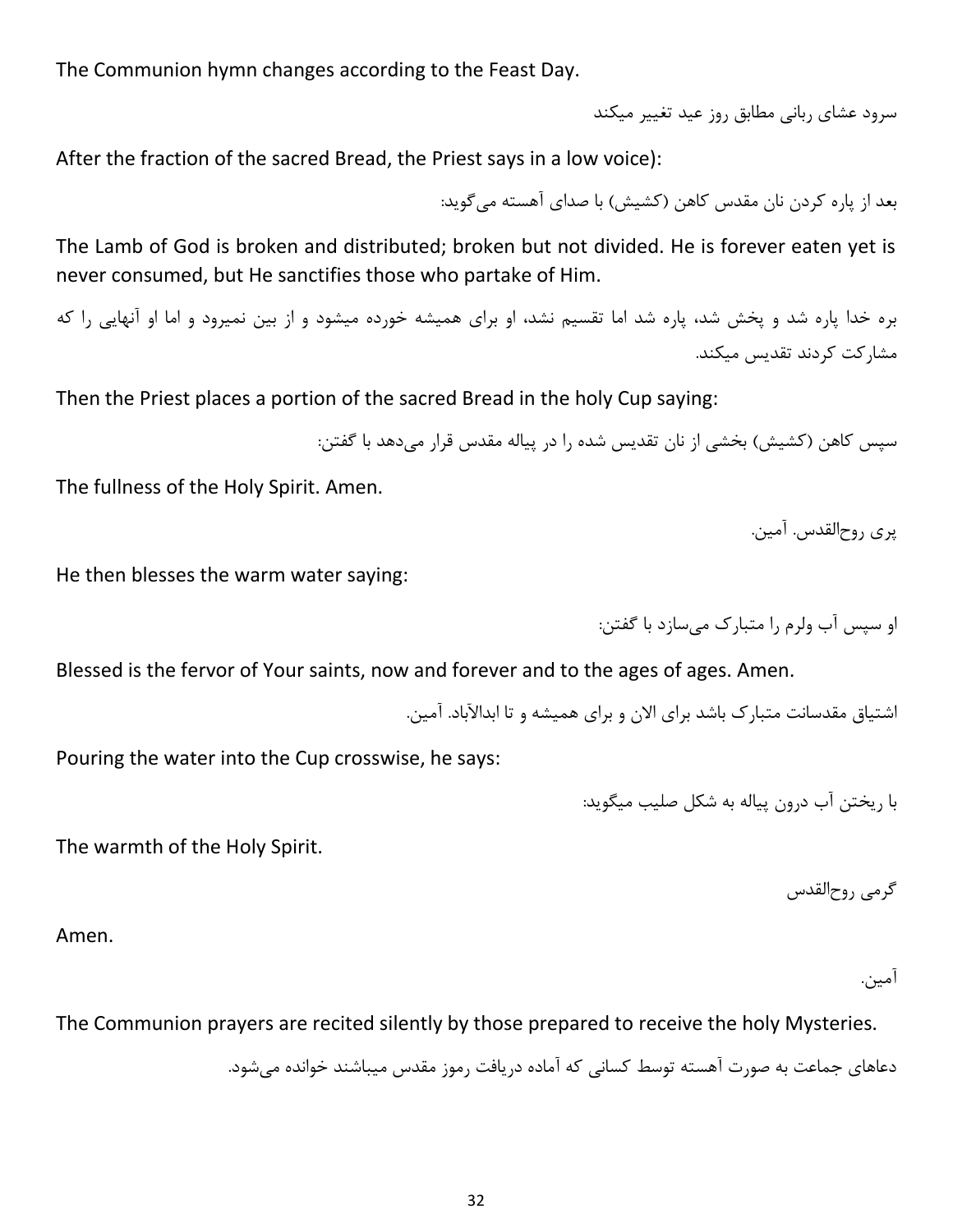I believe and confess, Lord, that You are truly the Christ, the Son of the living God, who came into the world to save sinners, of whom I am the first. I also believe that this is truly Your pure Body and that this is truly Your precious Blood. Therefore, I pray to You, have mercy upon me, and forgive my transgressions, voluntary and involuntary, in word and deed, known and unknown. And make me worthy without condemnation to partake of Your pure Mysteries for the forgiveness of sins and for life eternal. Amen.

خداوندا، من اعتقاد و اعتراف میكنیم که تو مسیح واقعي هستي، پسر خداوند زنده، که به اين جهان آمد تا گناهكاران را که من نخستین آنها میباشم نجات بخشد و همچنین ايمان دارم که اين حقیقتا بدن پاك توست و اين حقیقتا خون گرانبهاي تو میباشد. بنابراين دعا میكنم که بر من رحمت فرمايي و خطاهاي ارادي و غیرارادي مرا در عمل يا در کلمه و دانسته يا ندانسته ببخشي و مرا اليق سازي تا در رموز پاکت بدون محكومیت و براي بخشش گناهان و حیات ابدي مشارکت کنم. آمین.

How shall I, who am unworthy, enter into the splendor of Your saints? If I dare to enter into the bridal chamber, my clothing will accuse me, since it is not a wedding garment; and being bound up, I shall be cast out by the angels. In Your love, Lord, cleanse my soul and save me.

من نااليق چه کسي هستم که بتوانم به شكوه مقدسانت وارد شوم؟ اگر من جرات کنم و به حجره عروسي وارد شوم، پوشش من مرا به دلیل نبودن لباس مخصوص عروسي مقصر خواهد دانست در اسارت، من توسط فرشتگان اخراج خواهم شد. خداوندا، با محبتت روح مرا پاك گردان و مرا نجات ده.

Loving Master, Lord Jesus Christ, my God, let not these holy Gifts be to my condemnation because of my unworthiness, but for the cleansing and sanctification of soul and body and the pledge of the future life and kingdom. It is good for me to cling to God and to place in Him the hope of my salvation.

با محبت استاد و عیسي مسیح خداوند، خداي من، به خاطر ناشايستگيام اين هداياي مقدس موجب محكومیتم نباشد اما براي پاکي و تقدس جان و بدن و ضمانتي براي حیات آينده و پادشاهي باشد. پیروي از خداوند و امید نجاتم را بر او نهادن، براي من نیك است.

Receive me today, Son of God, as a partaker of Your mystical Supper. I will not reveal Your mystery to Your adversaries. Nor will I give You a kiss as did Judas. But as the thief I confess to You: Lord, remember me in Your kingdom. The Priest proceeds to receive holy Communion.

مرا امروز به عنوان شريك در شام اسرارت بپذير، اي پسر خداوند. من اسرارت را به دشمنانت آشكار نخواهم ساخت و بوسهاي همانند يهودا بر تو نخواهم کرد اما همانند دزدي اعتراف میكنم، خداوندا مرا در پادشاهیت به ياد بیاور. کاهن )کشیش( به جلو ميرود تا عشاي رباني مقدس را دريافت کند.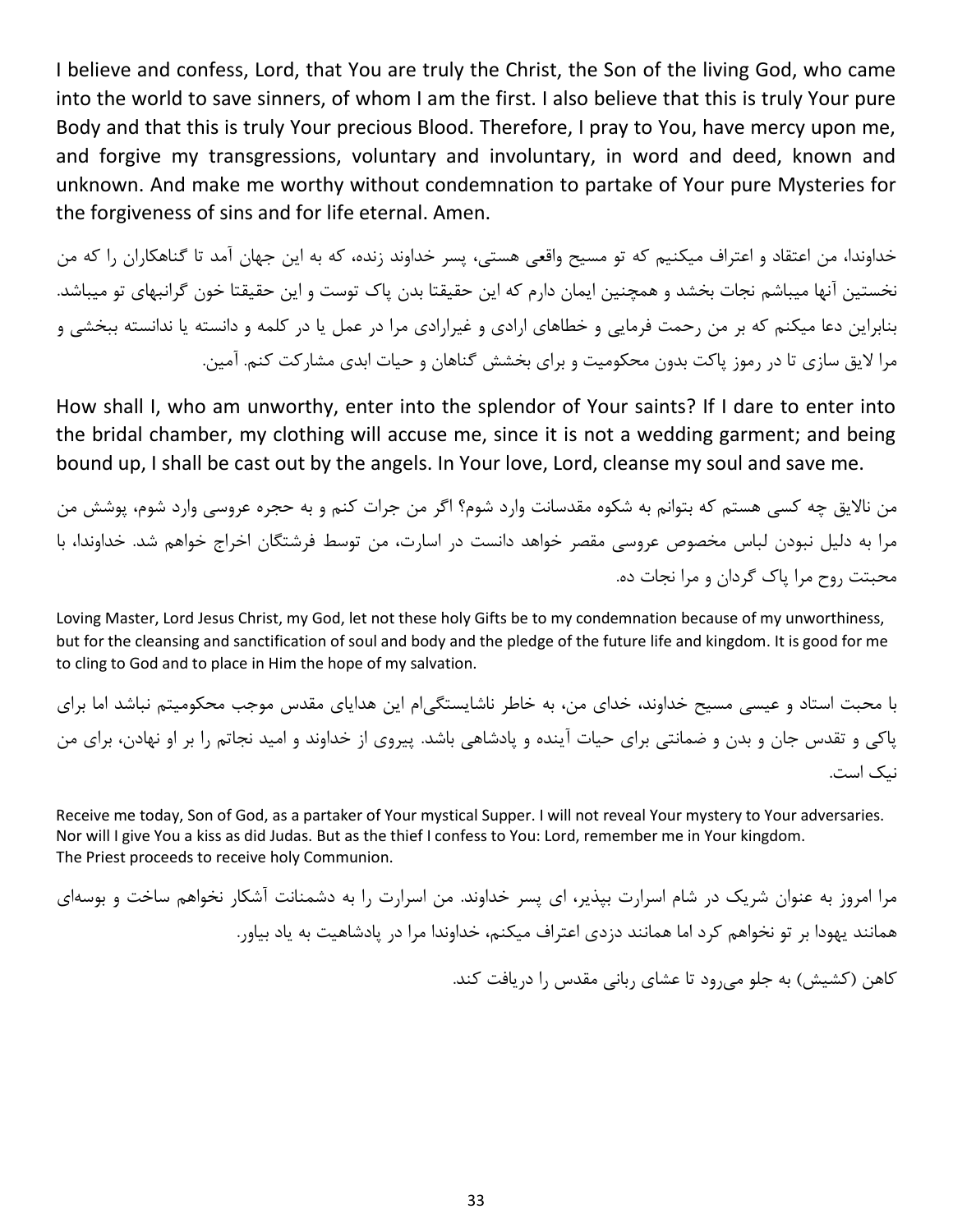Priest: Behold, I approach Christ, our immortal King and God.

The precious and most holy Body of our Lord, God, and Savior Jesus Christ is given to me Name the priest, for the forgiveness of my sins and for eternal life.

He partakes of the sacred Bread.

Priest: The precious and most holy Blood of our Lord, God, and Savior Jesus Christ is given to me Name the priest, for the forgiveness of my sins and for eternal life.

کاهن )کشیش( : بنگريد، من به عیسي پادشاه جاويد و خداوندمان نزديك میشوم.

بدن خیلی مقدس و گرانبهای خداوندمان، خدا و نجات دهنده عیسی مسیح به من (اسم کاهن (کشیش))، برای بخشش گناهانم و حیات ابدي داده شده است.

او در نان تقیس شده مشارك میكند.

کاهن (کشیش) : خون خیلی مقدس و گرانبهای خداوندمان، خدا و نجات دهنده عیسی مسیح به من (اسم کاهن (کشیش))، براي بخشش گناهانم و حیات ابدي داده شده است.

He then drinks from the holy Cup. Afterwards, he wipes the holy Cup, kisses it, and says:

Priest: This has touched my lips, taking away my transgressions and cleansing my sins.

The Priest then transfers the remaining portions of the consecrated Bread into the holy Cup, saying:

Priest: Having beheld the resurrection of Christ, let us worship the holy Lord Jesus, the only Sinless One. We venerate Your cross, O Christ, and we praise and glorify Your holy resurrection. You are our God. We know no other than You, and we call upon Your name. Come, all faithful, let us venerate the holy resurrection of Christ. For behold, through the cross joy has come to all the world. Blessing the Lord always, let us praise His resurrection. For enduring the cross for us, He destroyed death by death.

> او سپس از پیاله مقدس مينوشد، سپس آن را پاك کرده، آن را ميبوسد و ميگويد: کاهن (کشیش) : اين لبهايم را لمس کرد و خطاهايم را دور کرد و گناهانم را شست.

کاهن (کشیش) سپس با گذاشتن قسمت باقي،مانده نان وقفشده در پیاله مقدس، مي گويد:

کاهن (کشیش) : با مشاهده کردن رستاخیز مسیح، عیسی قدیس خداوند و تنها بی گناه را پرستش کنیم. ما صلیبت را تمجید ميکنیم، اي مسیح و رستاخیز پرجالل و مقدست را ميستائیم. تو خداوندمان هستي. ما کسي را غیر از تو نميشناسیم و نامت را صدا میزنیم. بیا، اي وفادار، رستاخیز مقدس مسیح را تمجید کنیم. همانطور که ميبینید، از طريق صلیب، شادي به همه جهان آمده است. خدا را همیشه برکت دادن، رستاخیزش را ستايش کنیم. او با مرگ بر مرگ با تحمل کردن صلیب براي ما پیروز شد.

After Communion has been given, the Priest blesses the people, saying:

Priest: Save, O God, Your people and bless Your inheritance.

People: We have seen the true light; we have received the heavenly Spirit; we have found the true faith, worshiping the undivided Trinity, for the Trinity has saved us.

کاهن (کشیش) پیاله مقدس را ميگیرد، با جلو بردن به طرف درهاي مجلل، آن را به بالا ميبرد و ميگويد: شماس : با ترس از خداوند، ايمان و محبت نزديك شويد. آنهايي که آماده شدند، با احترام براي دريافت عشاي رباني مقدس جلو بیايند، در حالي که مردم سرود عشاء را ميخوانند.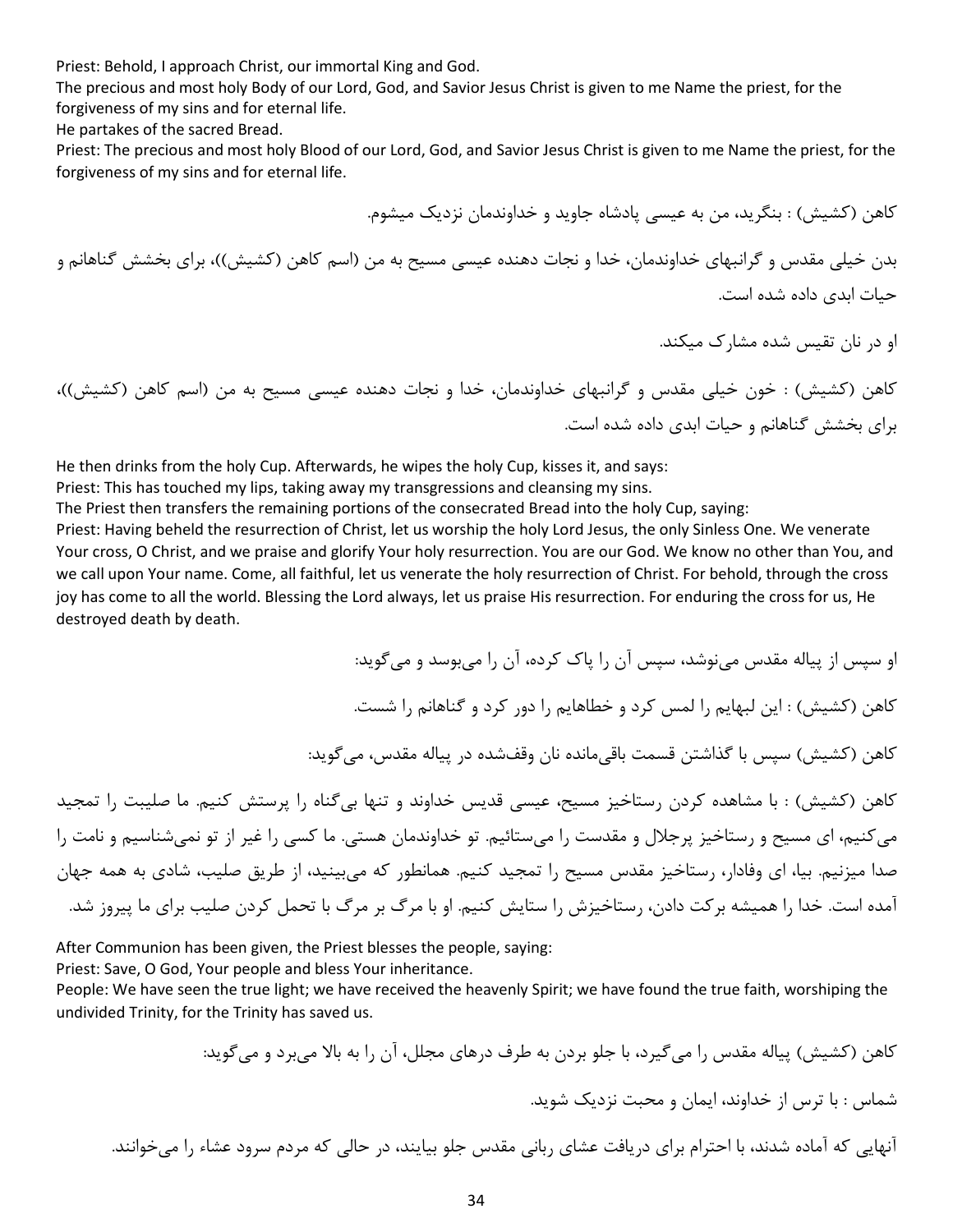در زمان اجراي عشاي رباني، کاهن (کشيش) ميگويد: خادم خدا (اسم) بدن و خون مسيح را براي بخشش گناهان و حيات ابدي دريافت میكند.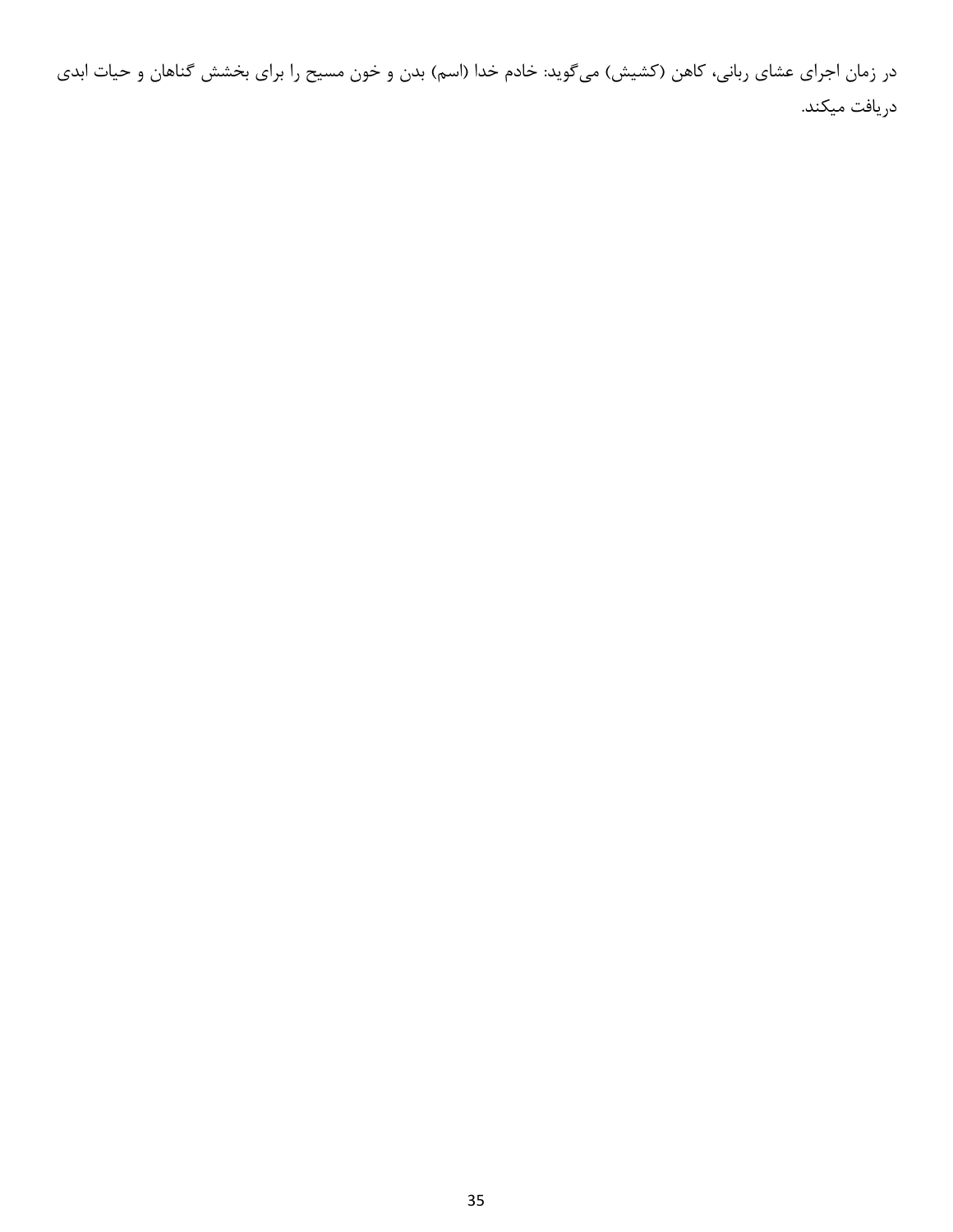After Communion has been given, the Priest blesses the people, saying:

Priest: Save, O God, Your people and bless Your inheritance.

People: We have seen the true light; we have received the heavenly Spirit; we have found the true faith, worshiping the undivided Trinity, for the Trinity has saved us.

> بعد از اينكه عشاي رباني داده شد، كاهن (كشيش) مردم را بركت مي دهد با گفتن: کاهن (کشیش) : خداوندا، همه مردم را نجات ده و وراثتت را برکت ده.

مردم : ما نور واقعي را ديديم؛ روح آسماني را دريافت کرديم؛ ايمان حقیقي را شناختیم. با پرستش تثلیث غیرمنفك، به خاطر اين که تثلیث ما را نجات داده است.

Returning to the holy Table, the Priest transfers the portions of the Theotokos and of the saints into the holy Cup. Then he does the same for those of the living and the dead saying in a low voice:

Priest: Wash away, Lord, by Your holy Blood, the sins of all those commemorated, through the intercessions of the Theotokos and all Your saints. Amen.

Priest: Be exalted, O God, above the heavens. Let Your glory be over all the earth (3).

با برگشت به سمت میز مقدس، کاهن (کشیش) بخشهایی از مقدسین و مریم عذرا را به پیاله مقدس انتقال می۵هد. سپس این کار را براي زندهها و مردگان انجام ميدهد در حالي که با صدايي آرام ميگويد:

کاهن )کشیش( : خداوندا، با خون مقدست گناهان همه کساني را که يادشان کرديم، از طريق وساطت مريم عذرا و مقدسینت بشوي. آمین.

کاهن )کشیش( : خداوندا در فراز آسمانها سرافراز باش. جاللت بر همه زمین باشد.)3(

The Priest lifts the holy Cup and says in a low voice:

Priest: Blessed is our God.

Priest: Always, now and forever and to the ages of ages.

People: Amen.

Prayer of Thanksgiving

Deacon: Let us be attentive. Having partaken of the divine, holy, pure, immortal, heavenly, life giving, and awesome Mysteries of Christ, let us worthily give thanks to the Lord. People: Lord, have mercy.

> کاهن (کشیش) پیاله مقدس را بالا ميبرد و با صلايي آرام ميگويد: کاهن )کشیش( : خداوندمان برکت يافت است. کاهن (کشیش) : براي الان و براي همیشه و تا ابدالآباد. مردم : آمین. دعاي شكرگذاري

شماس : با دقت گوش فرا دهید. با مشارکت در اسرار الهي، مقدس، خالص، ابدي، آسماني، حیات دهنده و شگفت انگیز مسیح، خداوند را با شايستگي شكرگذاري کنیم.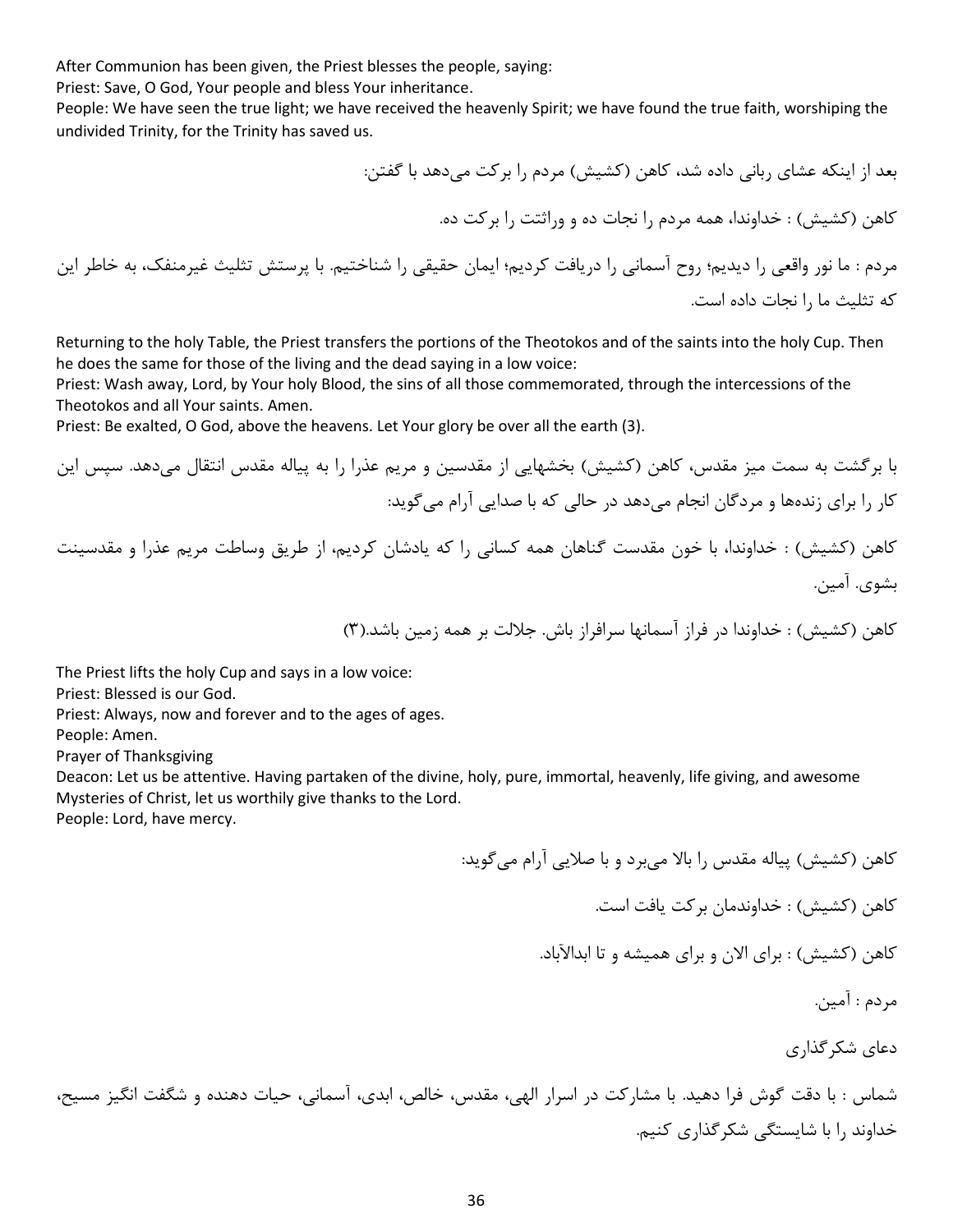## مردم : خداوندا رحمت فرما.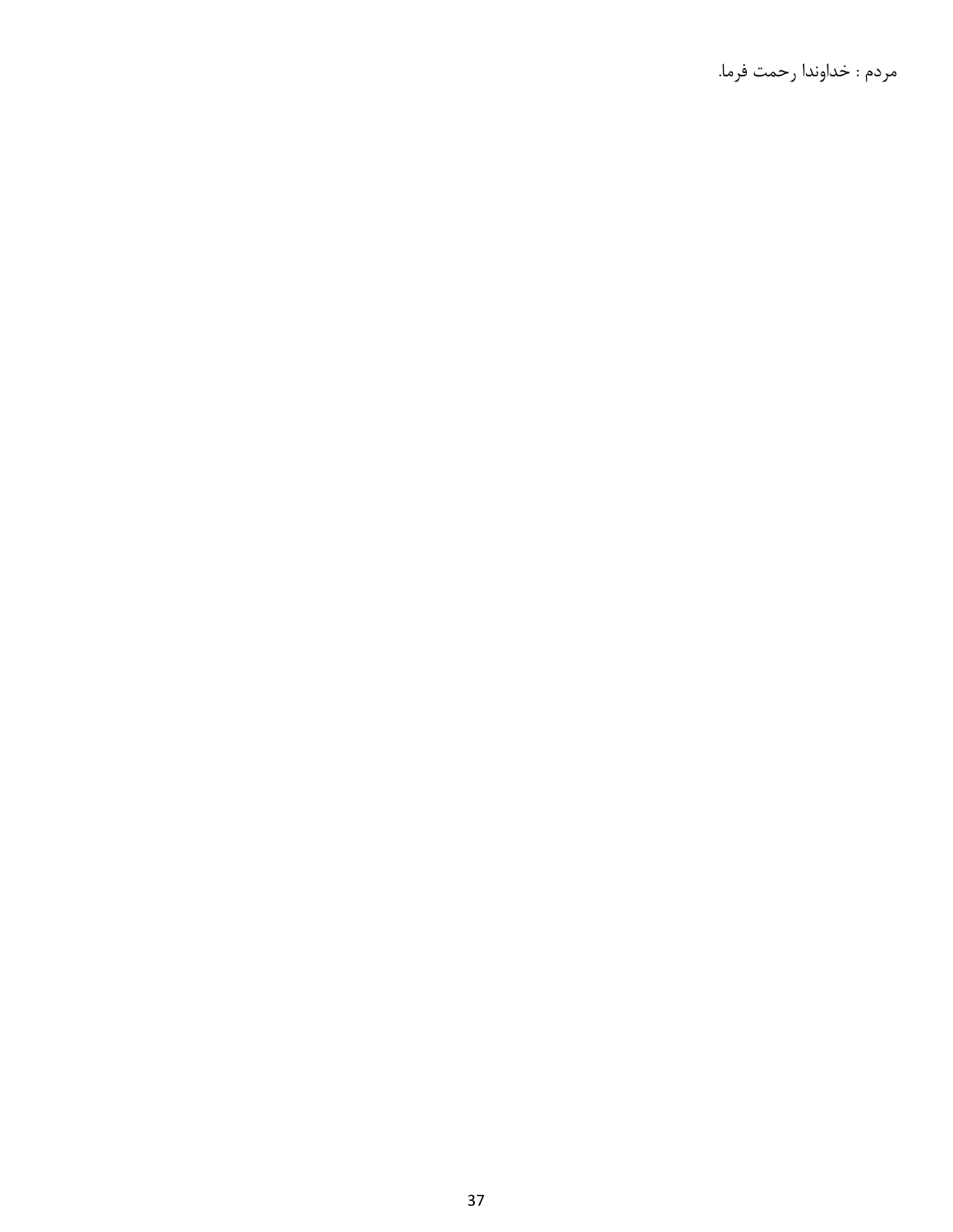Deacon: Help us, save us, have mercy upon us, and protect us, O God, by Your grace.

People: Lord, have mercy.

Deacon: Having prayed for a perfect, holy, peaceful, and sinless day, let us commit ourselves and one another, and our whole life to Christ our God.

People: To You, O Lord.

شماس : خداوندا، با فیضت به ما کمك کن، نجات ده، بر ما رحمت فرما و از ما مخافظت کن. مردم : خداوندا رحمت فرما. شماس : با دعا براي روز کامل، مقدس، آرام و بدون گناه، خودمان و يكديگر و تمام زندگيمان را به خداوندمان مسیح بسپاريم. مردم : به تو، اي خداوند.

Priest (in a low voice) We thank You, Lord, our God, for the communion of Your holy, most pure, immortal, and heavenly Mysteries which You have granted us for the benefit, sanctification, and healing of our souls and bodies. Grant, Master of all, that the communion of the holy Body and Blood of Your Christ may become for us faith unashamed, love unfeigned, fulness of wisdom, healing of soul and body, repelling of every hostile adversary, observance of Your commandments, and an acceptable defense at the dread judgment seat of Your Christ.

کاهن )کشیش( ) با صدايي آرام ( : ما تو را شكر ميگويیم، خداوندمان به خاطر شراکت در رموز مقدس، خیلي پاك، ابدي و آسمانيات که براي منفعت، تقديس و شفاي روح و بدنمان عطا کردي. خداوند همه ما، بفرما تا مشارکت در بدن قديس و خون مسیحت موجب ايمان بدون شرمندگي، محبت غیرتصنعي، پري حكمت، شفاي روح و بدن، سرکوب هر خصم دشمن، تكريم احكامت، و دفاع قابلقبول در مسند ترسناك مسیحیت شود.

Priest: For You are our sanctification and to You we give glory, to the Father and the Son and the Holy Spirit, now and forever and to the ages of ages.

People: Amen. The Dismissal Priest: Let us depart in peace. Deacon: Let us pray to the Lord. People: Lord, have mercy.

> کاهن (کشیش) : زيرا تو قدوسمان هستي و جلال باد بر تو، پدر پسر و روحالقدس براي الان و براي همیشه و تا ابدالآباد. مردم :آمین. اخراج

> > کاهن )کشیش( : در آرامش روانه شويد.

شماس : خداوند را دعا کنید.

مردم : خداوند رحمت فرما.

Priest: Lord, bless those who praise You and sanctify those who trust in You. Save Your people and bless Your inheritance. Protect the whole body of Your Church. Sanctify those who love the beauty of Your house. Glorify them in return by Your divine power, and do not forsake us who hope in You. Grant peace to Your world, to Your churches, to the clergy, to those in public service, to the armed forces, and to all Your people. For every good and perfect gift is from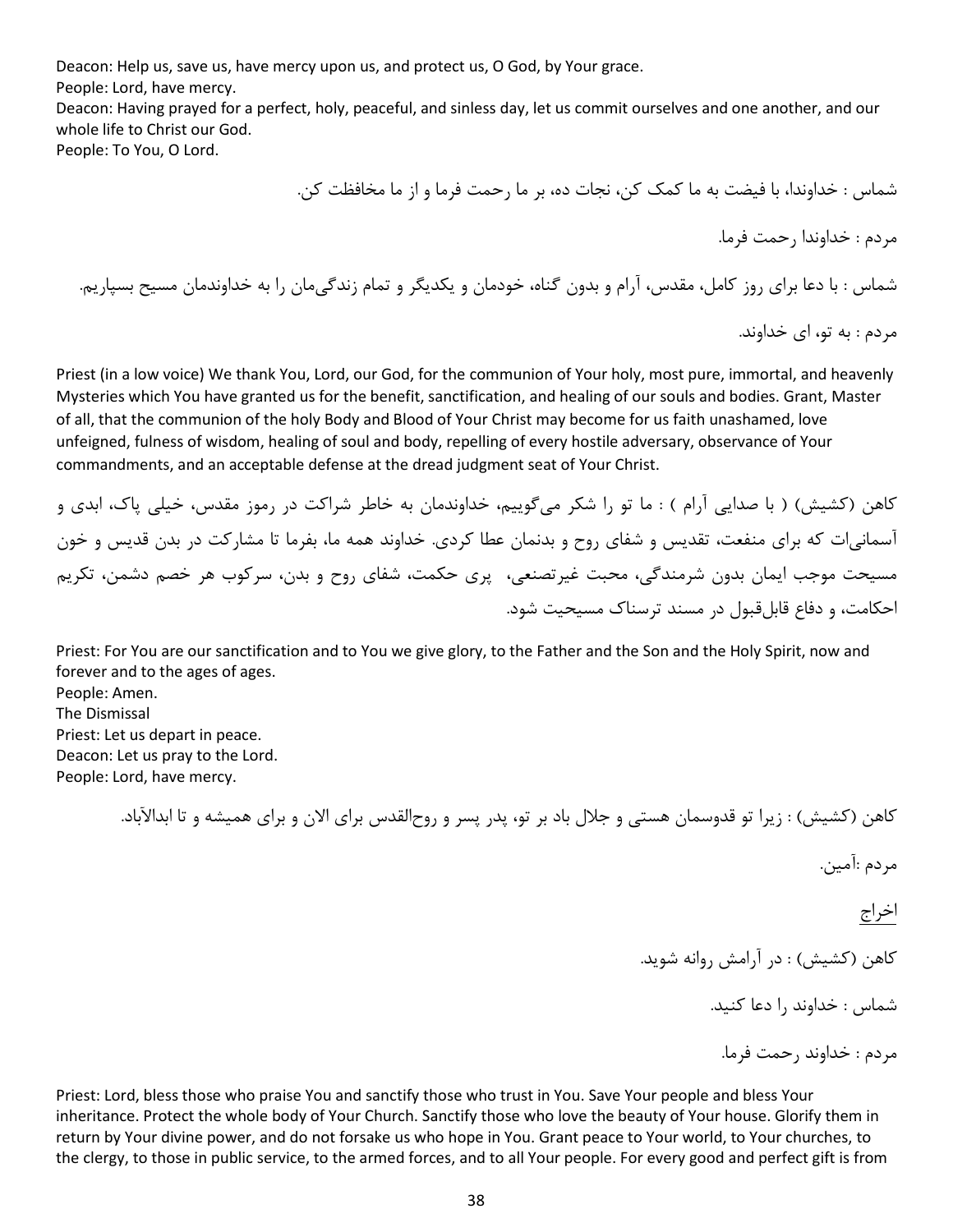above, coming from You, the Father of lights. To You we give glory, thanksgiving, and worship, to the Father and the Son and the Holy Spirit, now and forever and to the ages of ages.

On January 1, it is traditional instead of the above to say the following prayer:

کاهن (کشیش) : خداوندا آنهايي را که تو را ميستايند برکت ده و آنهايي را که به تو اعتماد دارند مقدس گردان. مردمت را نجات ده و وراثتت را مبارك ساز. از کل بدن کلیسايت محافظت فرما. آنهايي را که به زيبايي خانهات عشق ميورزند مقدس گردان. در عوض آنها را توسط قدرت الهيات جالل ده و آنهايي را که به تو امید بستهاند ترك نكن. آرامش را به کائنانت، کلیساهايت، خادمین، به خادمین عامالمنفعه، نیروهاي نظامي و به همه مردمت عطا فرما. زيرا هر نیكويي و هديه بينقص از باال و از تو پدر روشناييها سرچشمه ميگیرد.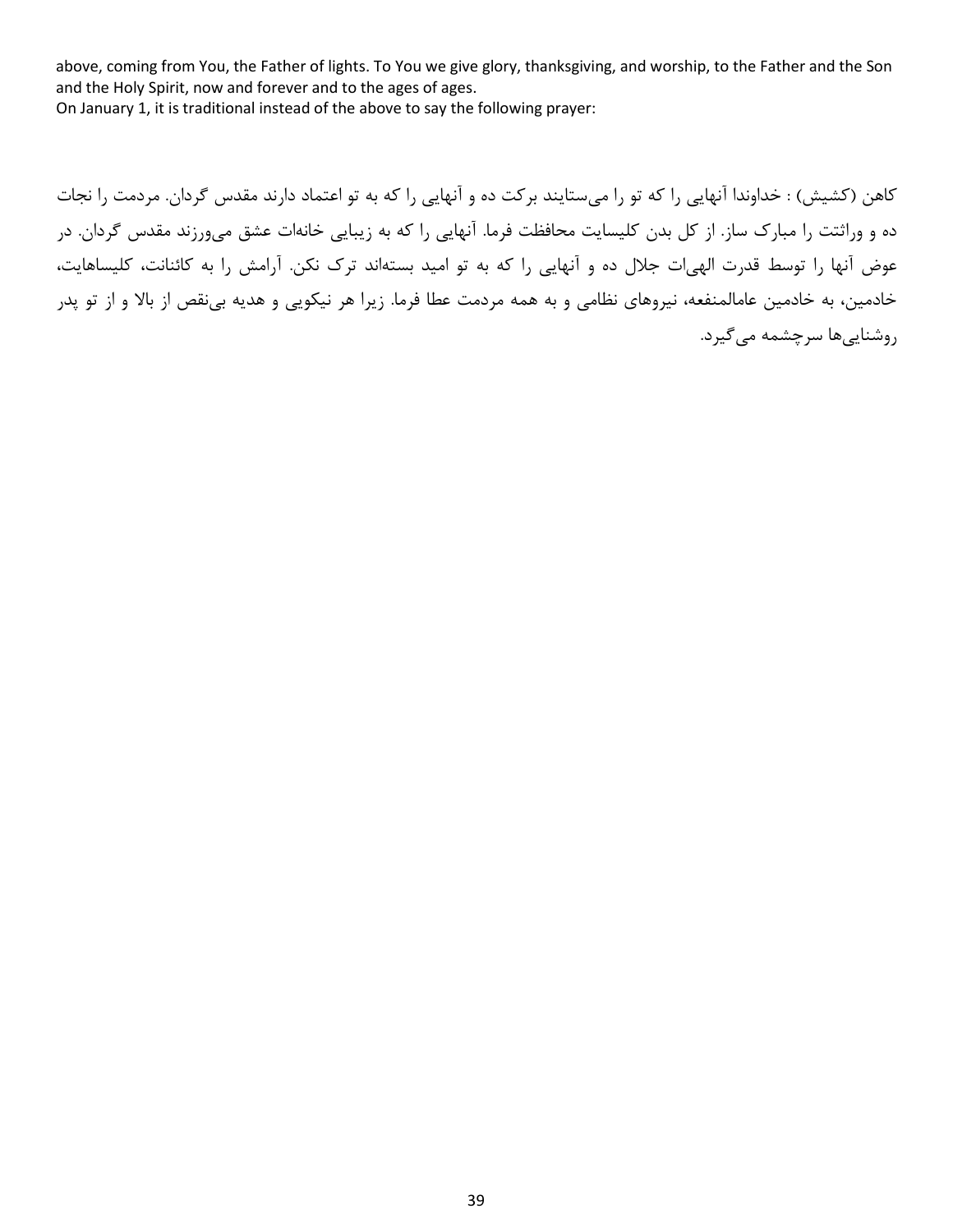جلال، شكرگذاري و پرستش خاص تو پدر پسر و روحالقدس باد براي الان و براي همیشه و تا ابدالآباد. در يك ژانويه مرسوم است که به جاي متن باال دعاي زير خوانده میشود.

Priest: O Christ, our God, accept from those who call upon You with all their heart this spiritual sacrifice without the shedding of blood as a sacrifice of praise and true worship. You are the Lamb and Son of God who bears the sins of the world; the blameless calf who does not accept the yoke of sin and who freely sacrificed Yourself for us. You are broken but not divided. You are consumed but never spent. You sanctify those who partake of you. In remembrance of Your voluntary passion and life-giving resurrection on the third day, You have made us partakers of Your ineffable and heavenly and awesome mysteries of Your holy Body and precious Blood. Preserve us, Your servants, those who minister, our leaders, the armed forces, and the people present here, in Your holiness. Grant that we may meditate upon Your righteousness at all times and in every season. Guide us and our actions so that we may do what is pleasing to You, and may You find us worthy to stand at Your right hand when You return to judge the living and the dead. Deliver our brothers and sisters who are in captivity, visit those who are sick, protect those who are in danger at sea, and give rest to the souls of all those who have fallen asleep in the hope of the eternal life where the light of Your face shines. Hear the petitions of all those who beseech You for Your help. For You are the giver of all good things, and to You we give glory, together with Your eternal Father and Your all holy, good, and life giving Spirit, now and forever and to the ages of ages.

### People: Amen.

People: Blessed is the name of the Lord, both now and to the ages (3).

کاهن (کشیش) : عیسی، خداوندمان، آنهایی را که با تمام قلبشان تو را ندا میدهند این قربانی روحانی را که بدون ریخته شدن خوني به عنوان قرباني ستودني و پرستش حقیقي است را مورد قبول قرار ده. تو بره و پسر خداوند هستي که گناهان جهان را تحمل مي کند. گوساله بي گناهي که يوغ گناه را قبول نمي کند و به صورت آزادانه خودش را براي ما قرباني کرده. تو پاره مي شوي اما جدا نكردي، تو خورده شدهاي ولي از بین نمیروي و آنهايي را که با تو مشارکت میكنند مقدس میكني. در يادبود محبت داوطلبانهات و رستاخیز حیاتدهندهات در روز سوم، ما را در اسرار آسماني و غیرقابلتوصیف و شگفتانگیز بدن مقدس و خون گرانبهايت شريك ساختهاي. ما ، خادمانت، مبشران، رهبرهايمان، نیروهاي نظامي و مردم حاضردر اينجا را در قداستت حفظ نما. بفرما تا ما در عدالت تو در هر زمان و در هر هنگامي انديشه کنیم. ما را و اعمالمان را هدايت فرما به طوري که هر چیزي که خوشايند توست انجام دهیم و باشد که ما لیاقت ايستادن در دست راستت را زمان داوري مردگان و زندهها داشته باشیم. برادران و خواهرانمان را از بند اسارت رها گردان، مريضان را مالقات کن، آنهايي را که در معرض خطر در دريا هستند حفظ نما، و روح افرادي را که به امید حیات ابدي روشن شده با نور رخسارت آرمیدهاند، آرام کن، افرادي که با درخواستشان تو را التماس ميکنند بشنو. زيرا تو دهنده تمام نیكيها هستي و جالل بر تو و با پدر ابديت و روح حیاتدهنده نیك و مقدست براي االن و براي همیشه و تا ابداآلباد.

مردم : آمین.

مردم : نام خداوند مبارك باشد براي االن و براي همه زمانها)3(

Priest Proceeding toward the Prothesis and saying in a low voice: The mystery of Your dispensation, O Christ our God, has been accomplished and perfected as far as it is in our power. We have had the memorial of Your death. We hove seen the type of Your resurrection. We have been filled with Your unending life. We have enjoyed Your inexhaustible delight which in the world to come be well pleased to give to us all, through the grace of Your holy and good and lifegiving Spirit, now and forever and to the ages of ages.

Deacon: Let us pray to the Lord.

People: Lord, have mercy (3). Father, give the blessing.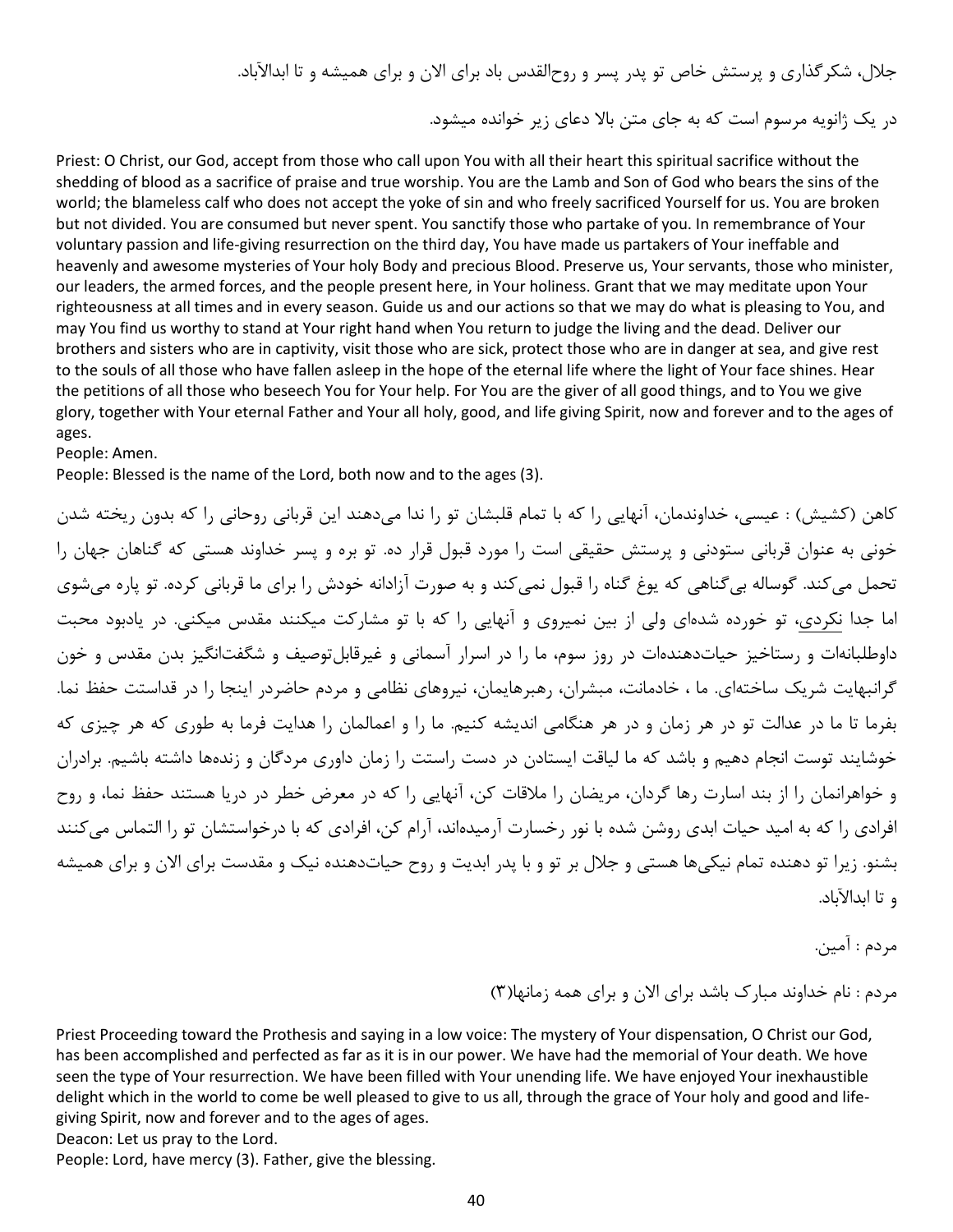کاهن (کشیش) به طرف میز عشاي رباني در حال رفتن و گفتن با صدايي آهسته : اسرار کلیساي تو، عیسي خداوندمان، که بیشتر از توانايیمان کامل و به انجام رسیدي. ما از مرگ تو يادبودي داشتهايم. ما نوع رستاخیزت را درك کردهايم و با حیات بي- پايانت پر گشتهايم و با خوشنودي خستگيناپذيرت که در جهان براي خوشنودي ما بوده و به همه ما از طريق فیض روح حیات- دهنده نیك و مقدست داده شده براي االن و براي همیشه و تا ابداآلباد.

شماس : خداوند را دعا کنیم.

مردم : خداوند رحمت فرما(٣). پدر برکت ده.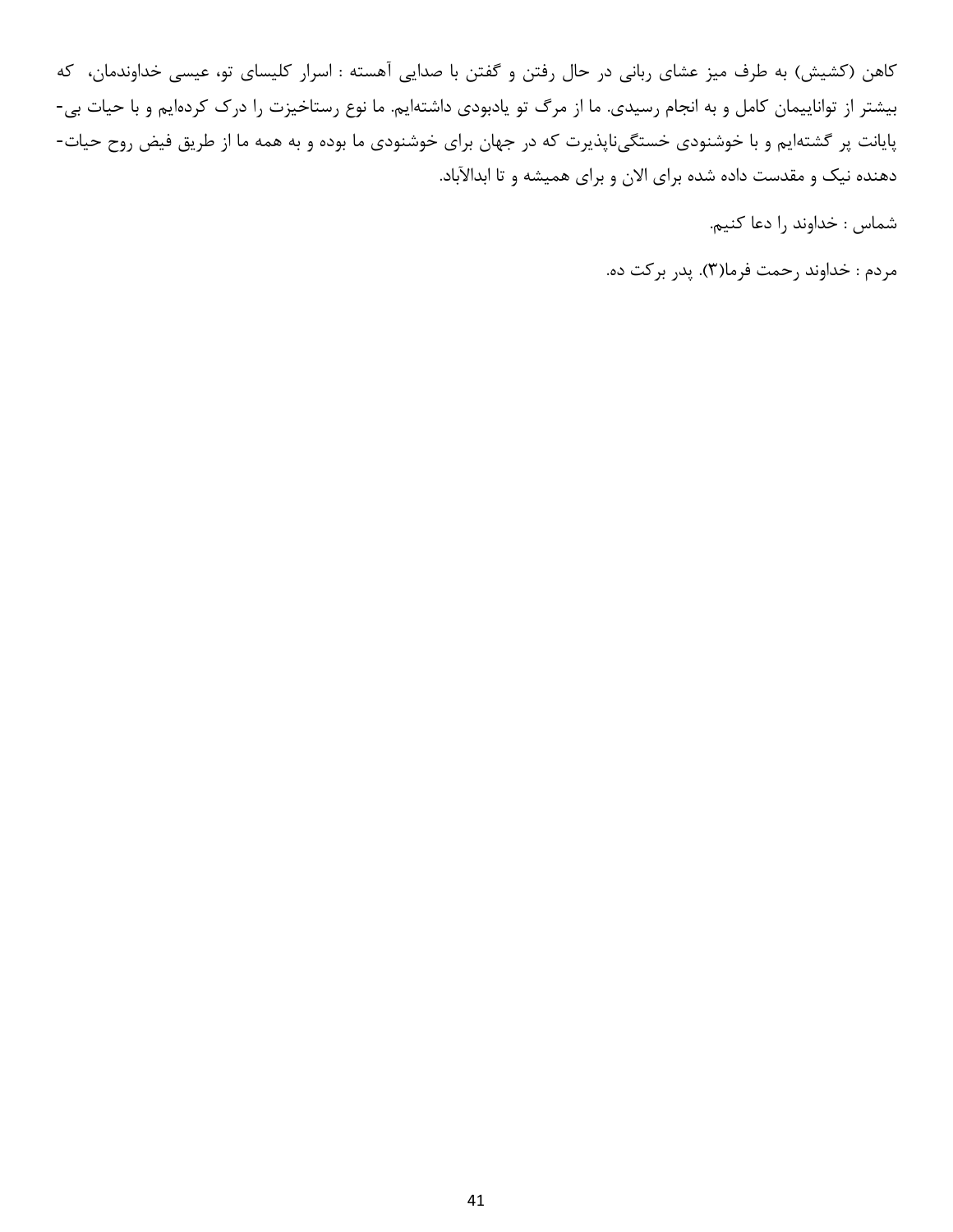Priest: May the blessing of the Lord and His mercy come upon you through His divine grace and love always, now and forever and to the ages of ages.

People: Amen.

Priest: Glory to You, O God, our hope, glory to You.

کاهن (کشیش) : برکت خداوند و رحمتش برا همه شما با فیض الهي و رحمت همیشگياش براي الان و براي همیشه و تا ابدالآباد.

مردم : آمین.

کاهن (کشیش) : جلال بر تو باد، اي خداوند، امیدمان، جلال بر تو باد.

Priest: May Christ our true God (who rose from the dead), as a good, loving, and merciful God, have mercy upon us and save us, through the intercessions of His most pure and holy Mother; the power of the precious and life giving Cross; the protection of the honorable, bodiless powers of heaven; the supplications of the honorable, glorious, prophet, and forerunner John the Baptist; the holy, glorious, and praiseworthy apostles; the holy, glorious, and triumphant martyrs; our holy and God-bearing fathers name of the church the holy and righteous ancestors Joachim and Anna; Saint of the day whose memory we commemorate today, and all the saints.

People: Amen.

People: Lord, grant long life to him who blesses and sanctifies us.

کاهن (کشیش) : باشد که خدای حقیقیمان عیسی(که از مردگان برخواست)، همچون خدای نیک با محبت و بارحمت بر ما رحمت فرمايند و ما را نجات دهند از طريق با وساطت مادر قديس و خیلي پاکش؛ قدرت صلیب حیاتدهنده و گرانبها؛ حفاظت قدرتهاي معنوي و عظیم آسماني؛ رسوالن مقدس، پرجالل و اليق ستايش؛ شهیدان مقدس، پرجالل و پیروز؛ اسامي پدران مقدس و شاهدان خداي کلیسا اجداد عادل و قدس آنا و يواخیم ؛ قديس روز که امروز آن را ياد میكنیم و همه قديسان.

مردم : آمین.

مردم : خداوندا، آن کس را که ما را برکت میدهد و تقديس ميکند عمري طوالني عطا فرما.

Priest: Through the prayers of our holy fathers, Lord Jesus Christ, our God, have mercy on us and save us. People: Amen.

Priest Blessing the people: May the holy Trinity protect all of you.

کاهن )کشیش( : عیسي مسیح خداوند،خداوندمان، از طريق دعاهاي پدران مقدسمان بر ما رحمت فرما و ما را نجات ده. مردم : آمین.

کاهن (کشیش) با بر کت دادن مردم : باشد تا تثلیث مقدس همه شما را حفظ نمايد.

Distributing the antidoron, the priest says:

Priest: May the blessing and the mercy of the Lord be with you. Thanksgiving Following Holy Communion

> با توزيع مابقي نانها كاهن (كشيش) ميگويد: کاهن )کشیش( : برکت و رحمت خداوند با شما باشد.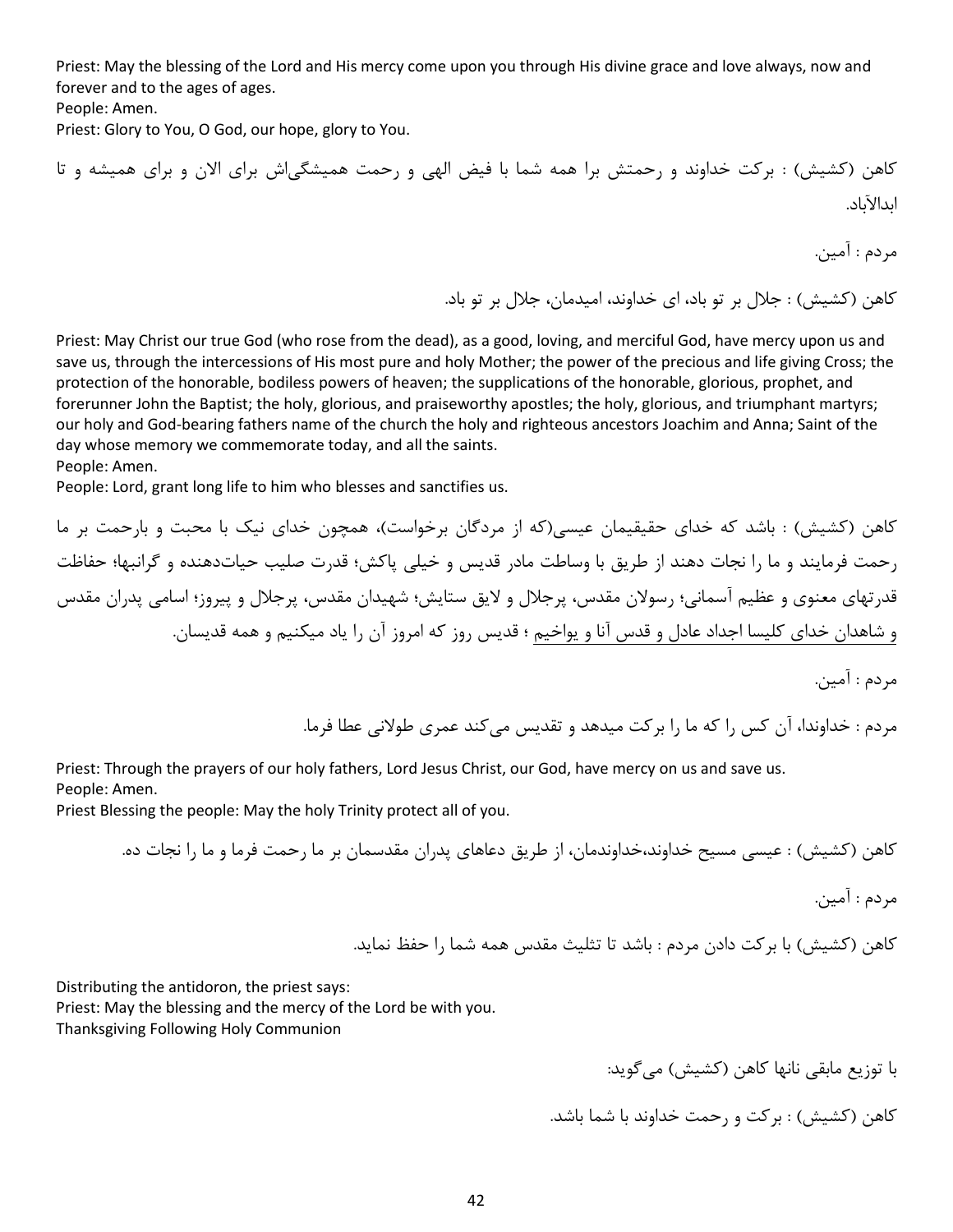# شكرگذاري در عشاي رباني به شكل زير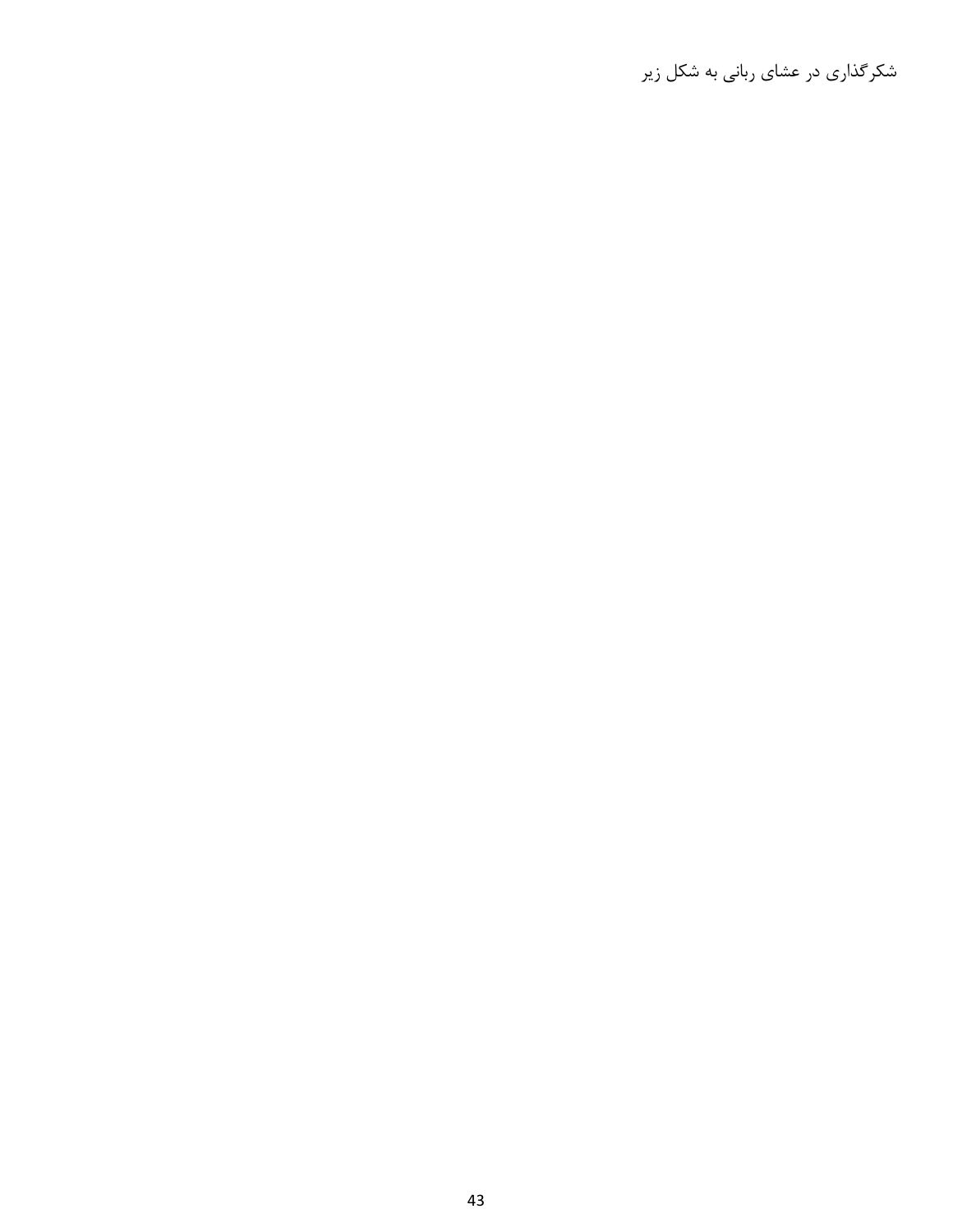#### Anonymous

Lord Jesus Christ, my God, let Your sacred Body be unto me for eternal life and Your precious Blood for forgiveness of sins. Let this Eucharist be unto me for joy, health and gladness. And in Your awesome Second Coming make me, a sinner, worthy to stand at the right hand of Your glory; through the intercessions of Your pure Mother and of all Your Saints. Amen.

ناشناس

عیسي مسیح خداوند، خداي من، بدن قديست را براي حیات ابدي من و خون گرانبهايت را براي بخشش گناهان قرار ده. اين نان و شراب را براي شادي، سالمتي و خوشنودي من قرار ده و در دومین بازگشت شگفتانگیز تو، من گناهكار را شايسته ايستادن در دست راست جاللت با وساطت مادر پاك و مقدسانت گردان. آمین.

### Saint Basil

I thank You, Christ and Master our God, King of the ages and Creator of all things, for all the good gifts You have given me, and especially for the participation in Your pure and life-giving mysteries. I pray to You, therefore, good and loving Lord, keep me under Your protection and under the shadow of Your wings. Grant that to my last breath I may with a pure conscience partake worthily of Your gifts for the forgiveness of sins and for eternal life. For You are the bread of life, the source of holiness, the giver of all good things, and to You we give glory, with the Father and the Holy Spirit, now and forever and to the ages of ages. Amen.

بازل مقدس

از تو متشكرم ، عیسي و خداوند عظیممان، پادشاه زمانها و خالق همه مخلوقات، به خاطر همه هداياي خوبي که به ما عطا کردي و مخصوصا براي شراکت در رموز حیاتدهنده و خالص تو. تو را دعا میكنیم، بنابراين، خداوند نیك و محبت، مرا در حفاظتت و در زير سايه بالهايت نگه بدار. بفرما تا در نفس آخرم با وجداني پاك با شايستگي در هدايايي که براي بخشش گناهان و حیات ابدي میباشد شراکت کنم. زيرا تو نان حیات هستي، منبع قداست، دهنده نیكيها، جالل بر تو با پدر و روحالقدس براي االن و براي همیشه و تا ابداآلباد. آمین.

#### Anonymous

I thank You, Lord my God, that You have not rejected me, a sinner, but have made me worthy to partake of Your holy mysteries. I thank You that You have permitted me, although I am unworthy, to receive Your pure and heavenly gifts. O loving Master, who died and rose for our sake, and granted to us these awesome and life-giving mysteries for the wellbeing and sanctification of our souls and bodies, let these gifts be for healing of my own soul and body, the averting of every evil, the illumination of the eyes of my heart, the peace of my spiritual powers, a faith unashamed, a love unfeigned, the fulfilling of wisdom, the observing of Your commandments, the receiving of Your divine grace, and the inheritance of Your kingdom. Preserved by them in Your holiness, may I always be mindful of Your grace and no longer live for myself, but for You, our Master and Benefactor. May I pass from this life in the hope of eternal life, and attain to the everlasting rest, where the voices of Your Saints who feast are unceasing, and their joy, beholding the ineffable beauty of Your countenance, is unending. For You, Christ our God, are the true joy and the inexpressable gladness of those who love You, and all creation praises You forever. Amen.

ناشناس :

از تو متشكرم ، خداوندمان عیسي ، که من گناهكار را طرد نكردي و مرا شايسته شراکت با رموز مقدست قرار دادي. متشكرم که به من اگرچه نااليق بودم اجازه دادي که هداياي الهي و خالصت را دريافت کنم. اي خداوند محبت که براي ما از مردگان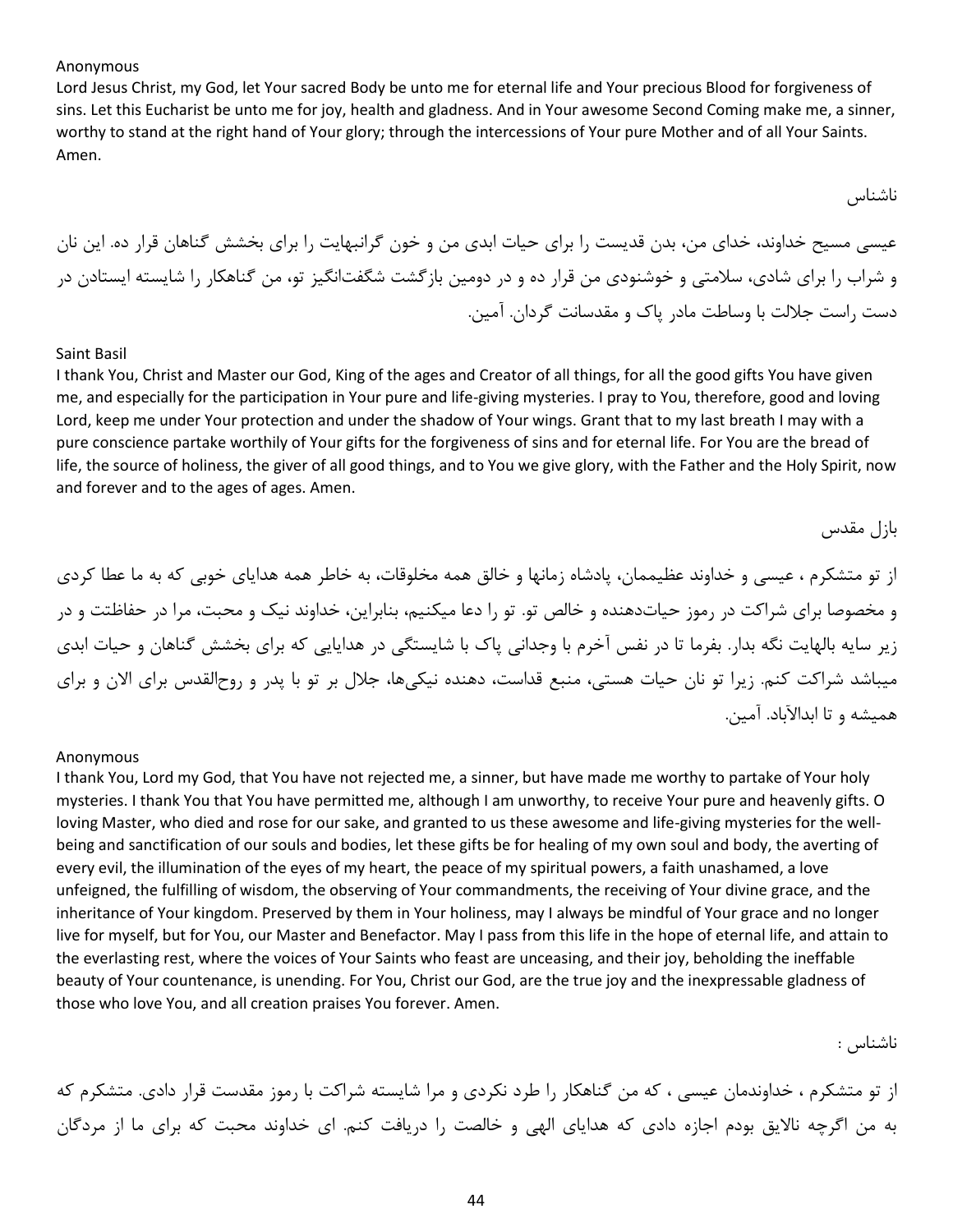برخاستي و به ما اين رموز حیاتدهنده و شگفتآور را براي سالمتي و تقديس جان و بدنمان عطا کردي، اين هدايا براي شفاي روح و بدنمان، جلوگیري از شرارت، روشنايي چشمها و قلبمان، آرامش قدرتهاي معنوي، ايمان بيخجل، محبت غیرتصنعي، پري حكمت، ديدن احكامت، دريافت فیض الهیت و براي وراثت پادشاهیت قرار ده. آنها را در قداستت حفظ کن باشد تا من همیشه از فیضت باخبر باشم و نه براي خود بلكه براي تو خداوند وکريمم زندگي کنم. باشد تا به امید حیات جاودان از اين زندگي عبور کنم و در آرامش ابدي حضور يابم، جايي که در آن صداي شادي مقدسینت بدون وقفه و سرورشان که نظاره گر زيبايي غیرقابل- توصیف روي تو ميباشند پايان ندارد. زيرا تو عیسي خداوندمان، شادي واقعي و خوشنودي غیرقابلتوصیف مخلوقات و همه کساني هستي که به تو تاابد عشق ميورزند. آمین.

## The Resurrectional Apolotykia

First Tone

Though the tomb was sealed by a stone and soldiers guarded Your pure body, You arose, O Savior, on the third day, giving life to the world. Therefore, O Giver of life, the heavenly powers praise You: Glory to Your resurrection, O Christ, glory to Your kingdom, glory to Your plan of redemption, O only loving God.

دفاعیه رستاخیز

تناژ اول

اگرچه سنگ مقبره مهر و موم شده بود و سربازان از بدن پاکت نگهباني ميکردند، تو با دادن زندگي به جهان، اي نجاتدهنده، در روز سوم برخاستي. بنابراين، اي حیاتدهنده قدرتهاي آسماني تو را ميستايند. جالل بر رستاخیزت، اي مسیح، جالل بر پادشاهیت، جالل بر نقشه نجاتت، اي تنها خداوند پرمحبت.

#### Second Tone

When you descended unto death, O life immortal, You destroyed Hades with the splendor of Your divinity. And when You raised the dead from the depths of darkness, all the heavenly powers shouted: O Giver of life, Christ our God, glory to You.

تناژ دوم

وقتي تو به جهنم نازل شدي، اي حیات ابدي، تو جهنم را با عظمت الهیت تخريب کردي و زماني که تو از مرگ چاه تاريكي برخواستي، همه قدرتهاي الهي فرياد برآوردند: اي بخشنده حیات، خداوندمان مسیح جالل بر تو باد.

#### Third Tone

Let the heavens rejoice and earth be glad, for the Lord has shown the power of His reign; He has conquered death by death, and become the first born of the dead. He has delivered us from the depths of Hades; and has granted to the world great mercy.

تناژ سوم

آسمانها شادماني ميکنند و زمین شادي ميکند براي خداوندي که قدرت سلطنتش را نشان داده است. او با مرگ بر مرگ پیروز شد و اولین متولد شده از مردگان شد. او ما را از اعماق جهنم رها کرد و به جهان رحمتي عظیم عطا کرده است.

Fourth Tone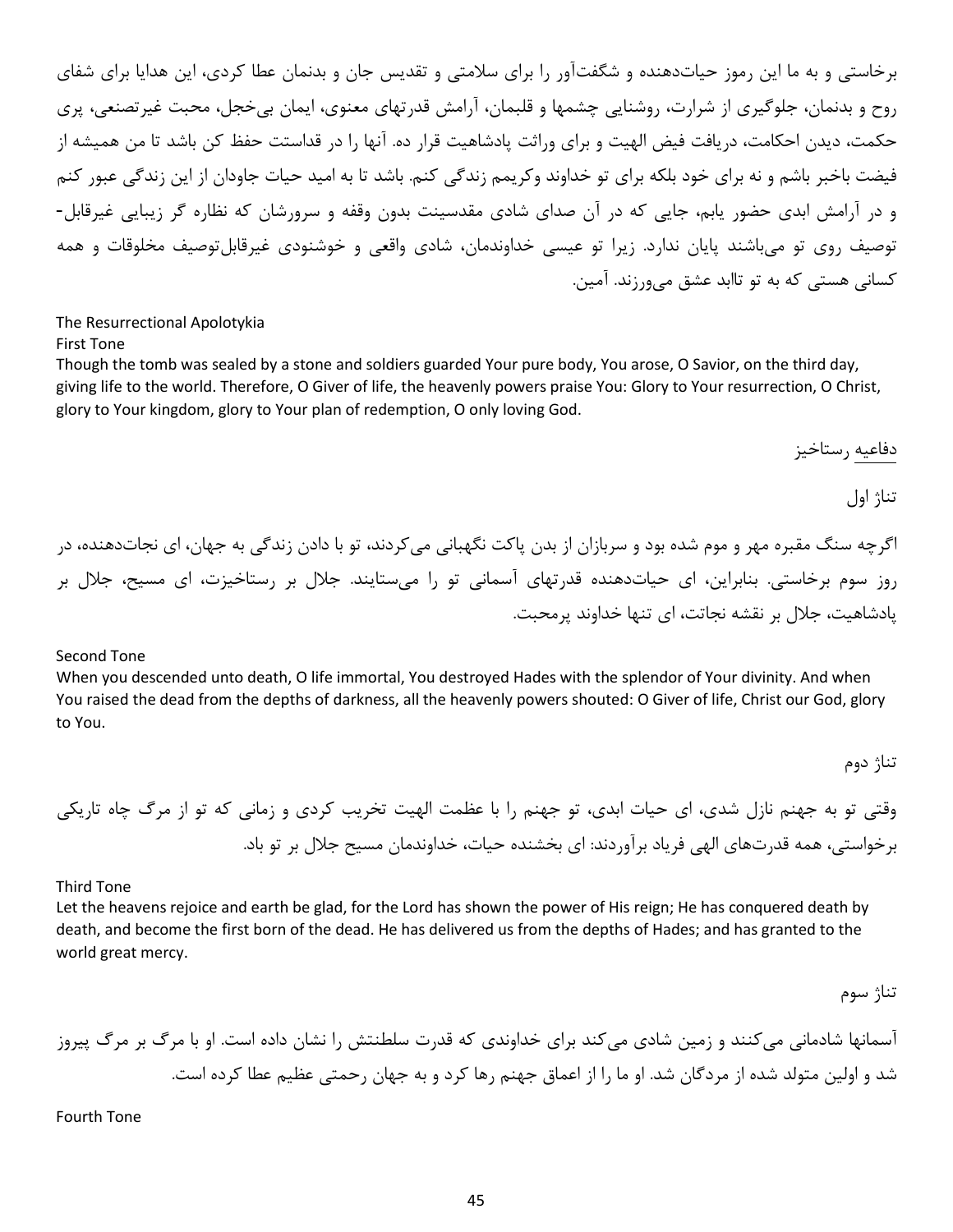The joyful news of Your resurrection was told to the women disciples of the Lord by the Angel. Having thrown off the ancestral curse, and boasting, they told the Apostles: death has been vanquished, Christ our God is risen, granting to the world great mercy.

چهارمین تناژ اخبار خوش رستاخیزت به رسوالن زن خداوند توسط فرشتگان گفته شد با رها يافتن از لعنت موروثي و با سر افرازي به رسوالن گفتند: مرگ مغلوب شده است، عیسي خداوندمان با عطاي رحمت عظیمش بر جهان برخواسته است.

#### Fifth Tone

To the Word, coeternal with the Father and the Spirit, born of the Virgin for our salvation, let us, the faithful, give praise and worship. Of His own will, He mounted the cross in the flesh, He suffered death, and raised the dead by His glorious resurrection.

پنجمین تناژ براي پدر و روحالقدس ابدي و ازلي و براي نجات ما متولد شده از باکره، با ايمان در اين جهان پرستش و ستايش کنیم. او با جسم بر صلیب گذاشته شد، او مرگ را تحمل کرد و با رستاخیز پرجاللش از مرگ برخواست.

#### Sixth Tone

The heavenly powers appeared at Your tomb, and those guarding it became like dead. Mary stood at Your grave seeking Your pure body. You stripped the power of hades, not touched by its corruption. You met the virgin woman, as one who grants life. O Lord, who rose from the dead, glory to You.

ششمین تناژ

قدرتهاي آسماني در مقبرهات ظاهر شدند و نگهبانان همانند مردگان شدند. مريم در مقبرهات ايستاد و به دنبال بدن پاکت میگشت. تو قدرتهاي جهنم را بدون تماسي با آلودگياش عاري ساختي. تو بانوي باکره را همچون کسي که زندگي را عطا کرده مالقات کردي. اي خداوند که از مرگ برخواستي، جالل بر تو باد.

#### Seventh Tone

By Your cross You destroyed death, and to the thief You opened paradise. You transformed the sorrow of the Myrrhbearers, and commanded the Apostles to proclaim that You have risen from the dead, Christ our God, granting to the world great mercy.

تناژ هفتم

با صلیبت مرگ را نابود کردي و درهاي بهشت را بر روي آن سارق باز کردي. تاسف حامالن مر را تغییر دادي و به رسوالن دستور دادي که برخواستن تو از مردگان را با عطاي رحمت عظیم به جهان اعالم کنند، اي مسیح خداوند.

#### Eighth Tone

From on high You descended, O merciful Lord, and accepted the three-day burial to free us from our passions. Glory to You, O Lord, our life and our resurrection.

تناژ هشتم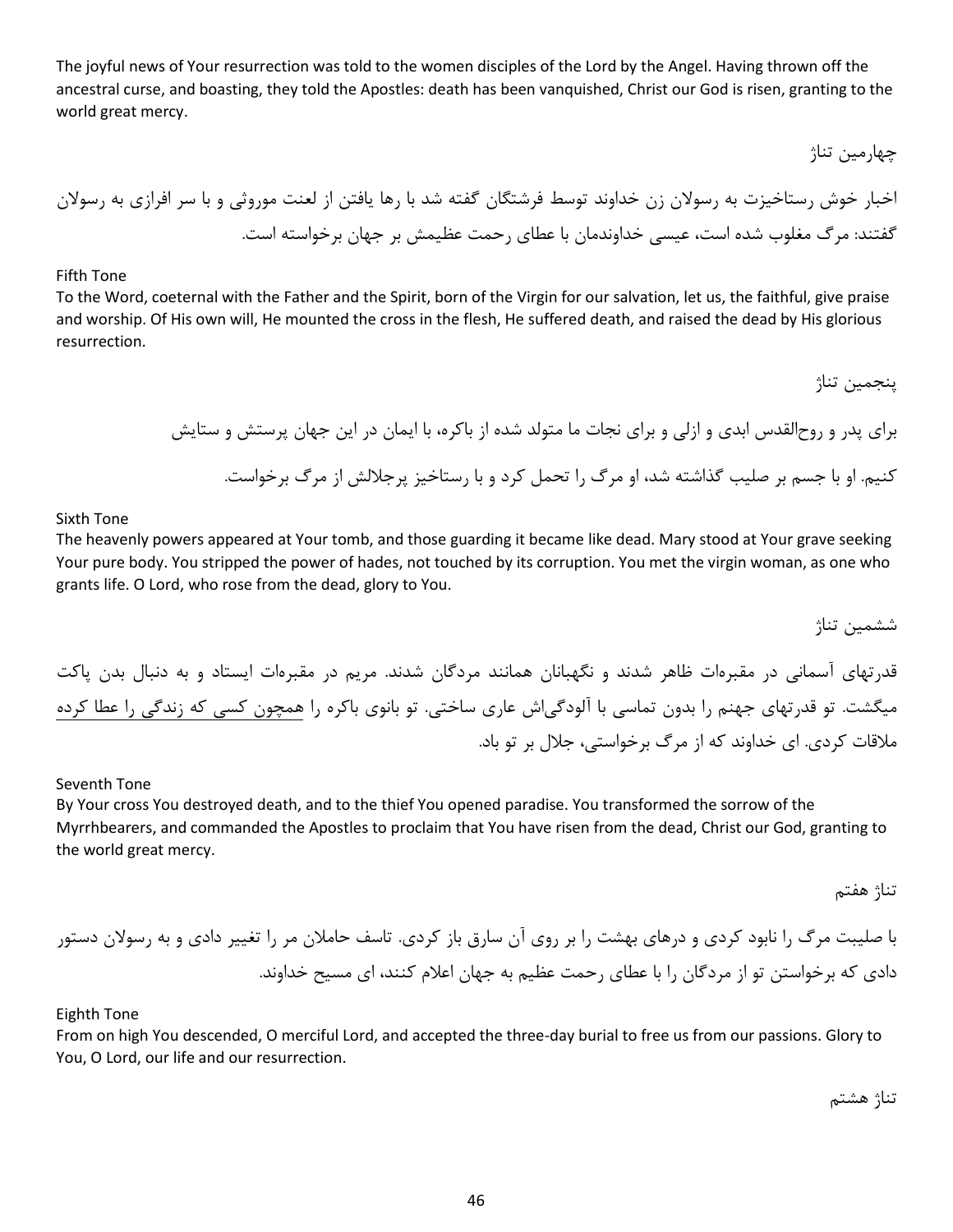از بلندي نازل گشتي، اي خداوند پررحمت و سه روز تدفین را براي آزادي ما از تمايالتمان قبول کردي. جالل بر تو، خداوند، حیات و رستاخیزمان باد.

Saturday of the Souls Priest: Blessed is our God always, now and forever and to the ages of ages. People: Amen.

شنبه ارواح

کاهن )کشیش( : متبارك است خداوندمان براي االن و براي همیشه و تا ابداآلباد. مردم : آمین.

People: Holy God, Holy Mighty, Holy Immortal, have mercy on us (3). People: Glory to the Father and the Son and the Holy Spirit, now and forever and to the ages of ages. Amen.

> مردم : قدوس خداوند ، قدوس قادر ، قدوس جاودان بر ما رحمت فرما)3(. مردم : جلال بر پدر، پسر و روحالقدس باد براي الان و براي همیشه و تا ابدالآباد. آمین.

People: All holy Trinity, have mercy on us. Lord, forgive our sins. Master, pardon our transgressions. Holy One, visit and heal our infirmities for the glory of Your name. People: Lord, have mercy (3).

مردم : همه تثلیث مقدس بر ما رحمت فرما. خداوندا، گناهان ما را ببخش. استاد، خطاهايمان را معذور بدار. اي قديس يكتا، ما را مالقات کن و ضعفهايمان را به خاطر جالل نامت شفا ده. مردم : خداوندا رحمت فرما)3(.

People: Glory to the Father and the Son and the Holy Spirit, now and forever and to the ages of ages. Amen. People: Our Father, who art in heaven, hallowed be Thy name. Thy kingdom come. Thy will be done, on earth as it is in heaven. Give us this day our daily bread; and forgive us our trespasses, as we forgive those who trespass against us. And lead us not into temptation, but deliver us from evil.

مردم : جلال بر پدر، پسر و روحالقدس باد براي الان و براي همیشه و تا ابدالآباد. آمین.

مردم : پدرمان که در آسماني، نام تو مقدس باد.ملكوت تو بیايد. اراده تو چنانكه در آسمان است، بر زمین نیز کرده شود. نان کفاف ما را امروز به ما بده. و قرضهاي ما را ببخش چنانكه ما نیز قرضداران خود را ميبخشیم. و ما را در آزمايش میاور، بلكه از شرير ما را رهايي ده.

Priest: For Yours is the kingdom and the power and the glory, of the Father and the Son and the Holy Spirit, now and forever and to the ages of ages.

People: Amen.

کاهن )کشیش( : زيرا ملكوت و قوت و جالل پدر ، پسر و روحالقدس براي اکنون، همیشه و تا ابداآلباد از آن تو است. مردم : آمین.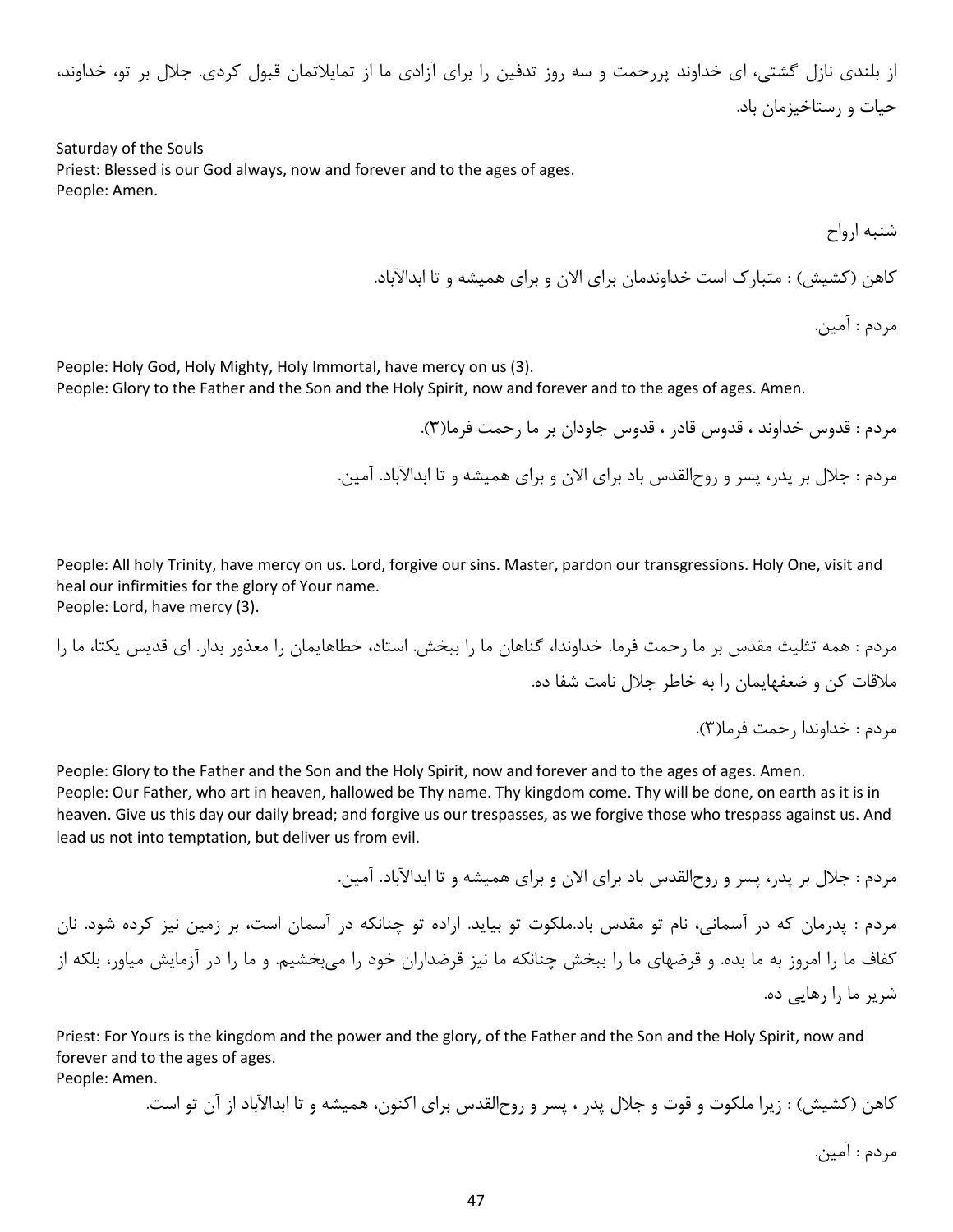People: Among the spirits of the righteous perfected in faith, give rest, O Savior, to the souls of Your servants. Bestow upon them the blessed life which is from You, O loving Lord.

مردم : در بین عادالني که در ايمان تكمیل هستند، اي منجي، به خدمتگذارانت آرامش عطا کن. به آنها اي خداوند محبت، حیات متبارك که از آن تو است اعطا کن.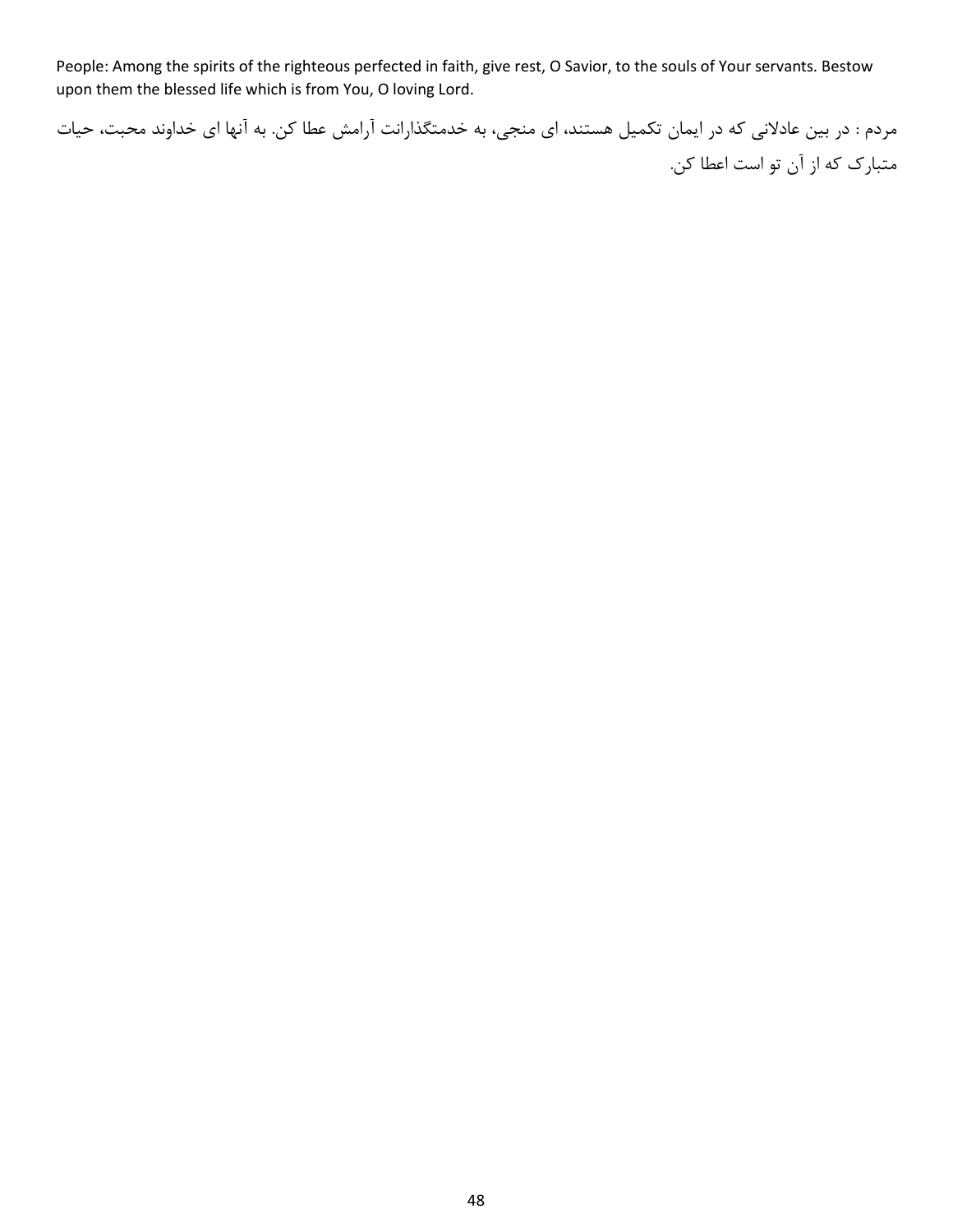People: Within Your peace, O Lord, where all Your saints repose, give rest also to the souls of Your servants, for You alone are immortal.

People: Glory to the Father and the Son and the Holy Spirit.

مردم : در آرامش، خداوندا، که همه مقدسانت آرمیدهاند، به خدمتكارانت همچنین آرامي ده زيرا تو تنها جاويدان هستي. مردم : جالل بر پدر، پسر و روحالقدس باد.

People: O Savior, You are our God who descended into Hades and delivered from suffering those who were bound there. Grant rest also to the souls of Your servants.

مردم : اي منجي، تو خداوندمان که به جهنم نازل شدي و اسیران آنجا را از رنج رهايي ده و همچنین به ارواح خدمتكارانت آرامش عطا فرما.

People: Now and forever and to the ages of ages. Amen.

People: Most pure and spotless Virgin, who ineffably gave birth to God, intercede with Him for the salvation of the souls of your servants.

مردم : برای الان و برای همیشه و تا ابدالآباد. آمین.

مردم : باکره بينقض و خلوصترين که به صورت غیرقابل توصیف به خداوند تولد دادي، با او براي نجات ارواح خدمتكارانت وساطت فرما.

Priest: Have mercy upon us, O God, according to Your great mercy; we pray to You, hear us and have mercy. People: Lord, have mercy (3).

کاهن )کشیش( : خداوندا، بر ما با توجه به رحمت عظیمت، رحمت فرما. ما تو را دعا ميکنیم، ما را بشنو و رحمت فرما

مردم : خداوندا رحمت فرما)3(.

Priest: Again we pray for the blessed memory and eternal rest of the souls of Your departed servants: emperors, patriarchs, hierarchs, priests, hieromonks, deacons, monks, nuns, and all our departed faithful and Orthodox Christians everywhere in the world: fathers, forefathers, grandparents, great-grandparents, parents, brothers, and sisters, and relatives; and for the forgiveness of all their sins, both voluntary and involuntary. People: Lord, have mercy (3).

کاهن (کشیش) : بار ديگر براي يادبود متبارک و آرامي ابدي ارواح خدمتکارانت: امپراتورها، پاتريارکها، اسقفهاي اعظم، کاهن )کشیش(ان، راهبان ارشد، شماسها، راهبها، راهبهها و همه مسیحیان ارتودکسي سراسر جهان: پدران، پدران پیشین، پدربزرگ و مادربزرگها، اجداد، والدين، برادران و خواهران و بستگان و براي بخشش گناهان ارادي و غیرارادي همه آنها دعا میكنیم.

```
مردم : خداوندا رحمت فرما)3(.
```
Priest: Again we pray for the blessed memory and eternal rest of the souls of the departed servants of God (here are commemorated the names of the dead) and for the forgiveness of all their sins, both voluntary and involuntary. People: Lord, have mercy (3).

کاهن )کشیش( : بار ديگر براي يادبود متبارك و آرامي ابدي ارواح خدمتكاران خداوند) اينجا يادي از اسامي مردگان میشود( و براي بخشش گناهان ارادي و غیرارادي همه آنها دعا ميکنیم .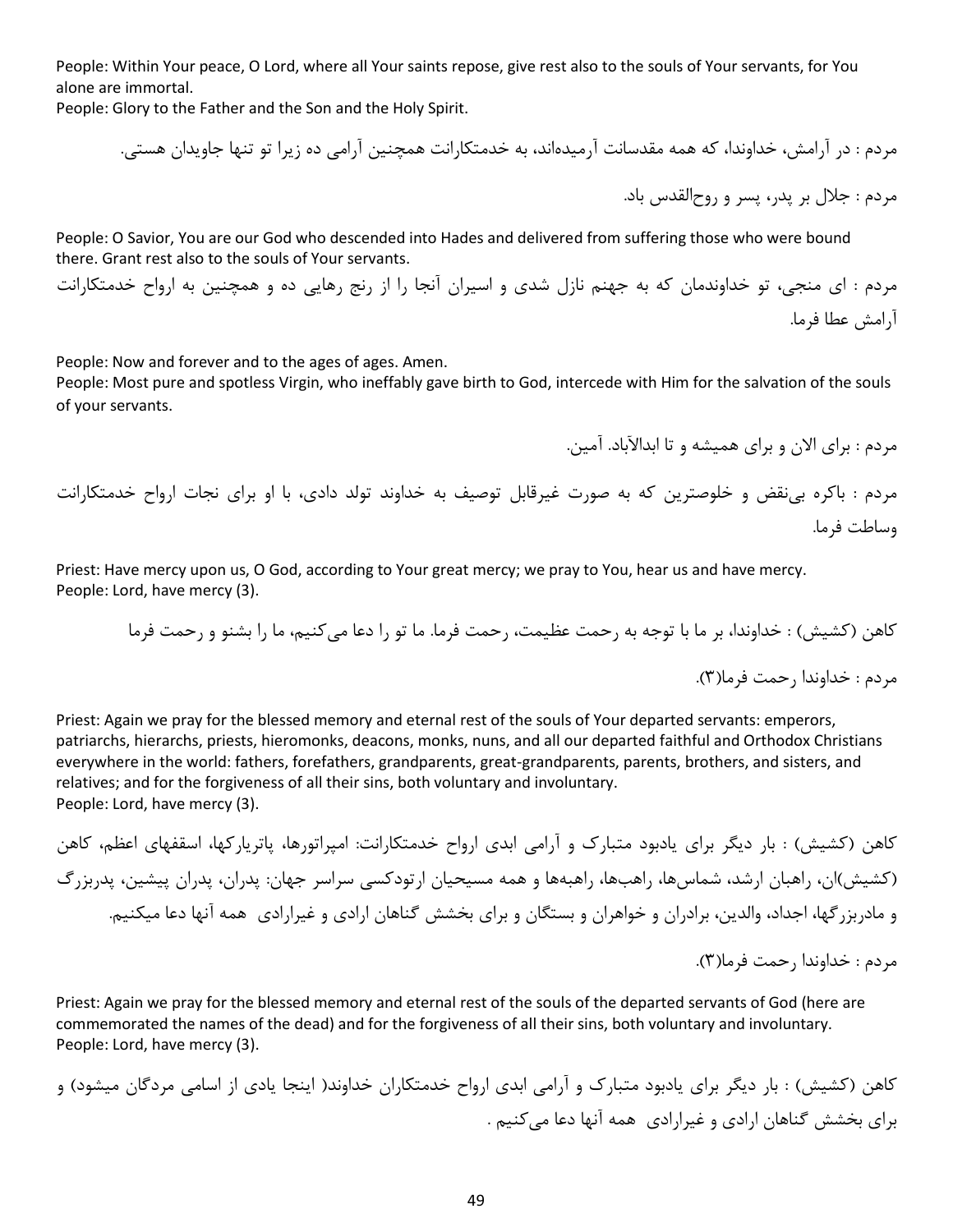مردم : خداوندا رحمت فرما(٣).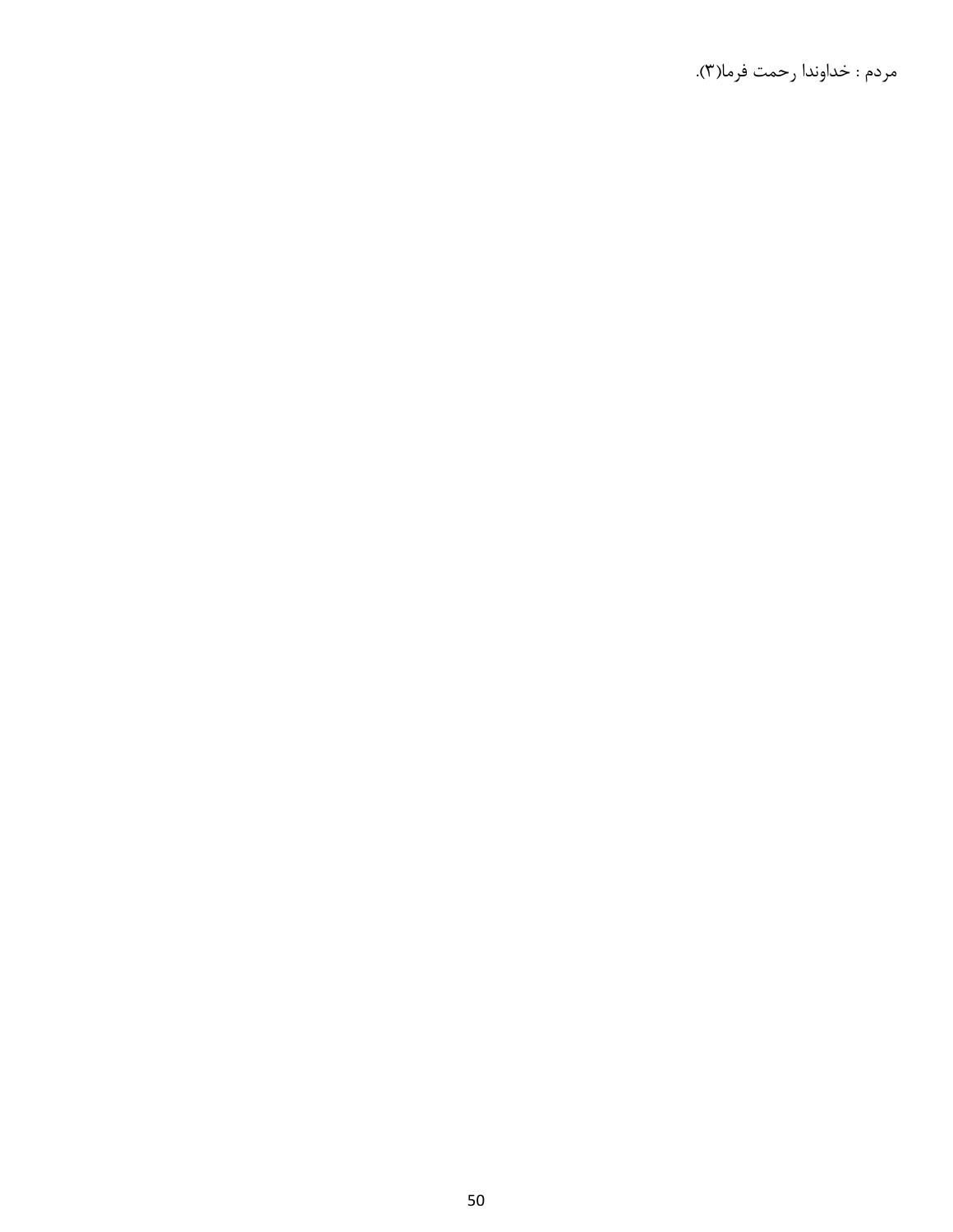Priest: May the Lord God grant that their souls rest where the righteous repose. Let us ask Christ, our immortal King and God, for the mercies of God, the kingdom of heaven, and the forgiveness of their sins. People: Grant this, O Lord (3).

کاهن )کشیش( : خداي خداوندا، ارواح آنها را در جايي که پرهیزکاران میباشند قرار ده. از مسیح خداوند و پادشاه جاودان درخواست براي رحمتهايي الهي، پادشاهي آسمان و بخشايش گناهانشان کنیم.

مردم : خداوندا، عطا فرما)3(.

Priest: Let us pray to the Lord.

People: Lord, have mercy.

Priest: O God of spirits and of all flesh, You have trampled upon death and have abolished the power of the devil, giving life to Your world. Give rest to the souls of Your departed servants: emperors, patriarchs, hierarchs, priests, hieromonks, deacons, monks, and all our departed faithful and Orthodox Christians, from one end of the world to the other: fathers, forefathers, grandparents, great-grandparents, parents, brothers, sisters, and relatives. And place them in a place of light, in a place of repose, in a place of refreshment, where there is no pain, sorrow, and suffering. As a good and loving God, forgive every sin they have committed in thought, word, or deed, for there is no one who lives and does not sin. You alone are without sin. Your righteousness is an everlasting righteousness and Your word is truth.

کاهن )کشیش( : خداوند را دعا کنیم.

مردم : خداوندا، رحمت فرما.

کاهن (کشیش) : خداوند ارواح و همه اجسام، تو مرگ را زير پا گذاشتهاي و قدرتهاي شیطاني را برانداختي و با عطاي زندگي به جهانت. به ارواح خادمین مرحومت آرامش عطا فرما: امپراطورها، پاتریارکها، اسقفهای اعظم، کاهن (کشیش)ان، راهبان ارشد، شماسها، راهبها، راهبهها و همه مسیحیان ارتودکسي سراسر جهان: پدران، پدران پیشین، پدربزرگ و مادربزرگها، اجداد، والدين، برادران و خواهران و بستگان و آنها را در مكان روشنايي جاي ده، در مكان آرام، در مكان نشاطبخشي که در آن هیچ گونه دردي، غمي و رنجي نیست. به عنوان خداي نیك و محبت، هر گناه مرتكب شده آنها را در فكر، زبان يا عمل ببخشاي زيرا موجود زنده بيگناهي وجود ندارد. تنها تو بيگناه هستي. عدالت تو بيپايان و کلمه تو حقیقت است.

Priest: For You are the resurrection, the life, and the repose of Your departed servants, the faithful and Orthodox Christians, Christ our God, and to You we give glory, with Your eternal Father and Your all holy, good, and life giving Spirit, now and forever and to the ages of ages.

People: Amen. Eternal memory, eternal memory, may their memory be eternal (3). Priest: Glory to You, O God, our hope, glory to You.

کاهن )کشیش( : زيرا تو عیسي خداوندمان، رستاخیز، حیات، آرامش خادمین مرحومت، مسیحیان ارتودکس و ايماندار هستي و جلال بر تو و پدر جاویدت و بر روحالقدس نیک و حیاتدهندهات باشد برای الان و برای همیشه و تا ابدالآباد. مردم : آمین. ياد جاودان، ياد جاودان ، ياد آنها تا جاودان باشد. کاهن )کشیش( : جالل بر تو، خداوندا، امیدمان، جالل بر تو باد.

The Dismissal

Priest: May Christ our true God, who rose from the dead and as immortal King has authority over the living and the dead, have mercy on us and save us, through the intercessions of his spotless holy Mother; of the holy, glorious, and praiseworthy Apostles, of our venerable and God-bearing Fathers; of the holy and glorious forefathers Abraham, Isaac,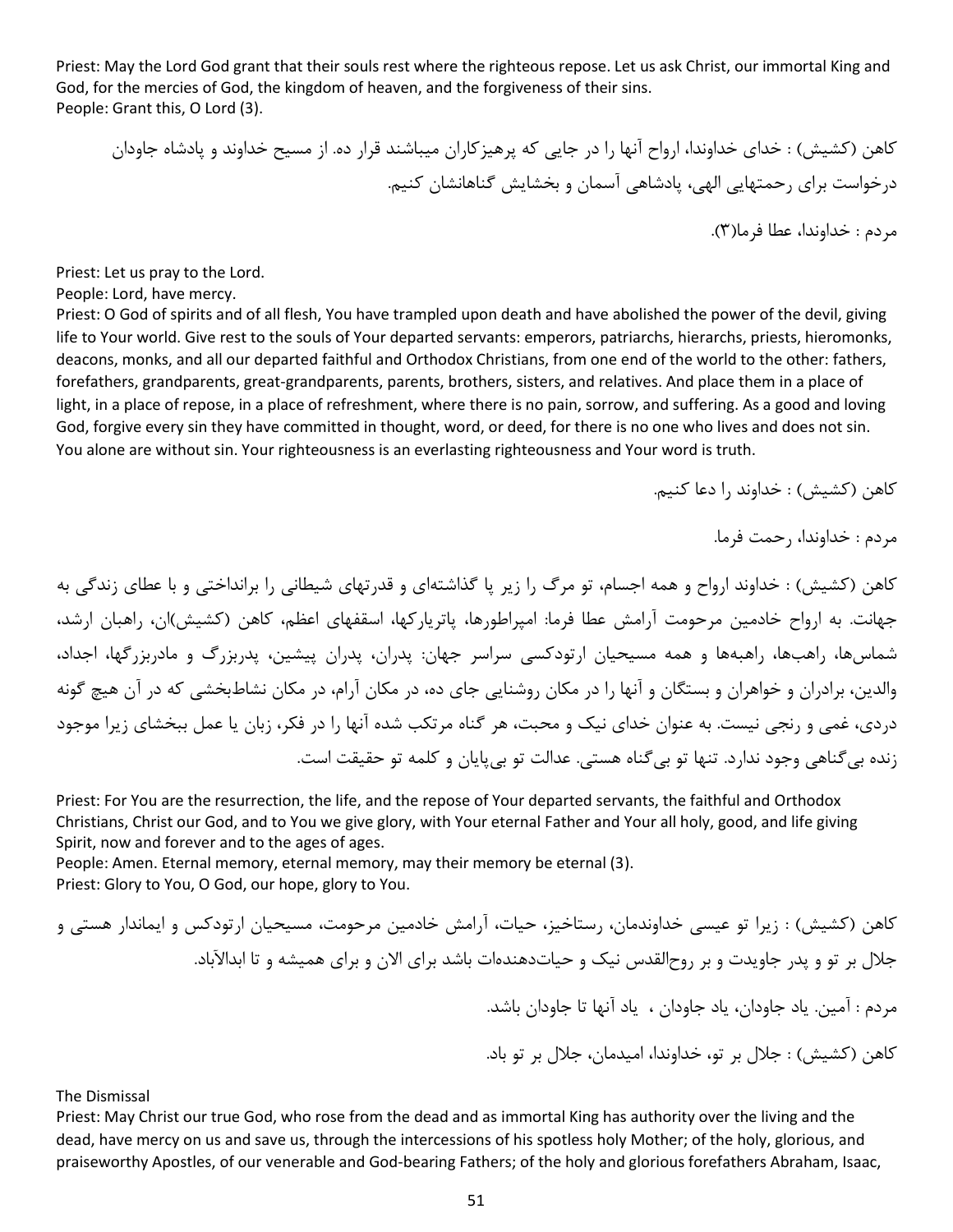and Jacob; of his holy and righteous friend Lazaros, who lay in the grave four days; and of all the Saints; establish the souls of His servants departed from us, in the dwelling place of the saints; grant rest to them in the bosom of Abraham, and number them among the righteous.

مرخصسازي کاهن (کشیش) : عیسی خداوند حقیقیمان که از مردگان برخاست و کسی که در حکم پادشاه جاوید بر زندگان و مردگان اختیار دارد، بر ما رحمت فرما و ما را نجات ده به واسطه وساطت مريم بينقض و مقدسش، رسوالن پرجالل و مقدس و اليق ستايش ، پدران محترم و خداروي، پدران پرجالل و مقدس پیشین ابراهیم، اسحاق، و يعقوب و دوست عادل و مقدسش ايلعازر که چهار روز در قبر دراز کشید و همه مقدسان. ارواح خادمینش را که از ما جدا شدهاند در مكانهاي مقدسان جاي ده و در آغوش ابراهیم آرامش عطا فرما و آنها را در بین عادالن بشمار.

Priest: Through the prayers of our holy Fathers, Lord Jesus Christ, our God, have mercy on us and save us. People: Amen.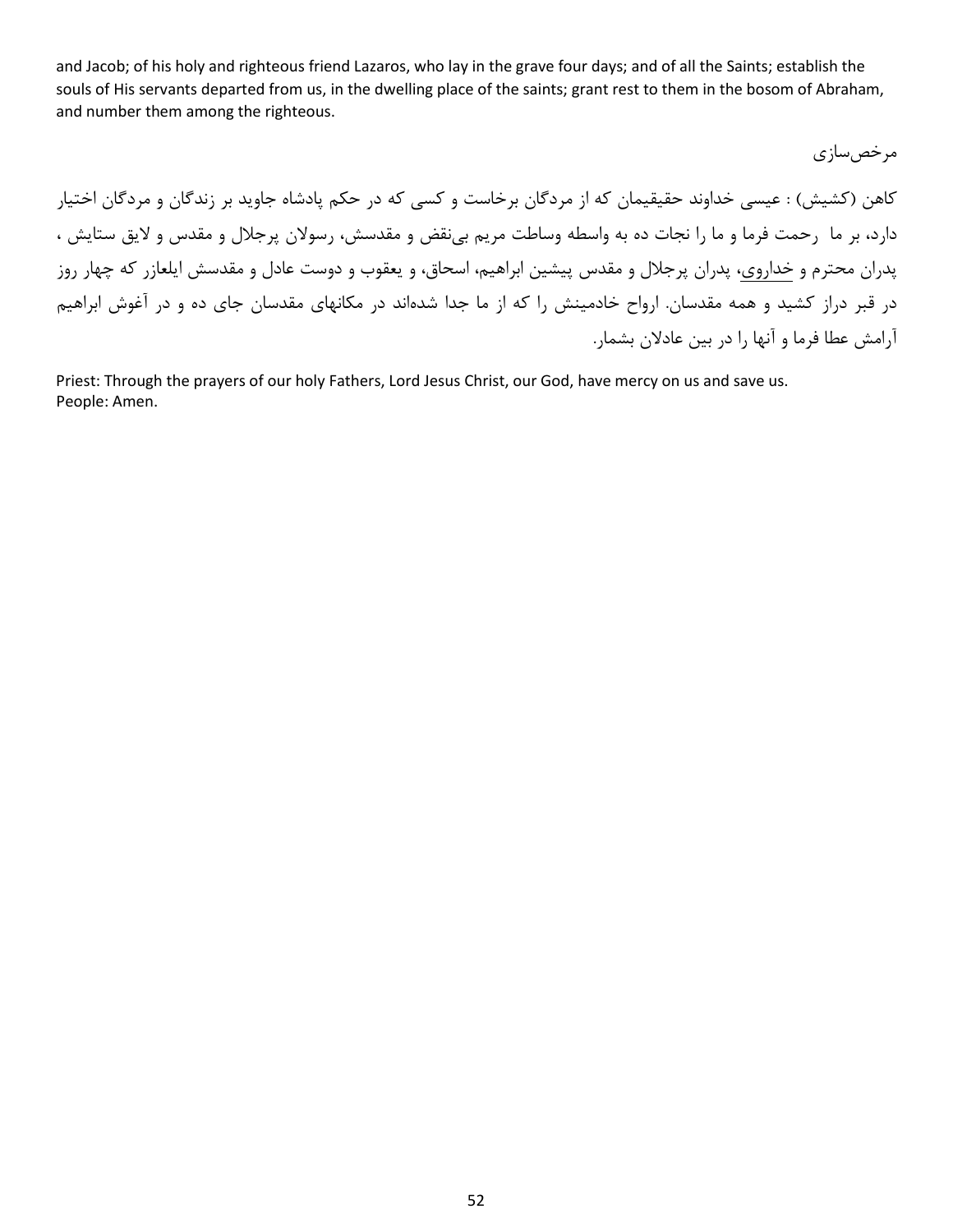کاهن (کشیش) : به واسطه دعاهاي پدران مقدسمان، عیسی مسیح خدا و خداوندمان ما را رحمت فرما و ما را نجات ده.

مردم : آمین.

Sunday of Orthodoxy

The Apolytikion of the Feast

Tone Two

People: We venerate Your holy icon, loving Lord, asking You to pardon our transgressions, Christ our God. For You of Your own will were pleased to ascend upon the Cross in the flesh, so as to deliver those whom You have fashioned from the bondage of the enemy. Therefore in thanksgiving we sing to You: You filled all things with joy, our Savior, when You came to save the world.

يكشنبه ارتودکسي

اشعار مختصر جشن

تناژ دوم

مردم : اي خداوند محبت، تنديس مقدست را احترام ميگذاريم در حالي که از تو عیسي خداوندمان تقاضاي عفو خطاهايمان را داريم. زيرا که تو با میل و اراده خود خوشنود گشتي تا با جسم خود مصلوب شوي و آنهايي را که در بندهاي اسارت دشمن شكل گرفتهاند برهاني. بنابراين براي شكرگذاري ما تو را میخوانیم: در زمان آمدن و نجات اين جهان، اي منجیمان، همه چیز را با شادي پر گرداندي.

The hymn of the church follows and then the Kontakion

Tone Four

People:To you, the invincible commander in chief we attribute victory, and sing praises of thanksgiving, O Theotokos. Keep us all unassailable and deliver us from all the dangers that beset us that we may sing: Hail, O bride unwedded.

شعر کلیسا و به دنبال آن کنتاکیون اجرا ميشود. تناژ چهارم مردم : اي تو که در رياست رهبري استوار هستي، ما به پیروزي منتسب شدهايم و ستايشهاي شكرگذاري را میخوانیم، اي عذرا. ما را آسیبناپذير نگه دار و ما را از تمام خطرهايي که ما را احاطه ميکنند برهان تا ما بخوانیم: درود، اي عروس آزاد.

The Procession of the Holy Icons

Preceded by Altar Boys holding icons and the censer, the Priest exits from the Sanctuary with the holy Cross. A procession is made round the interior of the church in four stations. At each station, prayers are said and the Apolytikion of the Feast is sung.

مراسم تمثیلهاي مقدس

پسرهاي محراب که تمثيلها و بخور را در دست دارند به پيش مي وند، کاهن (کشيش) از محراب با صليب مقدس بيرون مي آيد. مراسم دور چهار جايگاه در داخل کلیسا انجام ميشود. در هر جايگاهي دعاها و شعر اختصاري مراسم خوانده میشوند.

People: We venerate Your holy icons, loving Lord, asking You to pardon our transgressions, Christ our God. For You of Your own will were pleased to ascend upon the Cross in the flesh, so as to deliver those whom You have fashioned from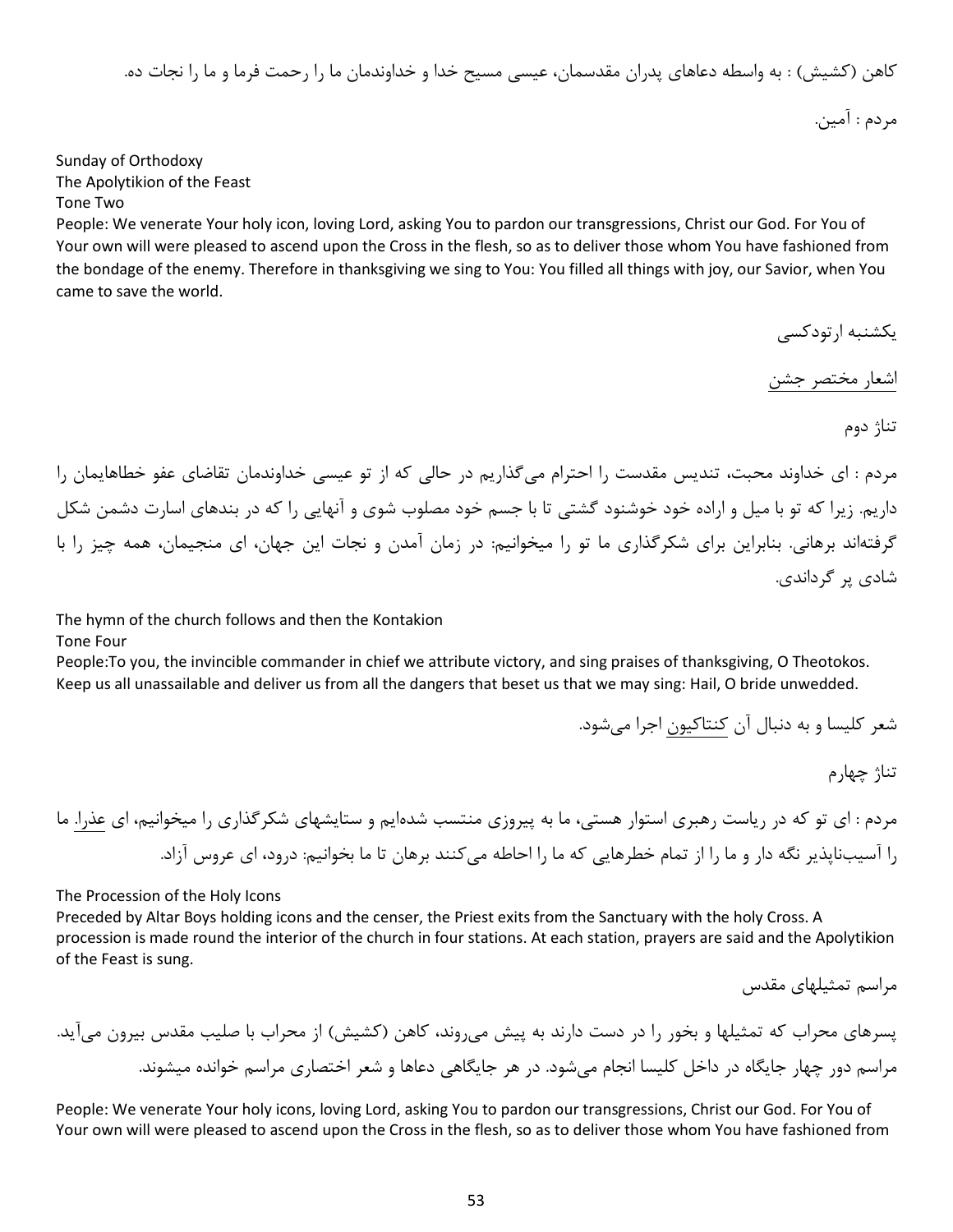the bondage of the enemy. Therefore in thanksgiving we sing to You: You filled all things with joy, our Savior, when You came to save the world.

At the north side, prayers are said for the living.

مردم : ما تمثیلهاي مقدست را ارج مينهیم، خداوند محبت، و از تو براي خطاهايمان طلب بخشش ميکنیم، اي مسیح خداوندمان. زيرا تو با اراده خود منظور داشتي تا با جسم خود مصلوب شوي تا آنهايي را که در بندهاي دشمن اسیر گشتهاند برهاني. بنابراين براي شكرگذاري ميخوانیم: اي منجیمان، در زماني که براي نجات به اين جهان آمدي، همه چیز را با شادي پر گرداندي.

در سمت شمال، دعاهايي براي حیات خوانده میشوند.

Priest: Have mercy upon us, O God, according to Your great mercy, we pray to You, hear us and have mercy. People: Lord, have mercy (3).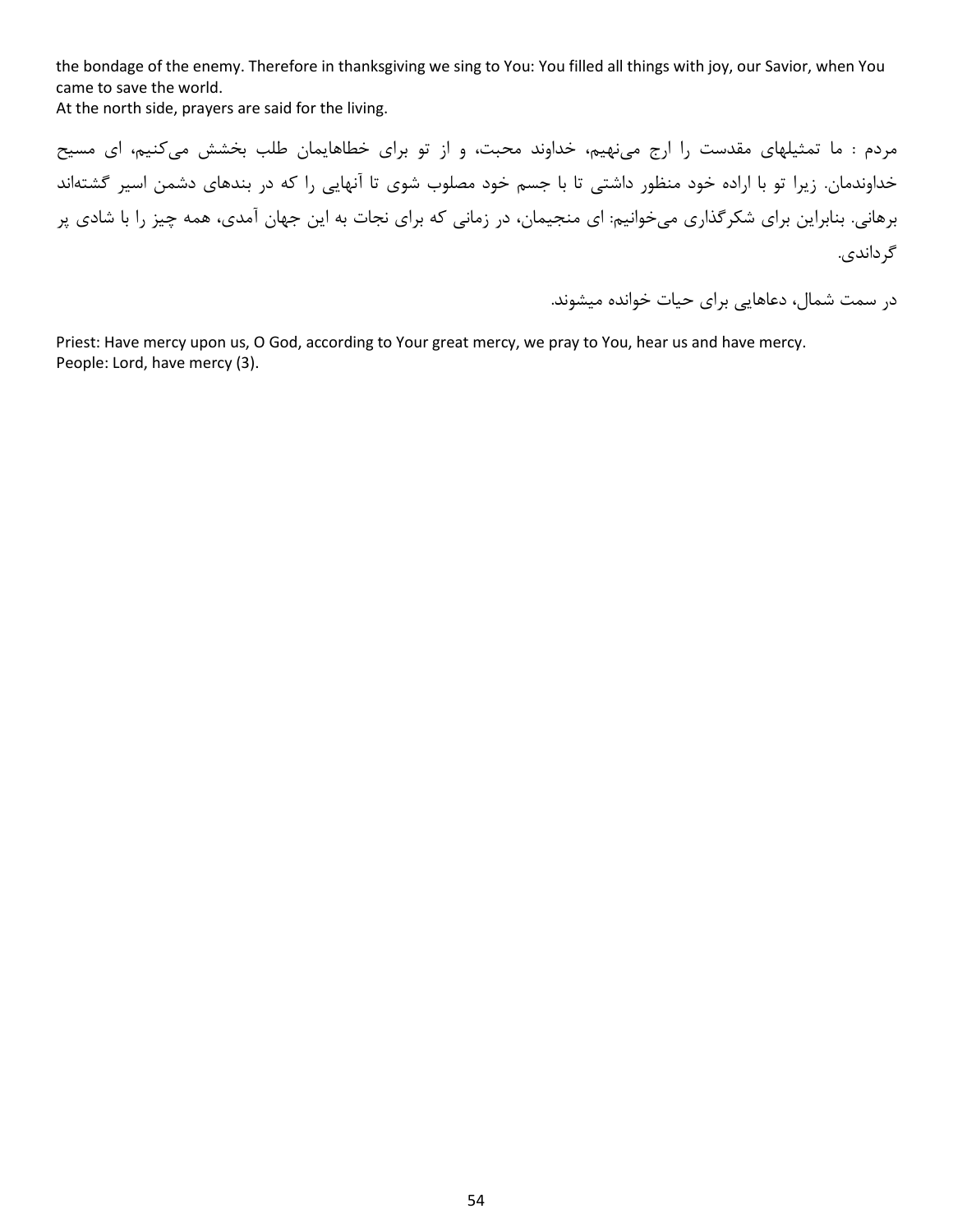کاهن )کشیش( : خداوندا، بر ما رحمت فرما، با توجه به رحمت عظیمت، ما تو را دعا ميکنیم، ما را بشنو و رحمت فرما. مردم : خداوند، رحمت فرما)3(.

Priest: Again we pray for all faithful and Orthodox Christians. People: Lord, have mercy (3).

Priest: Again we pray for our Archbishop Name and our Bishop Name and for all our brothers and sisters in Christ. People: Lord, have mercy (3).

کاهن (کشیش) : بار ديگر براي تمام مسیحیان ارتودکسي و ايماندار دعا مي کنيم. مردم : خداوند، , حمت فرما(٣). کاهن (کشیش) : بار دیگر براي اسم اسقف اعظم و اسم اسقفمان و براي تمام برادران و خواهران در مسیح دعا میکنیم. مردم : خداوند، , حمت فرما(٣).

Priest: For You are a merciful and loving God, and to You we give glory, to the Father and the Son and the Holy Spirit, now and forever and to the ages of ages.

People: Amen.

The People repeat the Apolytikion:

People: We venerate Your holy icon, loving Lord, asking you to pardon our transgressions, Christ our God. For You of Your own will were well pleased to ascend upon the Cross in the flesh, so as to deliver those whom You have fashioned from the bondage of the enemy. Therefore in thanksgiving we sing to You: You filled all things with joy, our Savior, when You came to save the world.

کاهن (کشیش) : زيرا تو خداوند محبت و بخشنده هستي، جلال بر تو پدر پسر و روحالقدس باد. براي الان و براي همیشه و تا ابدالاباد.

مردم : آمین.

مردم شعر را تكرار مي كنند.

مردم : ما تمثیلهاي مقدست را ارج مينهیم، خداوند محبت، و از تو براي خطاهايمان طلب بخشش ميکنیم، اي مسیح خداوندمان. زيرا تو با اراده خود منظور داشتي تا با جسم خود مصلوب شوي تا آنهايي را که در بندهاي دشمن اسیر گشتهاند برهاني. بنابراين براي شكرگذاري ميخوانیم: اي منجیمان، در زماني که براي نجات به اين جهان آمدي، همه چیز را با شادي پر گرداندي.

At the west side, prayers are said for the dead: pious emperors, Orthodox patriarchs, hierarchs,... Priest: Have mercy upon us, O God, according to Your great mercy, we pray to You, hear us and have mercy.

People: Lord, have mercy (3).

در سمت غرب، دعاهايي براي مردگان خوانده ميشود: امپراتورهاي متدين، پاترياركهاي ارتودکسي، اسقفهاي اعظم و ... کاهن )کشیش( : بر ما رحمت فرما، خداوندا، با توجه به رحمت عظیمت، تو را دعا ميکنیم، ما را بشنو و رحمت فرما.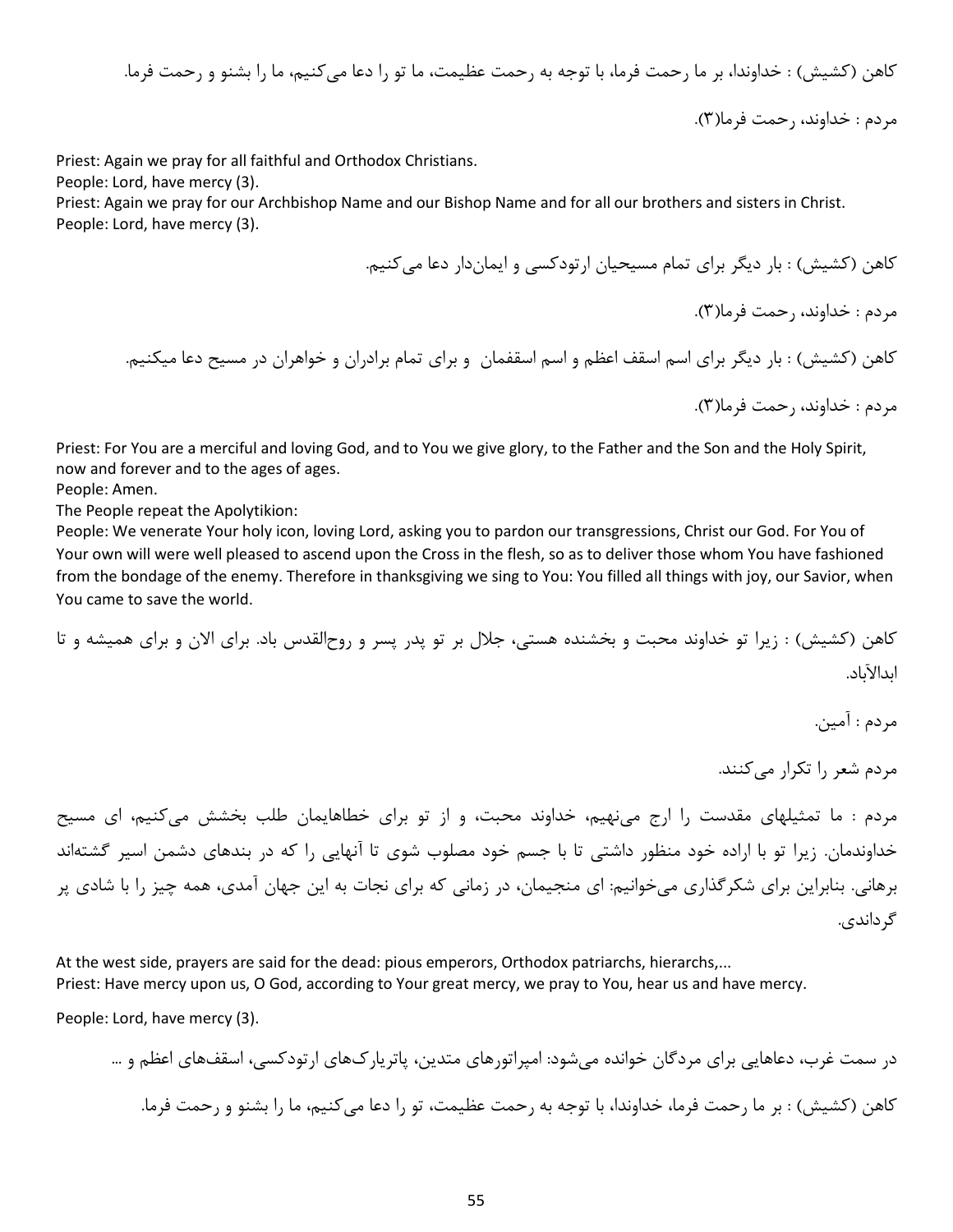Priest: Again we pray for the blessed memory and eternal repose of Your departed servants: emperors, patriarchs, hierarchs, priest, hieromonks, deacons, monks, and all our departed faithful and Orthodox Christians everywhere in the world: fathers, forefathers, grandparents, great-grandparents, parents, brothers, sisters, and relatives. People: May their memory be eternal (3).

کاهن )کشیش( : بار ديگر براي ياد متبارك و سكونت ابدي خادمین مرحومت : امپراتورها، پاتريارکها، اسقفهاي اعظم، کاهن )کشیش(ان، راهبان ارشد، شماسها، راهبها، راهبهها و همه مسیحیان ارتودکسي سراسر جهان: پدران، پدران پیشین، پدربزرگ و مادربزرگها، اجداد، والدين، برادران و خواهران و بستگان دعا ميکنیم.

مردم : خداوند، رحمت فرما(٣).

Priest: For You are the resurrection, the life and the repose of Your departed servants, Christ our God, and to You we give glory, with Your eternal Father and Your all holy, good and life giving Spirit, now and forever and to the ages of ages.

People: Amen.

کاهن )کشیش( : زيرا تو، مسیح خداوندمان، رستاخیز، حیات و مسكن خادمین مرحومت هستي، جالل بر تو پدر پسر و روح- القدس باد. براي الان و براي همیشه و تا ابدالآباد.

مردم : آمین.

The Apolytikion is repeated.

We venerate your holy icon, loving God, asking you to pardon our transgressions, Christ our God. For You of Your own will were pleased to ascend upon the Cross in the flesh, so as to deliver those whom You have fashioned from the bondage of the enemy. Therefore, in thanksgiving we sing to You: You have filled all things with joy, our Savior, when You came to save the world.

At the south side, prayers are said for the living.

Priest: Have mercy on us, O God, according to Your steadfast love; we pray to You, hear us and have mercy.

شعر تكرار ميشود.

ما تمثیلهاي مقدست را ارج مينهیم، خداوند محبت، و از تو براي خطاهايمان طلب بخشش ميکنیم، اي مسیح خداوندمان. زيرا تو با اراده خود منظور داشتي تا با جسم خود مصلوب شوي تا آنهايي را که در بندهاي دشمن اسیر گشتهاند برهاني. بنابراين براي شكرگذاري ميخوانیم: اي منجیمان، در زماني که براي نجات به اين جهان آمدي، همه چیز را با شادي پر گرداندي.

در سمت جنوب، دعاهايي براي زندگي خوانده ميشود.

کاهن )کشیش( : بر ما رحمت فرما، خداوندا، با توجه به عشقي پايدار، ما را بشنو و رحمت فرما.

People: Lord, have mercy (3).

Priest: Again we pray for all faithful and Orthodox Christians. People: Lord, have mercy (3).

مردم : خداوند، رحمت فرما(٣).

کاهن (کشیش) : بار ديگر براي تمام مسیحیان ارتودکسي و ايماندار دعا مي کنیم.

مردم : يادشان جاودانه باشد)3(.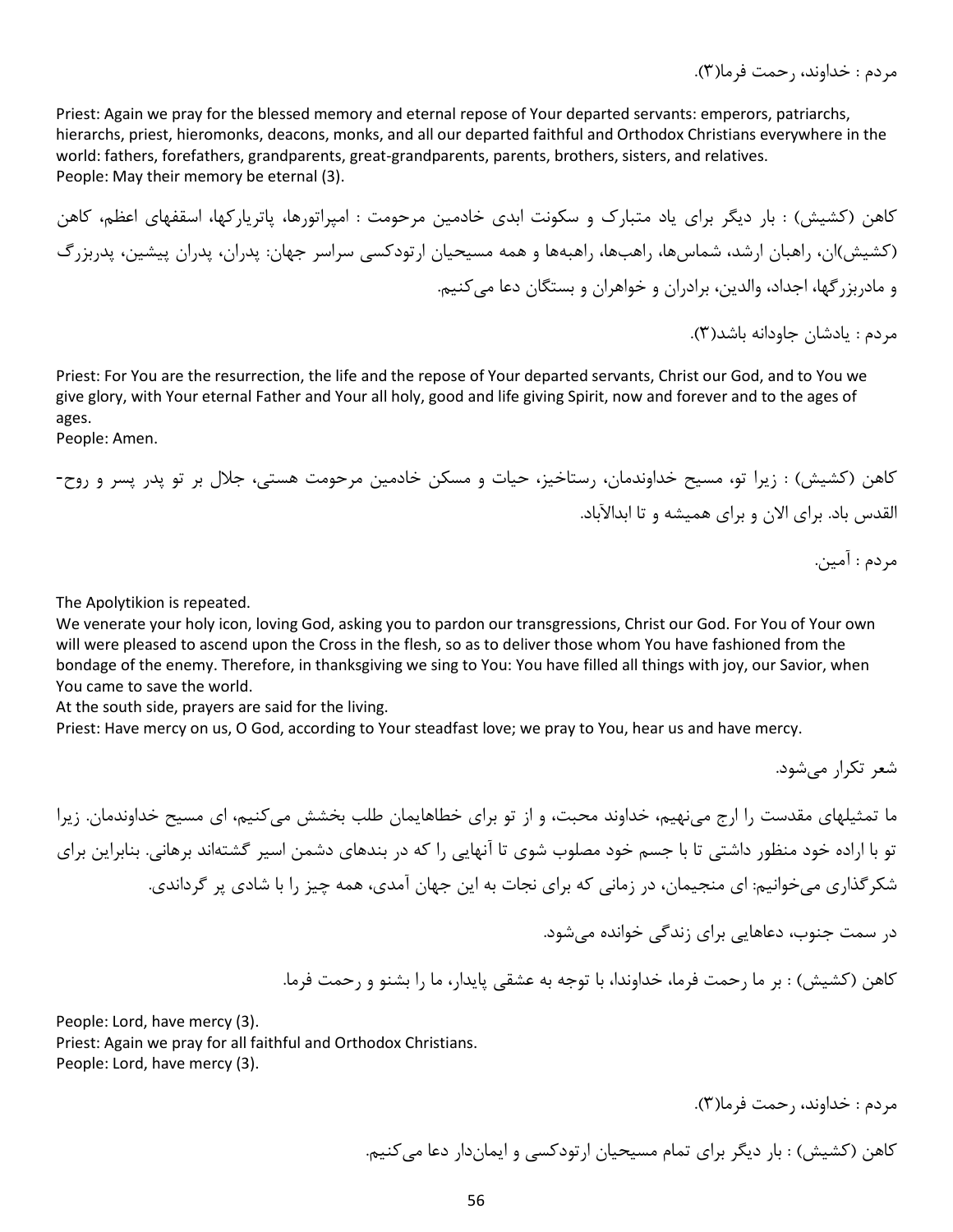Priest: Again we pray for our Archbishop Name and our Bishop Name and for all brothers and sisters in Christ.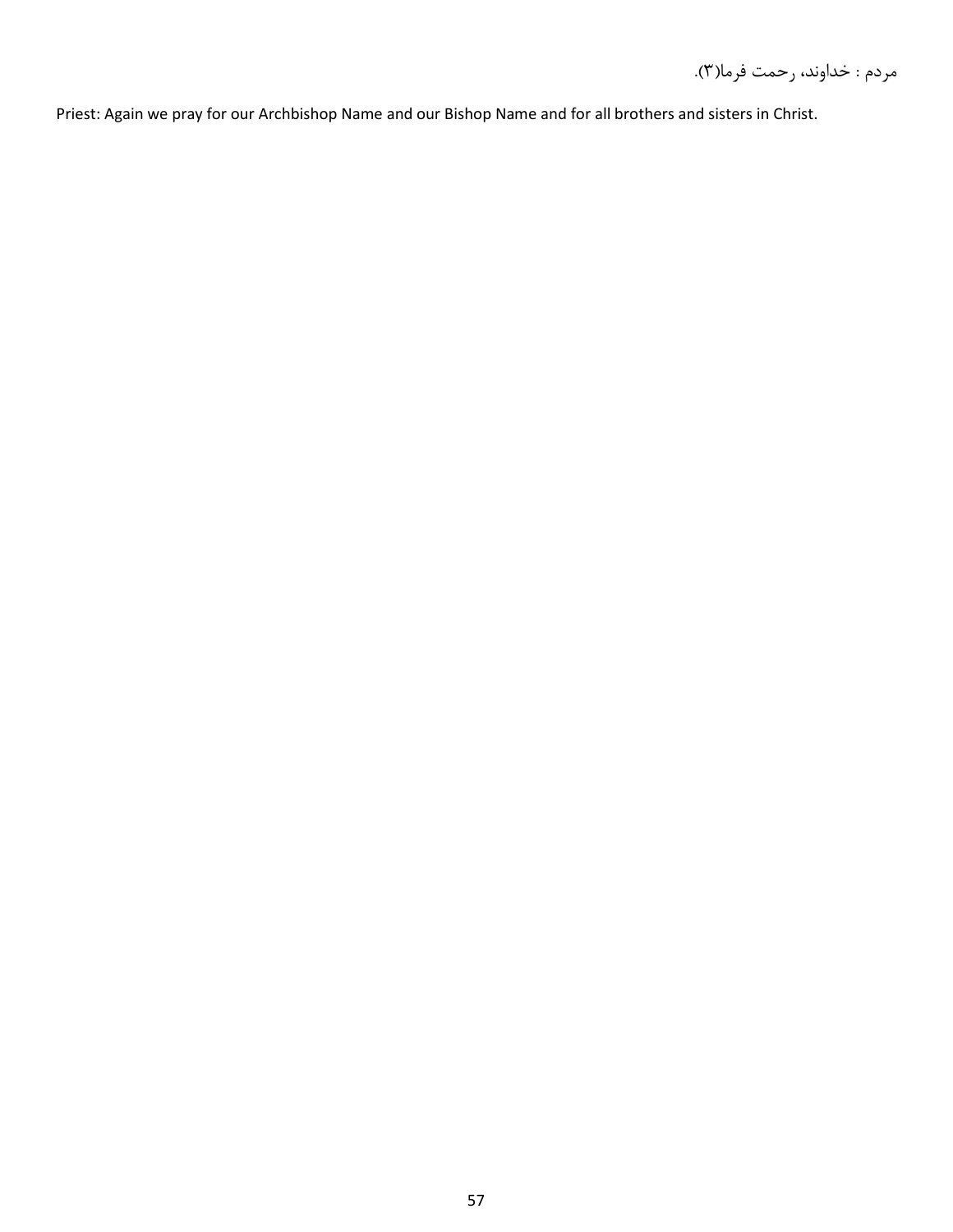کاهن )کشیش( : بار ديگر براي اسم اسقف اعظم و اسم اسقفمان و براي تمام برادران و خواهران در مسیح دعا میكنیم.

People: Lord, have mercy (3).

Priest: For You are a merciful and loving God, and to You we give glory, to the Father and the Son and the Holy Spirit, now and forever and to the ages of ages.

People: Amen.

مردم : خداوند، رحمت فرما(٣).

کاهن (کشیش) : زيرا تو خداوند محبت و بخشنده هستي، جلال بر تو پدر پسر و روحالقدس باد. براي الان و براي همیشه و تا ابدالآباد.

مردم : آمین.

The Apolytikion is repeated.

People: We venerate Your holy icon, loving Lord, asking You to pardon our transgressions, Christ our God. For You of Your own will were pleased to ascend upon the Cross in the flesh, so as to deliver those whom You have fashioned from the bondage of the enemy. Therefore in thanksgiving we sing to You: You filled all things with joy, our Savior, when you came to save the world. At the east side, prayers are said for the living.

Priest: Have mercy on us, O God, according to Your great mercy; we pray to You, hear us and have mercy.

مردم شعر را تكرار ميکنند.

مردم : ما تمثیلهاي مقدست را ارج مينهیم، خداوند محبت، و از تو براي خطاهايمان طلب بخشش ميکنیم، اي مسیح خداوندمان. زيرا تو با اراده خود منظور داشتي تا با جسم خود مصلوب شوي تا آنهايي را که در بندهاي دشمن اسیر گشتهاند برهاني. بنابراين براي شكرگذاري ميخوانیم: اي منجیمان، در زماني که براي نجات به اين جهان آمدي، همه چیز را با شادي پر گرداندي. در سمت شرق، دعاهايي براي حيات خوانده مي شود.

کاهن (کشیش) : بر ما رحمت فرما، خداوندا، با توجه به رحمت عظیمت، تو را دعا مي کنیم، ما را بشنو و رحمت فرما.

People: Lord, have mercy (3).

Priest: Again we pray for the protection of this holy church, this city and every city and town, from wrath, famine, pestilence, earthquake, flood, fire, sword, foreign invasions, civil strife, and accidental death. That our good and loving God may be merciful, gracious, and favorable to us, that he may turn and keep from us all wrath and sickness, and deliver us from His just rebuke, and have mercy on us.

مردم : خداوند، رحمت فرما)3(.

کاهن (کشیش) : بار ديگر براي حفاظت اين کليساي مقدس ، اين شهر و هر شهر و ديار، از غضب، قحطي، افت، زمينلرزه، سيل، آتش، جنگ، هجوم خارجيها، درگیريهاي داخلي، تصدفات مرگبار دعا ميکنیم که خداوند محبت و نیكمان بر ما رحیم، رئوف و طرفدار ما باشد که ما را نگداري کند و از ما تمام غضبها و مريضيها را دور کند و ما را از سرزنشش رها سازد و بر ما رحمت فرمايد.

People: Lord, have mercy (3).

Priest: Hear us, O God our Savior, the hope of all those who live everywhere on earth and those far out at sea. Be gracious toward our sins, Master, and have mercy on us.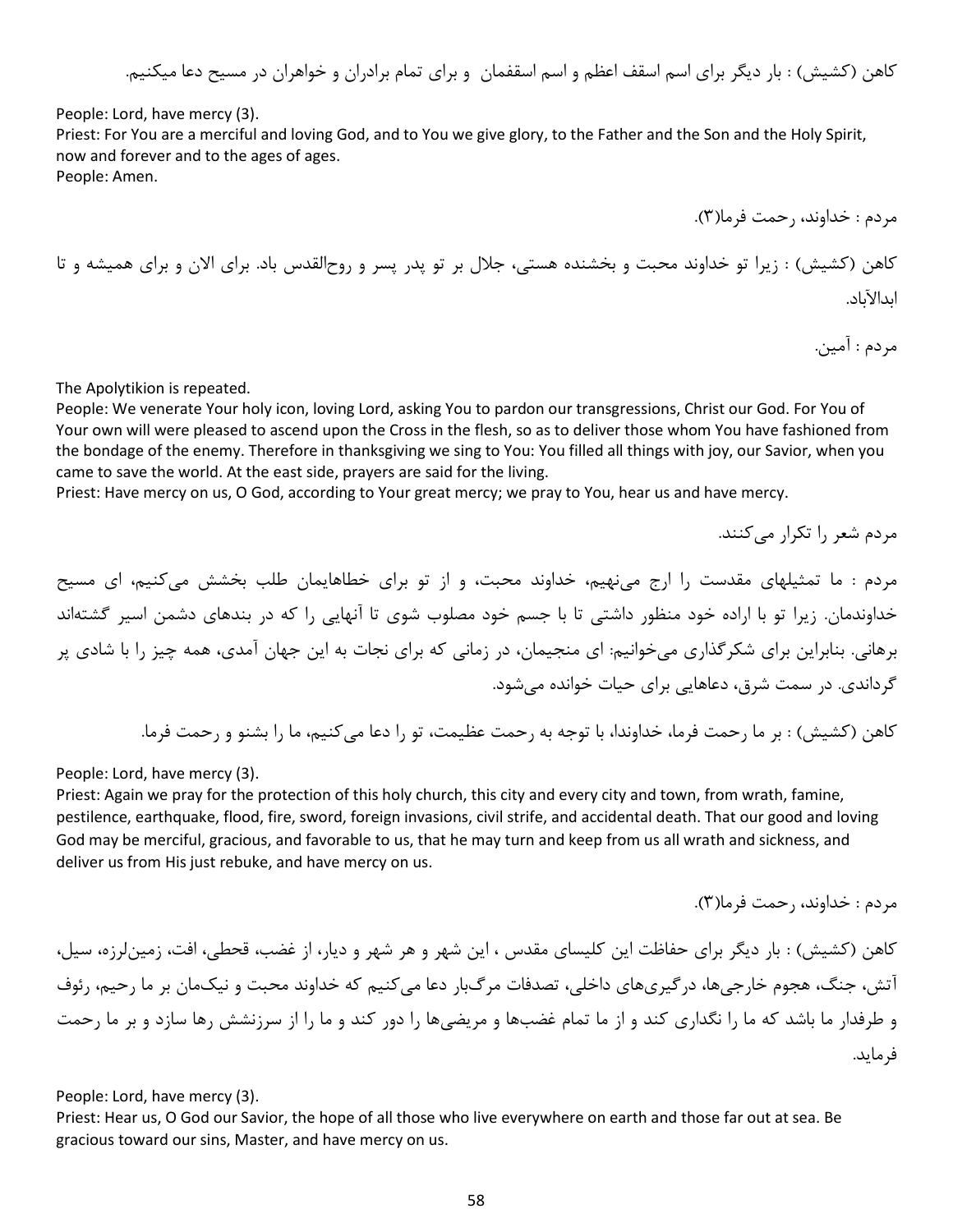مردم : خداوند، رحمت فرما(٣).

کاهن (کشیش) : خداوند و منجیمان، ما را و امید همه کساني را که در هر جاي اين زمين و در فاصلههاي دور در دريا زندگي ميکنند بشنو و نسبت به گناهانمان رئوف باش و خداوندا بر ما رحمت فرما.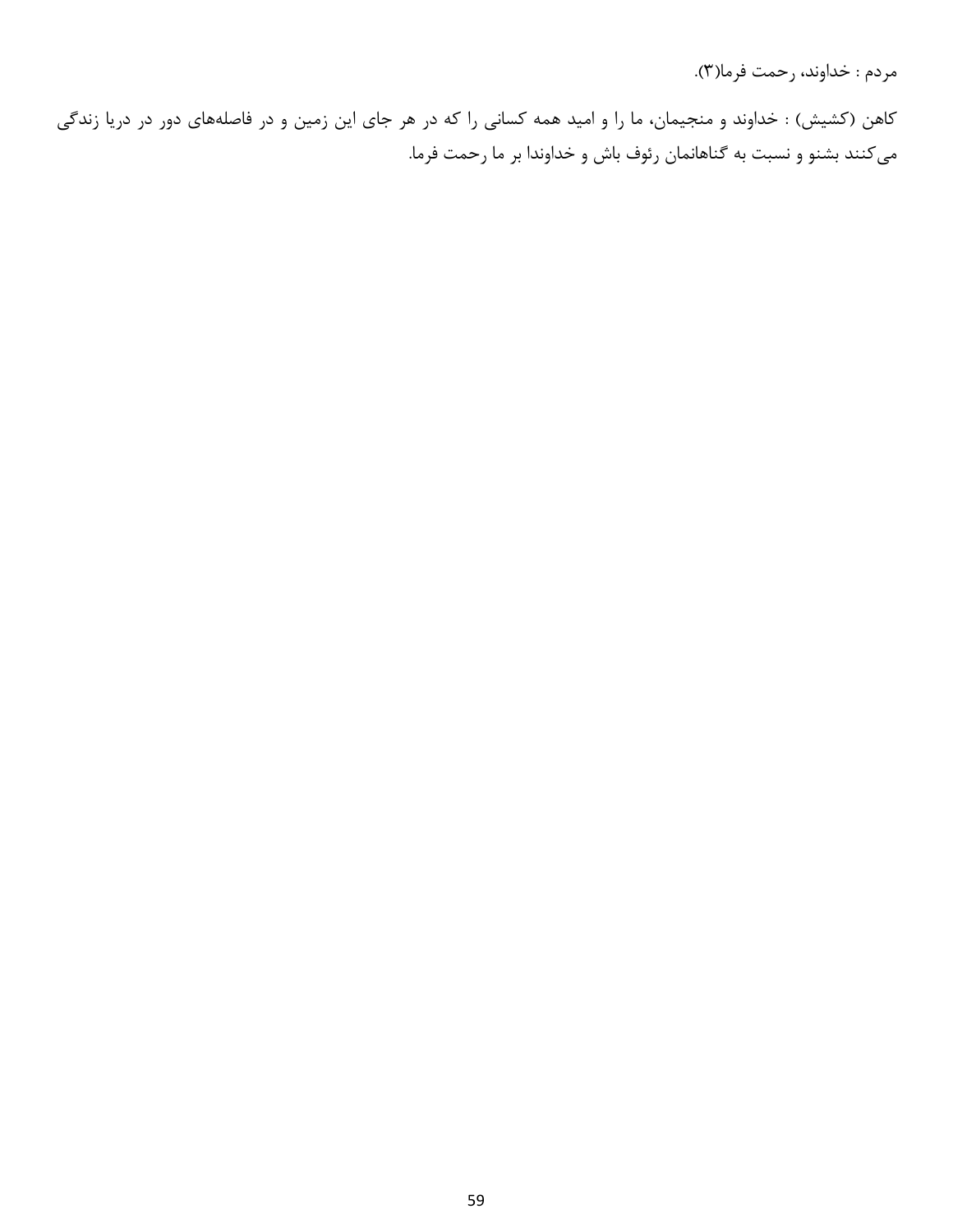People: Lord, have mercy (3).

Priest: For You are a merciful and loving God, and to You we give glory, to the Father and the Son and the Holy Spirit, now and forever and to the ages of ages.

People: Amen.

Here the Priest reads the following passages from the Synodikon of the Seventh Ecumenical Synod.

مردم : خداوند، , حمت فرما(٣). کاهن (کشیش) : زيرا تو خداوند محبت و بخشنده هستي، جلال بر تو پدر پسر و روحالقدس باد. براي الان و براي همیشه و تا ابدالآباد.

```
مردم : آمین.
```
Priest: As the prophets beheld, as the apostles have taught, as the Church has received, as the teachers have declared, as the world has agreed, as grace has shown forth, as truth has been revealed, as falsehood has been dispelled, as wisdom has become manifest, as Christ awarded; thus we declare; thus we affirm; thus we proclaim Christ our true God, and honor His saints in words, writings, thoughts, sacrifices, churches, and holy icons; on the one hand, worshiping and reverencing Christ as God and Lord, and on the other, honoring the saints as true servants of the same Lord of all, and offering them proper veneration. This is the faith of the apostles. This is the faith of the fathers. This is the faith of the Orthodox. This is the faith on which the world is established. Therefore, with fraternal and filial love we praise the heralds of the faith, those who with glory and honor have struggled for the faith, and we say: to the champions of Orthodoxy, 'faithful emperors, most-holy patriarchs, hierarchs, teachers, martyrs, and confessors: May your memory be eternal.

کاهن )کشیش( : همچنان که انبیا مشاهده کردند، همچنان که شاگردان تعلیم دادهاند، همچنان که کلیسا دريافت کردهاست، همچنان که معلمان اعالم کردهاند، همچنان که جهان موافقت کرده، همچنان که فیض نشان داده شده، همچنان که حقیقت آشكار شده است، همچنان که دروغ زايل شده، همچنان که حكمت آشكار گرديده، همچنان که مسیح پاداش داد. بدينگونه ما بشارت ميدهیم، بدينگونه ما تائید ميکنیم، بدينگونه ما مسیح را خداوند حقیقیمان اعالم ميداريم و مقدسینش را در کلمات، نوشتهها، افكار، قربانيها، کلیساها و تمثیلهاي مقدس تكريم ميداريم، از يك سو با پرستش و تعظیم مسیح خدا و خداوند، و از سويي ديگر تكريم مقدسین همچون خادمین حقیقي خداوند مشابه همه و تقديم تمجید و تكريم درست به آنها. اين ايمان رسوالن است. اين ايمان پدران است. اين ايمان ارتودکسي است. اين ايماني است که بر اساس آن دنیا تاسیس شده است. بنابراين با محبت برادرانه و فرزندانه ما پیشتازان ايمان را ميستائیم، آنهايي را که با جالل و تكريم با ايمان تقال ميکنند و به قهرمانان ارتودکسي، امپراتورهاي ايماندار، پاترياركهاي خیلي مقدس، اسقفهاي اعظم، معلمان، شهیدان و معترفین ميگوئیم يادتان جاودان باشد.

People: May their memory be eternal (3).

Priest: Let us beseech God that we may be instructed and strengthened by the trials and struggles of these saints, which they endured for the faith even unto death, and by their teachings, entreating that we may to the end imitate their godly life. May we be deemed worthy of obtaining our requests through the mercy and grace of the Great and First Hierarch, Christ our God, through the intercessions of our glorious Lady, the Theotokos and ever-virgin Mary, the divine angels and all the Saints.

People: Amen.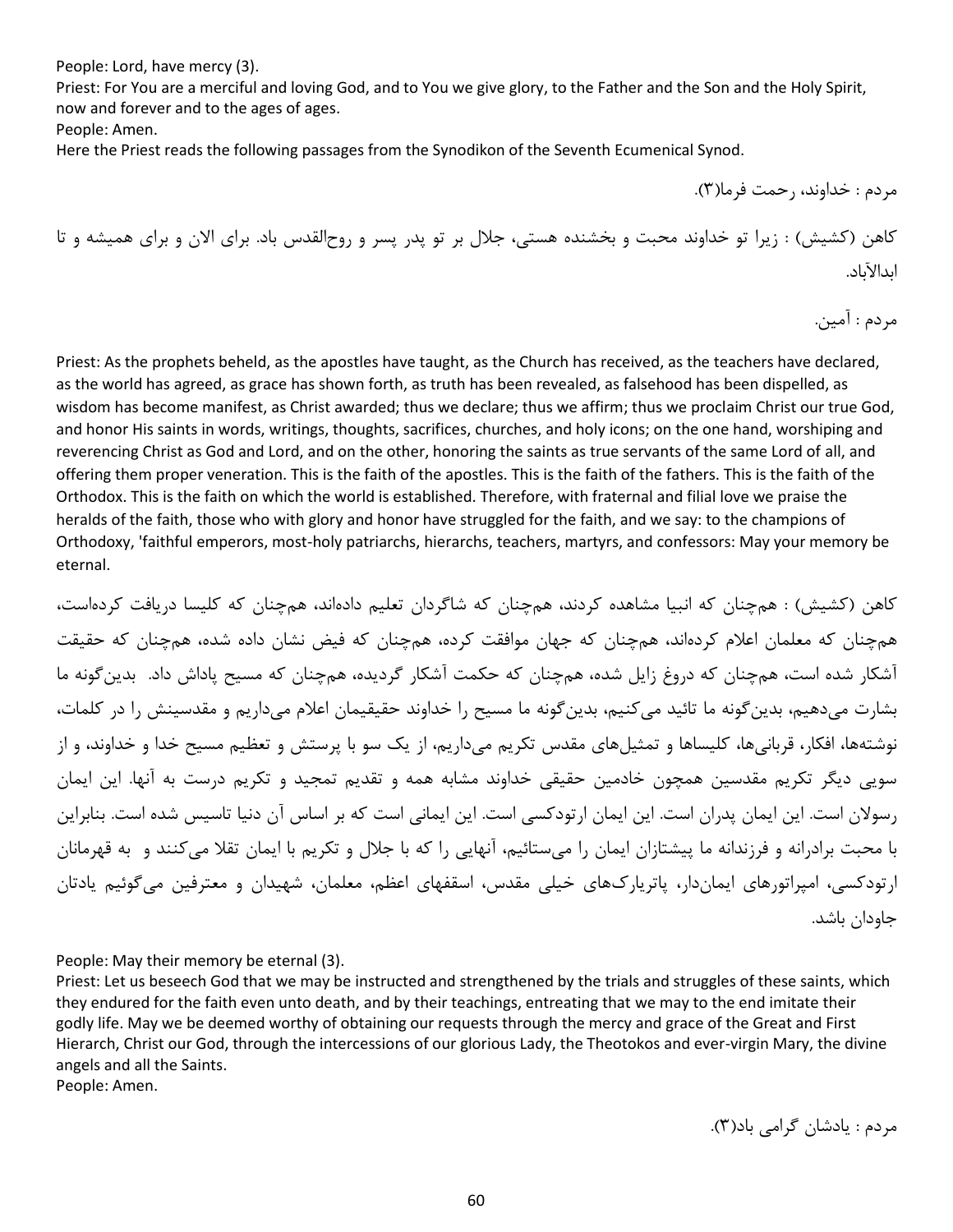کاهن (کشیش) : از خداوند استدعاي عاجزانه میکنیم به وسیله چالشها و مشکلات این مقدسین، که براي ايمان تا خود مرگ تحمل کردند و به وسیله تعالیمشان، و التماس کنان تا آخر، زندگي الهيشان را سرمشق قرار دهیم. ما را شايسته به دست آوردن درخواستهايمان به واسطه رحمت و فیض عظیم اولین اسقف اعظم، عیسي خداوندمان و به واسطه وساطتهاي بانوي پرجاللمان، مريم همیشه باکره و عزرا و فرشتگان الهي و تمام مقدسین قرار ده.

مردم : آمین.

People: Who is so great a God as our God? You are the God who alone perform wonders (3).

People: Today salvation has come to the world. Let us sing and praise Him who rose from the tomb and is the author of life. For having vanquished death by death, He has bestowed upon us victory and great mercy.

مردم : چه کسي بزرگتر از خداي خداوندمان است؟ تو خدايي هستي که به تنهايي تمام شگفتيها را انجام ميدهي)3(.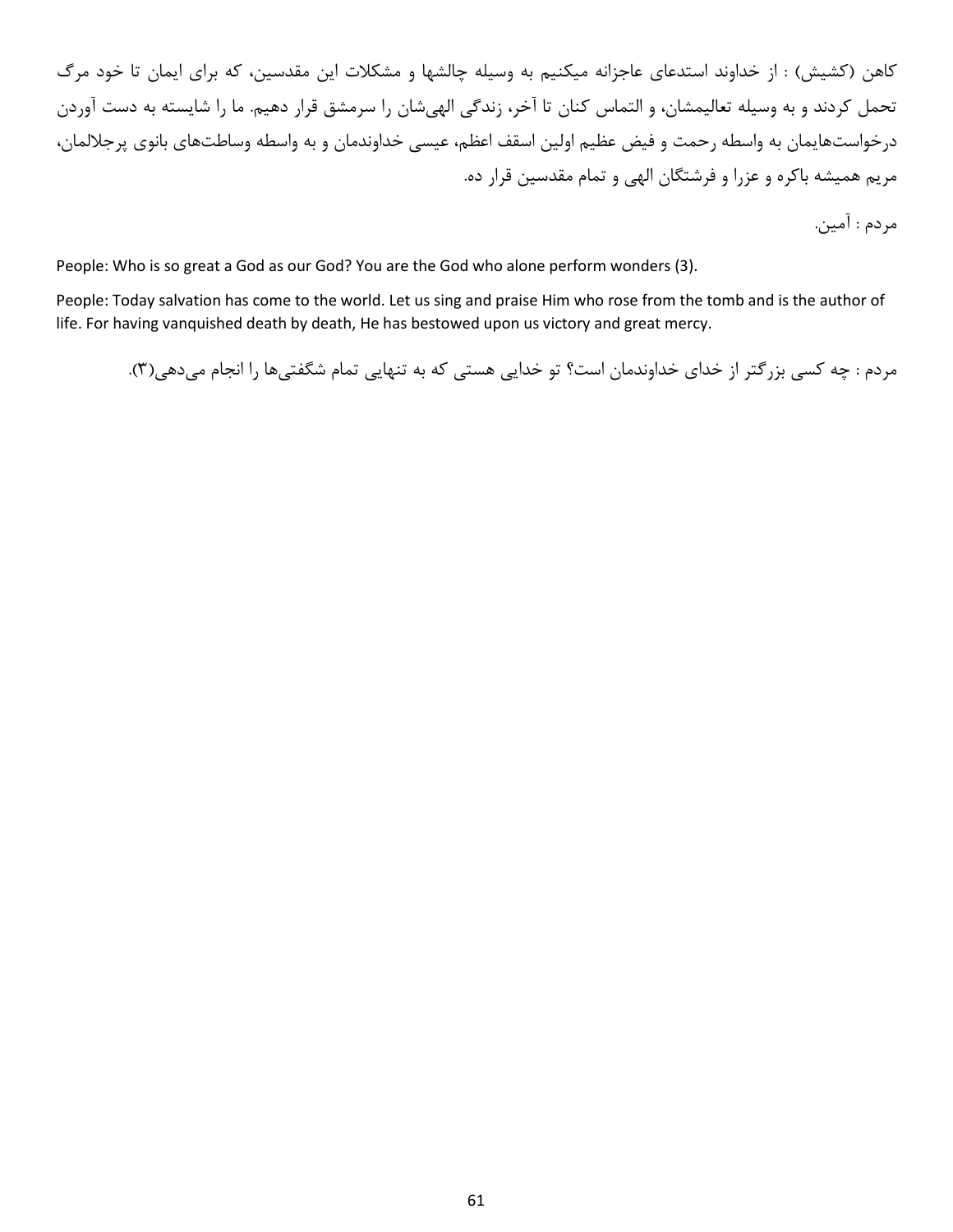مردم : امروز نجات به اين جهان آمده است. بیايید کسي را که از قبر برخاسته و باني حیات است آواز و ستايش کنیم. زيرا با شكست دادن مرگ به وسیله مرگ ، پیروزي و رحمت عظیمي در حق ما انجام داده است.

Second Sunday of Lent The Apolytikion of the Feast Tone Eight

Light of Orthodoxy, pillar and teacher of the Church, glory of monks and invincible champion of theologians, the boast of Thessalonike, and herald of grace, O Gregory the Wonderworker, pray without ceasing for the salvation of our souls.

دومین يكشنبه روزه اشعار مختصر جشن تناژ هشتم نور ارتودکسي، ستون و معلم کلیسا، جالل راهبان و قهرمانان شكستناپذير علماي الهي، غرور تسالونیك و قاصد فیض، اي گريگور معجزهگر، براي نجات ارواح ما بدون وقفهاي دعا فرمائید.

The Hymn of the Church and the Kontakion

Tone Four

To you the invincible commander in chief we attribute victory, and sing praises of thanksgiving, O Theotokos. Keep us all unassailable and deliver us from all the dangers that beset us that we may sing: Hail, O bride unwedded.

شعر کلیسا و به دنبالش کنتاکیون میباشد

تناژ چهارم

مردم : اي تو که در رياست رهبري استوار هستي، ما به پیروزي منتسب شدهايم و ستايشهاي شكرگذاري را میخوانیم، اي عذرا. ما را آسیبناپذير نگه دار و ما را از تمام خطرهايي که ما را احاطه ميکنند برهان تا ما بخوانیم: درود، اي عروس آزاد.

Sunday of the Veneration of the Holy Cross The Apolytikion of the Feast Tone One

Save, O Lord, Your people and bless Your inheritance. Give victory to Your leaders against their adversaries, and protect Your people by Your Cross.

يكشنبه ارج نهادن صلیب مقدس

اشعار مختصر جشن

تناژ اول

اي خداوندا، مردمت را نجات ده و وراثتت را برکت ده و به رهبرانت پیروزي در برابر دشمنان عطا فرما و مردمت را با صلیب مقدست حفظ نما.

The Hymn of the Church and the Kontakion Tone Four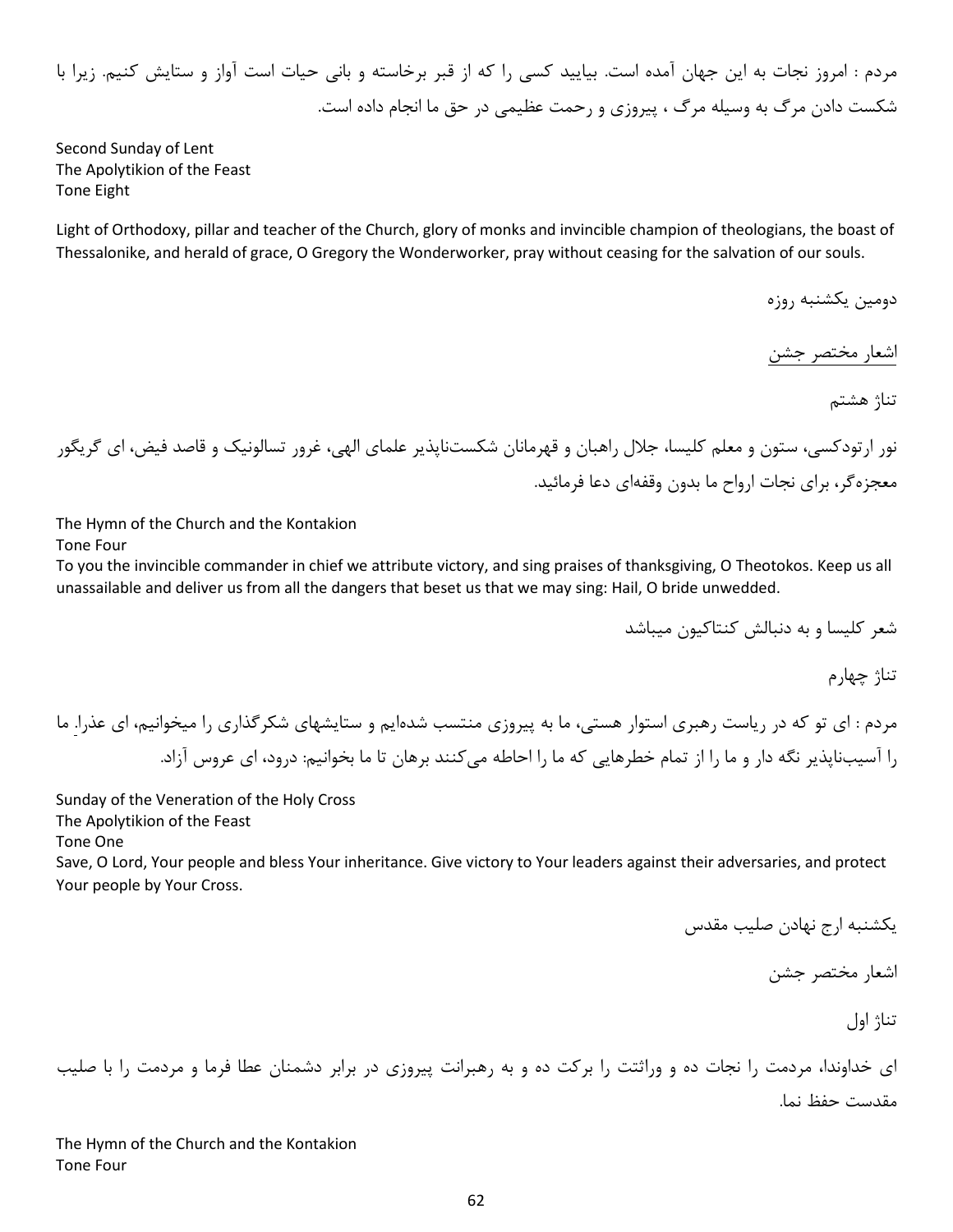To you, the invincible commander in chief we attribute victory, and sing praises of thanksgiving, O Theotokos. Keep us all unassailable and deliver us from all the dangers that beset us that we may sing: Hail, O bride unwedded.

شعر کلیسا و به دنبالش کنتاکیون

مردم : اي تو که در رياست رهبري استوار هستي، ما به پیروزي منتسب شدهايم و ستايشهاي شكرگذاري را میخوانیم، اي عذرا. ما را آسیبناپذير نگه دار و ما را از تمام خطرهايي که ما را احاطه ميکنند برهان تا ما بخوانیم: درود، اي عروس آزاد.

The Service of the Veneration of the Cross Tone One

The People and Choir sing the melodic Thrice-holy Hymn of the Doxology, slowly.

People: Holy God, Holy Mighty, Holy Immortal, have mercy on us.

خدمت ارج نهادن به صلیب

## تناژ اول

مردم و گروه کر سه مرتبه ملودي شعر مقدس ستايش را به آرامي میخوانند.

مردم : خداي قدوس، خداي قادر، خداي جاودان، بر ما رحمت فرما.

The Priest censes the holy Cross (resting on a tray decorated with aromatic flowers and three candies) which is on the holy Table. He lifts up the tray and exits from the Sanctuary in procession within the interior of the church. He is preceded by candle-bearers, the Hexapteryga, followed by the Psalte and an Altar Boy censing. They circle the church, pausing in the center where there is a decorated table. The Priest then circles the table thrice and stands before it, looking toward the east. He then raises the tray above his head and intones:

کاهن (کشیش) بر روي صلیب مقدس( که بر روي سيني|ي تزيين شده با گلهاي خوشبو و سه شمع قرار داده شده) که بر روي میز مقدس میباشد بخور ميسوزاند . او سیني را بلند کرده و در صفوف داخل کلیسايي از محراب خارج ميکند. او قبل از حامالن شمع، حامالن درفش که توسط پسر محراب و پرستش در حال بخور سوزاندن هستنتد حرکت میكند به پیش ميرود. آنها کلیسا را دور ميزنند و در نهايت در وسط جايي که میز گذاشته شده مكس میكنند. کاهن )کشیش( سپس میز را سه مرتبه دور ميزند و در مقابل آن در حالي که به سمت شرق مينگرد ميايستد. سپس سیني را بر باالي سر خود برده ميسرايد.

Priest: Wisdom, stand.

He then places the tray on the table and censes around it and chants:

Priest: Save, O Lord, Your people and bless Your inheritance. Give victory to Your leaders against their adversaries, and Protect Your people by Your cross.

People: Save, O Lord.

کاهن (کشیش) : هشیار باشید و بیاستید. او سپس سیني را بر روي میز قرار مي دهد و دور تا دور آن بخور مي سوزاند و مناجات مي کند. کاهن (کشیش) : اي خداوندا، مردمت را نجات ده و وراثتت را برکت ده و به رهبرانت پیروزي در برابر دشمنان عطا فرما و مردمت را با صلیب مقدست حفظ نما.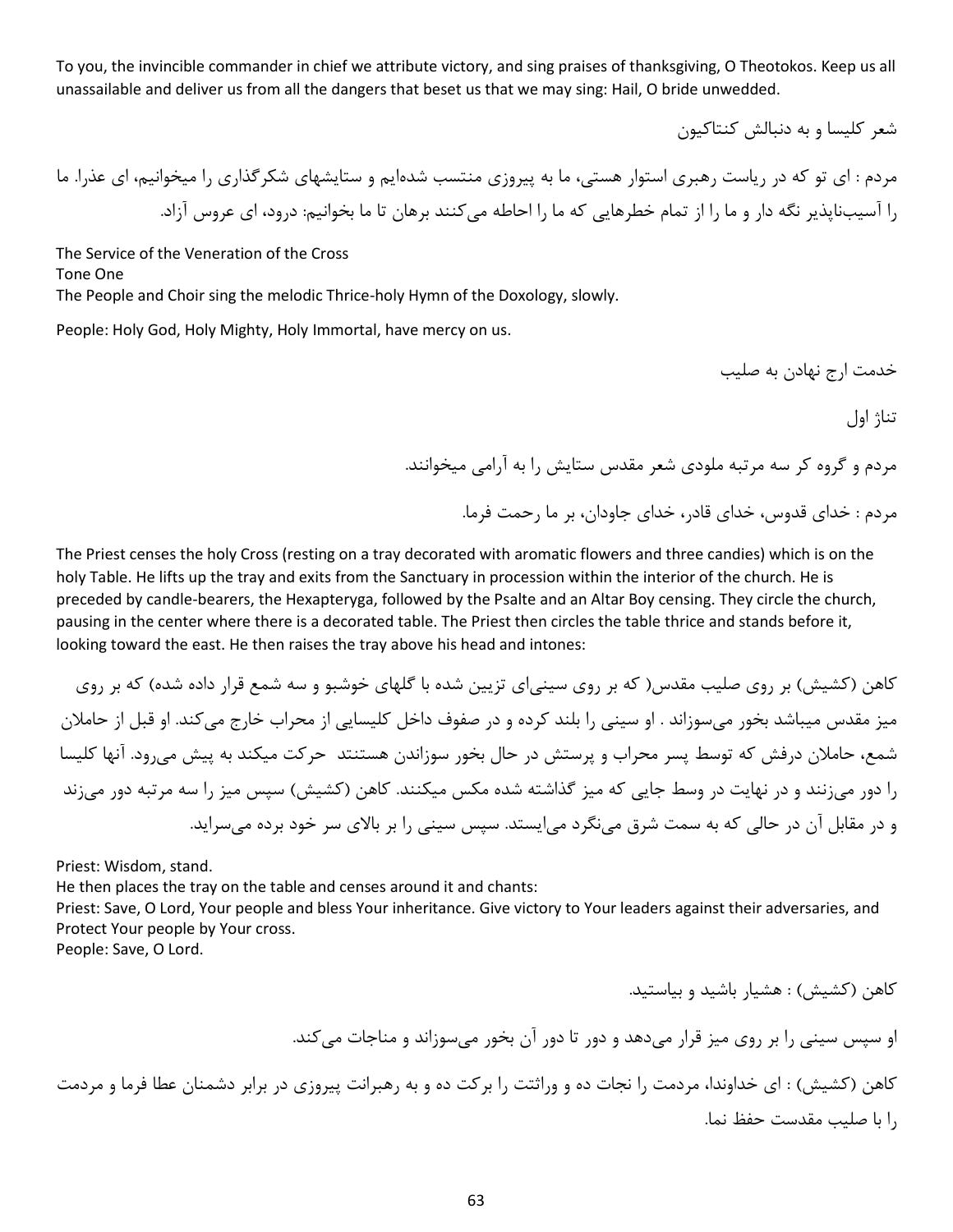The Priest venerates the holy Cross chanting: Priest: We venerate Your cross, O Master, and glorify Your holy resurrection.

> کاهن )کشیش( صلیب مقدس را ارج مينهد با سرائیدن: کاهن (کشیش) : صلیبت را ارج مينهیم، خداوندا، و رستاخیز مقدست را جلال ميدهیم.

People: We venerate Your cross.

مردم : صلیبت را ارج مينهیم.

While the flowers are distributed, "Come, faithful" and "Save, O Lord" are sung.

زماني که گلها توزيع ميشوند سرود "بیا، ايماندار" و "نجات ده، خداوندا" سروده ميشود.

The Fourth Sunday of Lent The Apolytikion of the Feast Tone Eight

Your abundant tears made the wilderness bloom and your deep sighs of the heart, made your labors a hundredfold. O John, our holy father, you have become a light to the world by the glory of your miracles. Pray to Christ, our God for the salvation of our souls.

> چهارمین يكشنبه روزه شعر اختصاري جشن

> > تناژ هشتم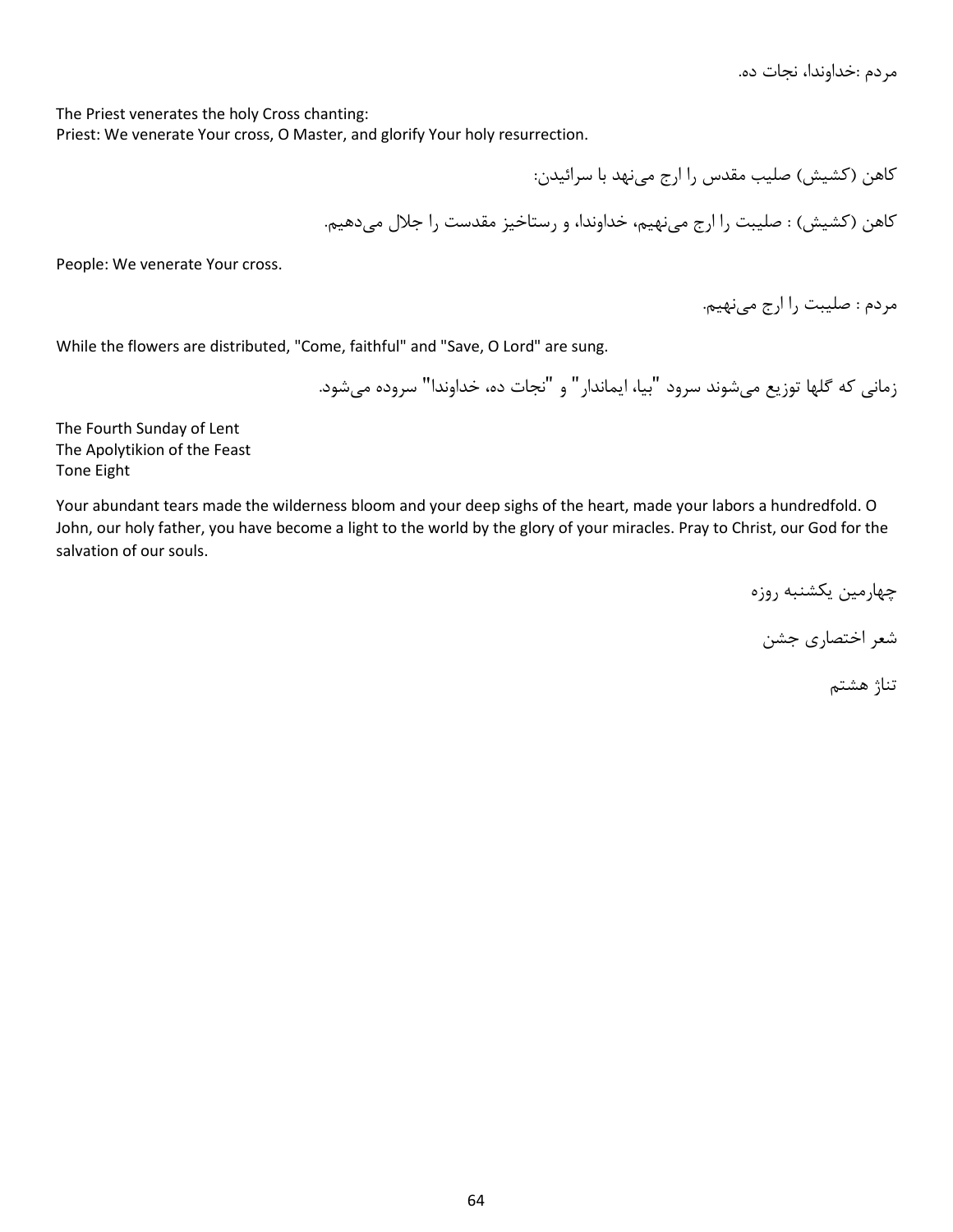اشكهاي وافرت بیايان را شكوفا کرد و آههاي عمیق قلبت، خادمینت را صدبرابر کرد. اي يوحنا ، پدر قديسمان، تو با معجزاتت نور جهان شدهاي. بر مسیح خداوندمان براي نجات روحمان دعا کن.

The Hymn of the Church and the Kontakion

Tone Four

To you, the invincible commander in chief we attribute victory, and sing praises of thanksgiving, O Theotokos. Keep us all unassailable and deliver us from all dangers that beset us that we may sing: Hail, O bride, unwedded.

شعر کلیسا و کنتاکیون

تناژ چهارم

اي تو که در رياست رهبري استوار هستي، ما به پیروزي منتسب شدهايم و ستايشهاي شكرگذاري را میخوانیم، اي عذرا. ما را آسیبناپذير نگه دار و از تمام خطرهايي که ما را احاطه ميکنند برهان تا ما بخوانیم: درود، اي عروس آزاد.

The Fifth Sunday of Lent

The Apolytikion of the Feast

Tone Eight

In You, O Mother, was preserved unimpaired, the image of God, for you have taken up the cross and followed Christ. By your deeds you have taught us to overlook the flesh, for it passes away, and to care for the soul which is immortal. Therefore, holy Mother Mary, your spirit rejoices with the angels.

پنجمین يكشنبه روزه شعر اختصاري جشن تناژ هشتم به تو اي مادر که دستنخورده ماندي، تصوير خداوند زيرا که تو صلیب را به گردن گرفتي و مسیح را دنبال کردي. با اعمالت چشمپوشي از جسم را تعلیم دادي زيرا آن فاني است و از روحي ابدي میبايست مراقبت کرد. نبابراين، اي مريم مادر مقدس، روحت با فرشتگان خوشنود میشود.

The Hymn of the Church and the Kontakion

Tone Four

O unfailing protectress of Christians and ever present intercessor before the Creator, do not turn away from the prayers of us sinners; but of your goodness extend your timely help to us who in faith call upon you. Hasten, to intercede, O Theotokos, and make speed to supplicate for us, for you always protect those who honor you.

شعر کلیسا و کنتاکیون

تناژ چهارم

اي حامي استوار مسیحیان و واسط همیشه حاظر قبل از خالق، از دعاهاي گناهكاراني همچون ما روي نگردان بلكه به خاطر نیكيات زمان کمك زودتر از موعد خود براي کساني که با ايمان و فريادکنان تو را میخوانند توسعه بده. بشتاب اي شفاعت کننده و عزرا و به درخواستهاي ما سرعت ببخش، زيرا تو همیشه آنهايي را که به تو احترام میگذارند حفظ مينمايي.

The Entrance Hymn for Palm Sunday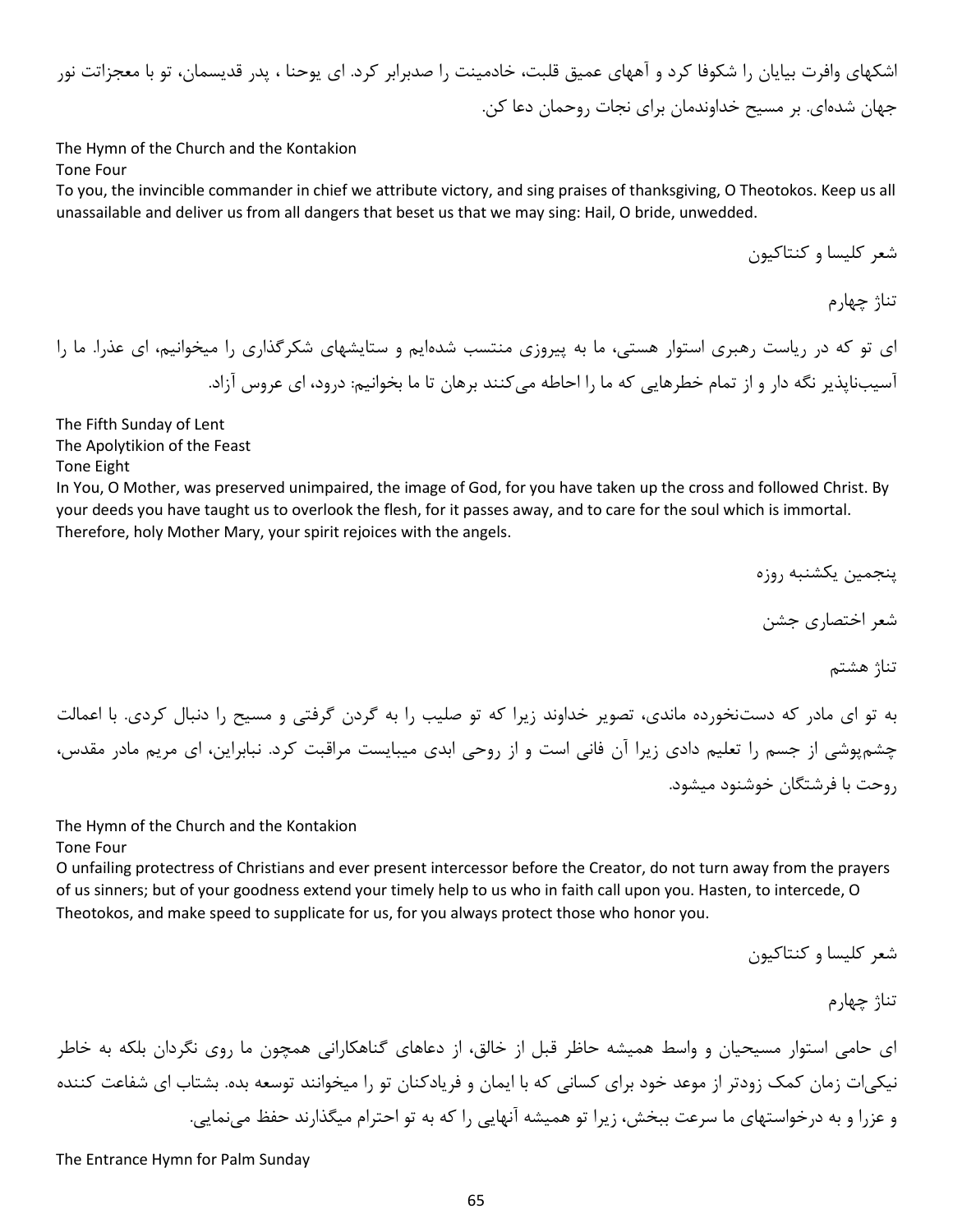Priest: Blessed is He who comes in the name of the Lord. The Lord is God and has appeared to us. Save us, O Son of God, who came sitting upon the foal of a donkey; to You we sing: Alleluia.

> شعر ورود براي يكشنبه نخل کاهن (کشیش) : مبارك باد کسي که به اسم خداوند ميآيد يهوه خداست و بر ما ظاهر گشته. ما را نجات ده، اي پسر خدا، که نشسته بر روي حمار و بر کره االغ آمد. براي تو ميخوانیم هللوياه.

Prayer for the Blessing of Palms

Priest: O Lord our God, You are enthroned upon the Cherubim. You have raised up Your might and sent forth Your only begotten Son, our Lord Jesus Christ, that through His cross, burial, and resurrection He might save the world at his coming today to Jerusalem, for His voluntary passion, the people that sat in darkness and in the shadow of death, taking the symbols of victory, the boughs of trees and branches of palms, went forth and proclaimed by anticipation the resurrection. The same Lord also keep and preserve us, who in imitation of them bear in our hands palms and boughs of trees on this day of the feast, and like those multitudes and children offer too You hosanna. We pray that with hymns and spiritual songs, we may The deemed worthy of the life-giving resurrection on the third day, in Christ Jesus our Lord, with whom You are blessed, together with Your all holy, and good, and life giving Spirit, now and forever and to the ages of ages.

دعا براي تبرك نخلها

کاهن (کشیش) : اي يهوه خدايمان، تو که بر بالاي کروبيان بر تخت نشانده شدي، تو که قدرتت را برانگیختي و بر تنها پسر يگانهات، عیسي مسیح خداوندمان دادي که از طريق صلیبش، تدفین و رستاخیز جهان را در زمان آمدن امروزش به اورشلیم نجات بخشد، به خاطر عشق داوطلبانه خود به مردمي که در تاريكي و در سايه مرگ نشستند با دادن نشانههاي پیروزي ، شاخه- هاي درختان و شاخههاي نخلها جلو رفت و پیشگويي رستاخیز را اعالم کرد. خداي مشابه همچنین از ما نگهداري و محافظت کن که به تقلید از آنها در دستانمان نخلها و شاخههاي درختان در اين روز جشن با خود داريم و همچون آن انبوه جمعیت و کودکان همچنین تو را هوشیعانا تقديم ميکنیم. ما دعا ميکنیم که با اشعار و سرودهاي روحاني افتخار بودن در رستاخیز حیاتدهنده روز سوم عیسي مسیح خداوندمان با کساني که مبارك ساختي داشته باشیم و با روحالقدس نیك و حیاتدهنده براي االن و براي همیشه و تا ابداآلباد.

People: Amen.

مردم :آمین.

Blessing of Grapes on the Sixth of August Priest: Let us pray to the Lord.

> برکت خوشههاي انگور در ششم آگوست کاهن )کشیش( : خداوند را دعا کنیم.

> > People: Lord, have mercy.